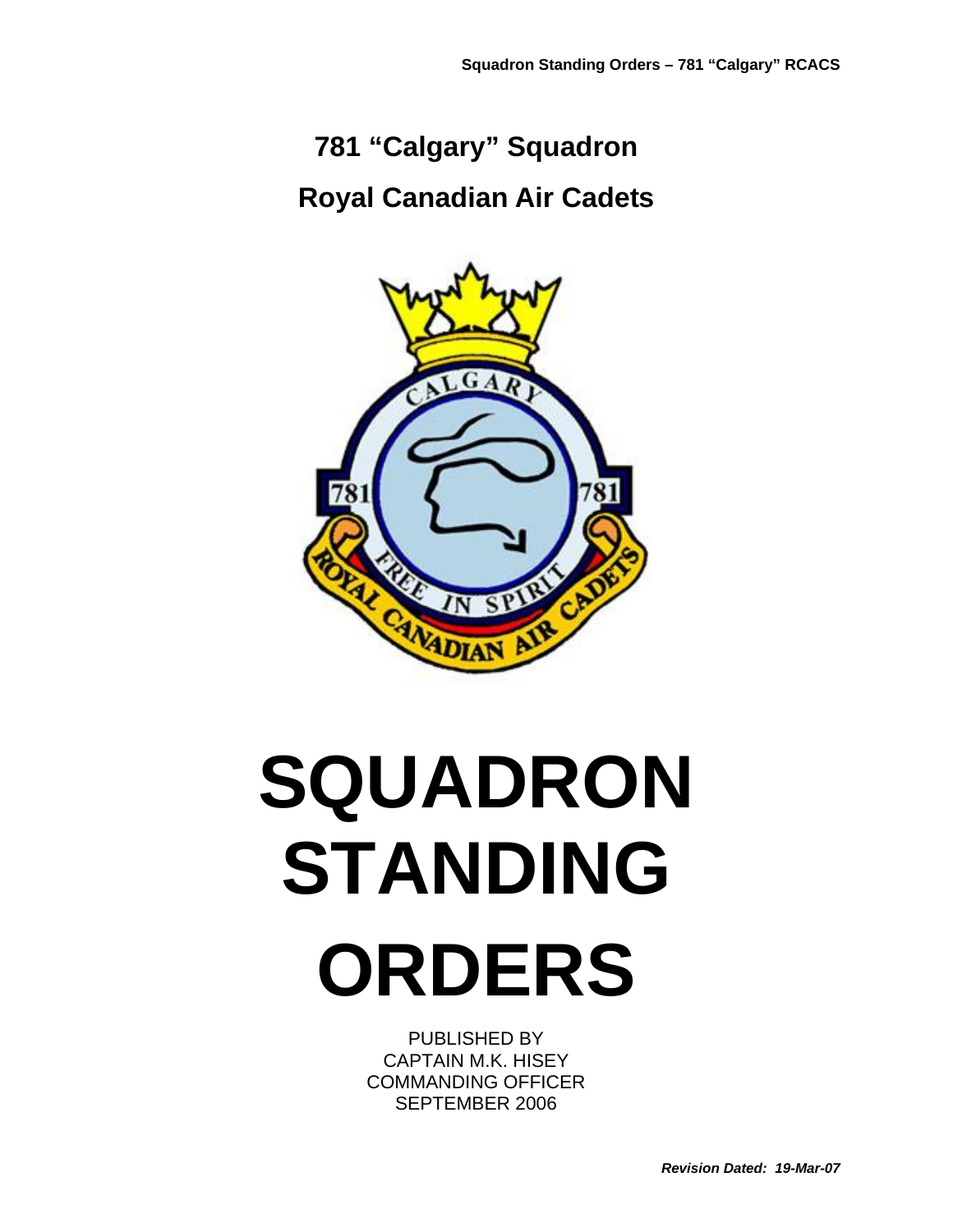#### Commanding Officers Message

- 1. Squadron Standing Orders are promulgated to set out regulations particular to this squadron.
- 2. All personnel shall acquaint themselves with, obey and enforce these orders. Breaches will be dealt with accordingly and ignorance of the contents of these orders will not be accepted as an excuse for failure to obey them.
- 3. Personnel are expected to interpret 781 "Calgary" Squadron Standing orders intelligently, bearing in mind that no order can provide for every situation or emergency or replace sound judgment and efficient supervision. Personnel are expected to use their common sense in unusual or emergency situations.
- 4. Throughout this publication, the use of generic terms such as he and or his is prevalent. Such words shall be assumed to include females except where the situation so dictates. Also, the use of the term "cadet(s) shall be assumed to include all cadet ranks, except where the situation so dictates.

M.K. Hisey **Captain** Commanding Officer

These Standing Orders will be in effect upon publication. Any suggestions for changes must be made in writing to the CO, 781 RCACS.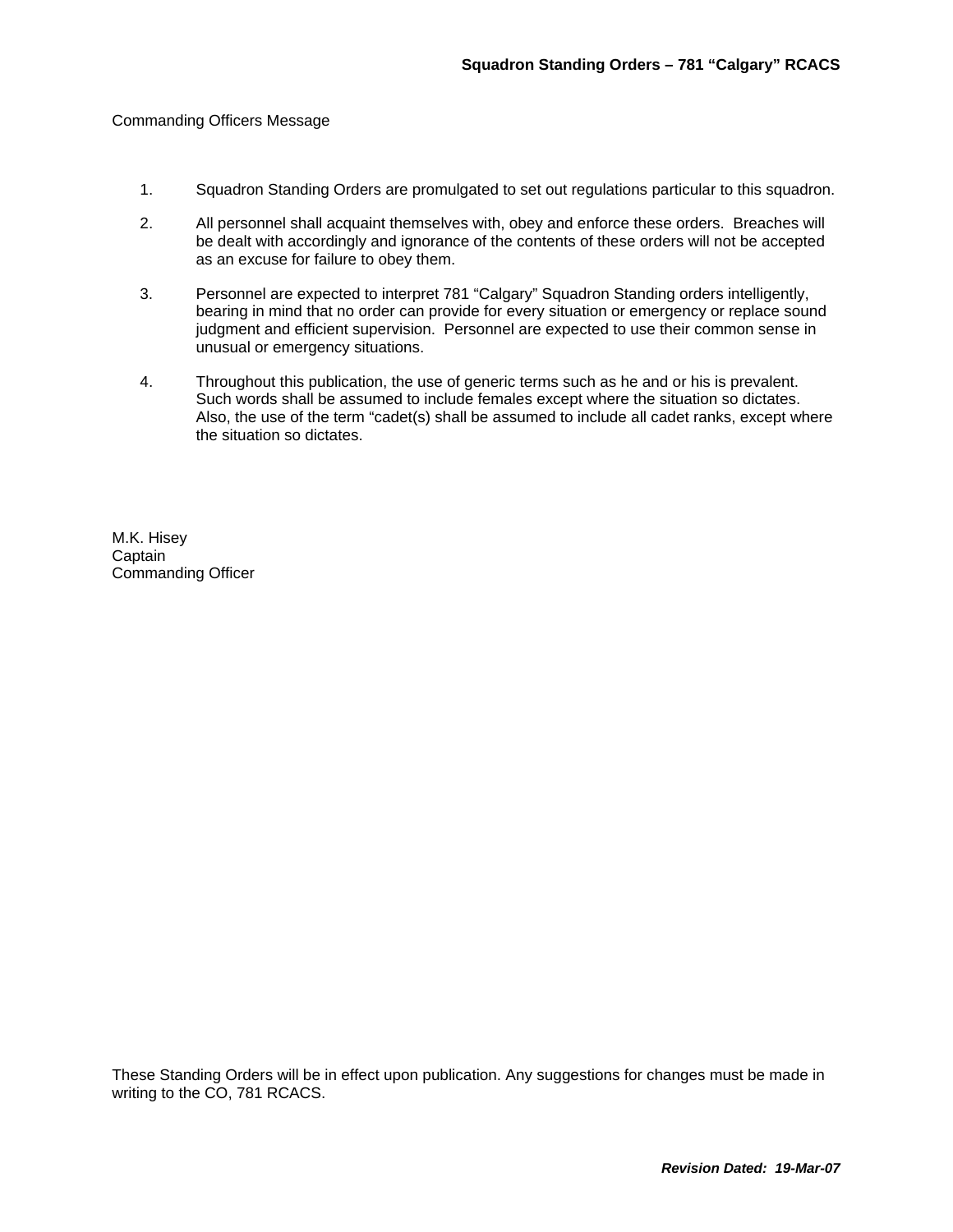# **781 SQUADRON STANDING ORDERS**

# **INTRODUCTION**

#### **References:**

- 1. Queens Regulations and Orders Cadets QR&O (Cadets)
- 2. Canadian Forces Administrative Orders CFAO's
- 3. Cadet Policies and Procedures
- 4. Prairie Administrative Instructions PAI's
- 5. Cadet Administrative and Training Orders CATO's
- 6. Defense Administration and Orders DAOD's
- 7. Drug and Alcohol Policy for Air Cadets
- 8. Security Orders for the Canadian Forces A-SJ-100-001/AS-000
- 9. Canadian Forces Dress Instructions A-AD-265-000/AG-001
- 10. Dress Regulations for Royal Canadian Air Cadets CATO 55-04 (March 2005)

#### **1. AIM**

These orders are promulgated in order to define the aspects of the unit organization, regulations and terms of reference that do not change frequently and promote the efficient operation of the Squadron.

#### **2. BOUNDARIES**

Where physical location is important, these orders have effect within the areas and buildings allocated to the Squadron, including the designated areas of the Vocational Rehabilitation and Research Institute (V.R.R.I) and all other locations used from time to time by the Squadron.

#### **3. JURISDICTION**

These orders are issued by the CO, 781 RCACS and have effect on all personnel on strength with or attached to this unit while on any Cadet activity within the boundaries defined above. These orders supplement any orders issued by NDHQ or the Cadet Training Division. These orders also will apply to any visiting Officers or Cadets while in the Squadron areas of the Vocational Rehabilitation and Research Institute (V.R.R.I) and in attendance of an 781 RCACS function.

#### **4. DISTRIBUTION AND AMENDMENT**

These orders will be in effect upon promulgation and supersede any previous orders that may have been issued. Copies of these orders are available from the Duty Personnel or from the Squadron Office and it is the responsibility of all personnel to read and become familiar with these orders. These orders will also be posted on the 781 RCACS Web Site. Knowledge of these orders will be assumed from the date of promulgation and lack of such familiarity will not constitute excuse or contravention.

These orders will be amended as required. All suggestions for amendment must be submitted to the CO and will be promulgated by the Officer of Prime Importance (OPI). All the above references will apply equally to all amendments.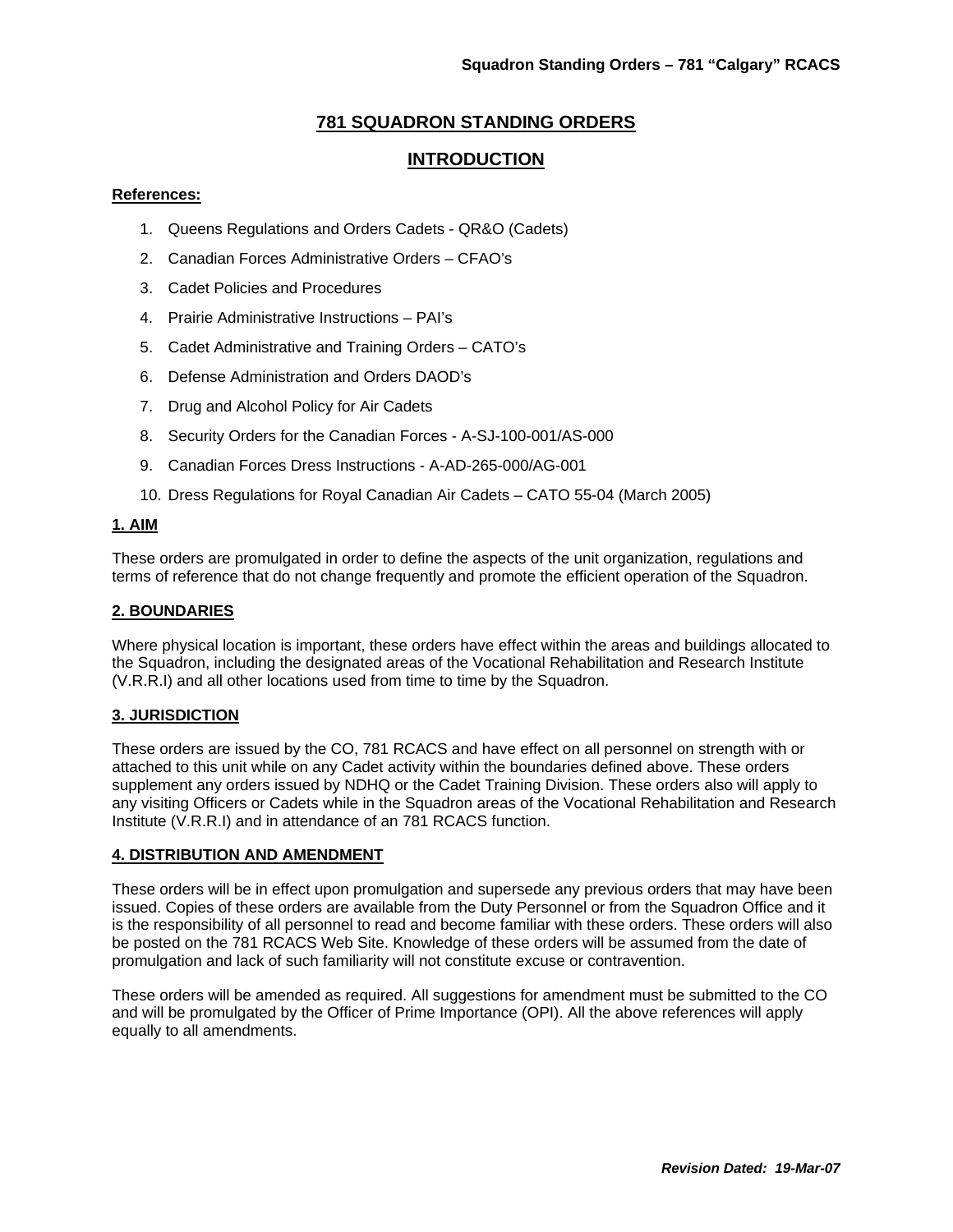#### **5. CONFLICT**

If a conflict occurs between these orders and an order or regulation promulgated by another Canadian Forces Organization (NDHQ, RCSU(Prairie), etc.) or an authorized civilian organization (Air Cadet League, Police, etc.), the higher authority shall prevail.

#### **6. GENDER**

In 781 "Calgary" Squadron RCACS Standing Orders, words imparting the masculine shall include the feminine gender, unless the contest clearly intends otherwise.

#### **7. AUTHORITY**

The Commanding Officer of 781 RCACS under the authority of QR&O's article 4.20 issues 781 "Calgary" Squadron RCACS Standing Orders.

#### **8. STANDARDS**

Cadets should learn respect for having honor and character. A cadet must posses such qualities as loyalty, honesty, obedience, perseverance and respect of the rights of others.

These desirable qualities will be a product earned through association and training. A strong effort put forth by each cadet in squadron activities and training, will have a profound effect in molding an excellent cadet.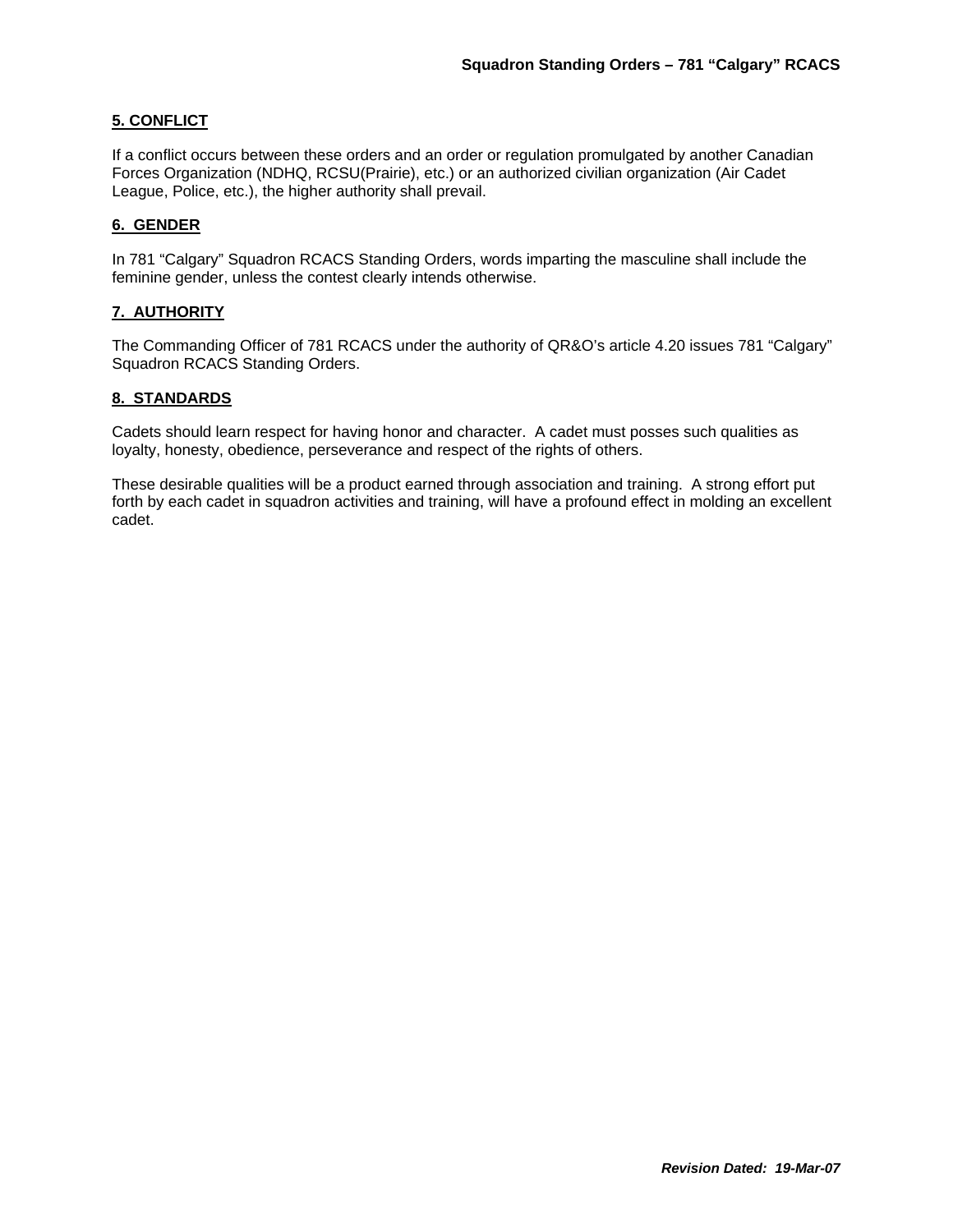#### **TABLE OF CONTENTS**

#### 100 Personnel

- 101. Duties And Responsibilities
- 102. Command And Control
- 103. Chain Of Command
- 104. Duty Personnel
- 105. Promotions
- 106. Appointments
- 107. Committees

#### 200 Terms of Reference - Officers

- 201. Commanding Officer
- 202. Deputy Commanding Officer
- 203. Administration Officer
- 204. Supply Officer
- 205. Chief Training Officer
- 206. Operations Officer
- 207. Assistant Training Officer
- 208. Unit Human Rights Advisor
- 209. Band Officer
- 210. Assistant Band Officer
- 211. Chief Range Safety Officer
- 212. Range Safety Officers
- 213. Flight Operations Officer/Chief Pilot
- 214. Familiarization Pilots
- 215. Sports Officer
- 216. Color Guard Coordinator
- 217. Drill Team Coordinator
- 218. First Aid Team Coordinator
- 219. Public Speaking Coordinator
- 220. Duke Of Edinburgh Program Coordinator
- 221. Duty Officer

300 Terms of Reference - Cadets

- 301. Squadron Commander
- 302. Squadron Deputy Commander
- 303. Squadron Adjutant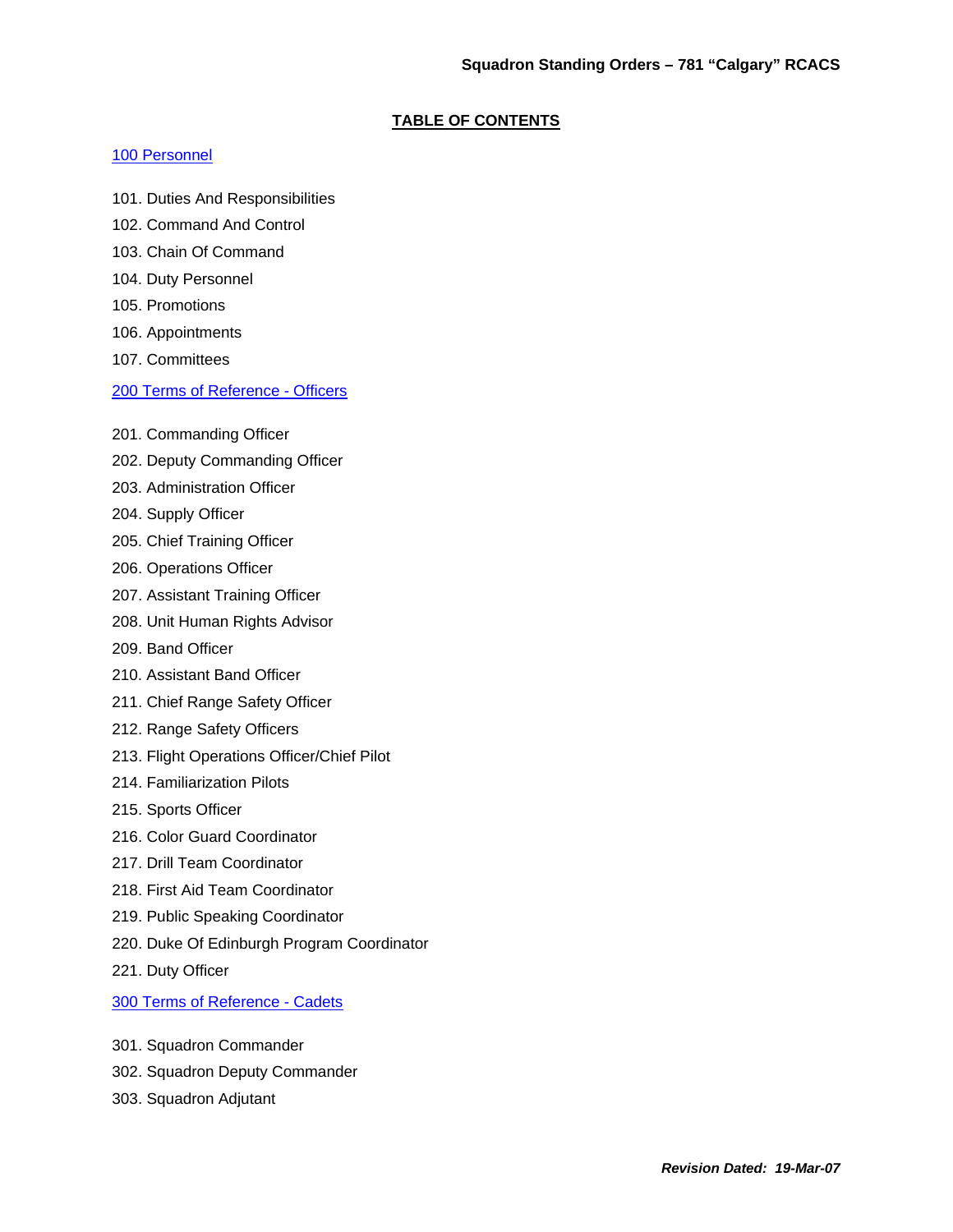- 304. Squadron Warrant Officer
- 305. Flight Commander
- 306. Flight Sergeant
- 307. Flight Section Leader
- 308. Drum Major
- 309. Color Guard Commander
- 310. Drill Team Commander
- 311. Range Team Commander
- 312. First Aid Team Commander
- 313. Sports Team Commander
- 314. Duty Sergeant
- 315. Duty Corporals
- 316. Duty Flight

#### 400 Squadron Operations

- 401. Squadron Routine
- 402. Dress Regulations
- 403. Deportment
- 404. Paying Of Compliments
- 405. NCO Mess
- 406. Canteen
- 407. Classroom Upkeep
- 408. Use Of Private Vehicles
- 409. Recruiting
- 410. Commendation Procedures
- 411. Disciplinary Procedures
- 412. Disciplinary Issues
- 413. Defaulters Parade

#### 500 Squadron Exercises and Activities

- 501. General
- 502. Exercise Participation
- 503. Permission Forms
- 504. Kit Lists
- 505. Conducting Officer's Responsibility
- 506. Familiarization Gliding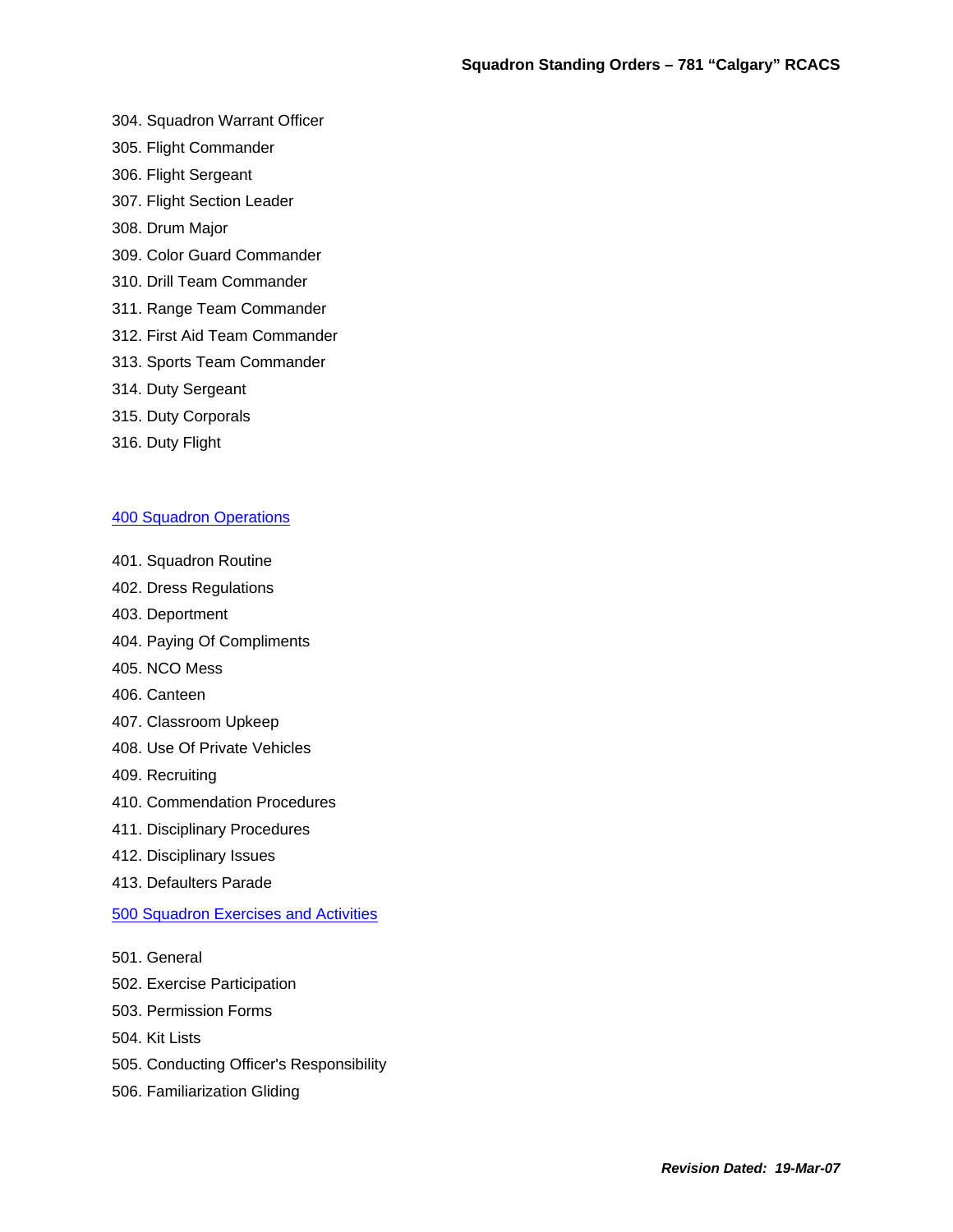507. Familiarization Flying

- 508. Physical Fitness Training
- 509. First Aid Training
- 510. Survival Training
- 511. Band Training/Participation
- 512. Range Training

#### 600 Administration

- 601. Correspondence
- 602. Facsimiles (FAXes)
- 603. E-Mail
- 604. Telephone Answering System
- 605. Squadron Internet Web Site
- 606. Photocopying
- 607. Bulletin Boards
- 608. Out Of Bounds Areas
- 609. Attendance
- 610. Summer Camps
- 611. Scholarships

#### 700 Supply

- 701. Hours Of Operation
- 702. Care And Use Of Uniform
- 703. Training Stores
- 704. Care And Use Of Equipment
- 800 Finance
- 801. Budget
- 802. Purchases
- 803. Tag Days/Fund Raising Activities
- 804. Annual Insurance Assessment
- 805. Hardship
- 806. Insurance

#### 900 Facilities

- 901. General
- 902. Visitors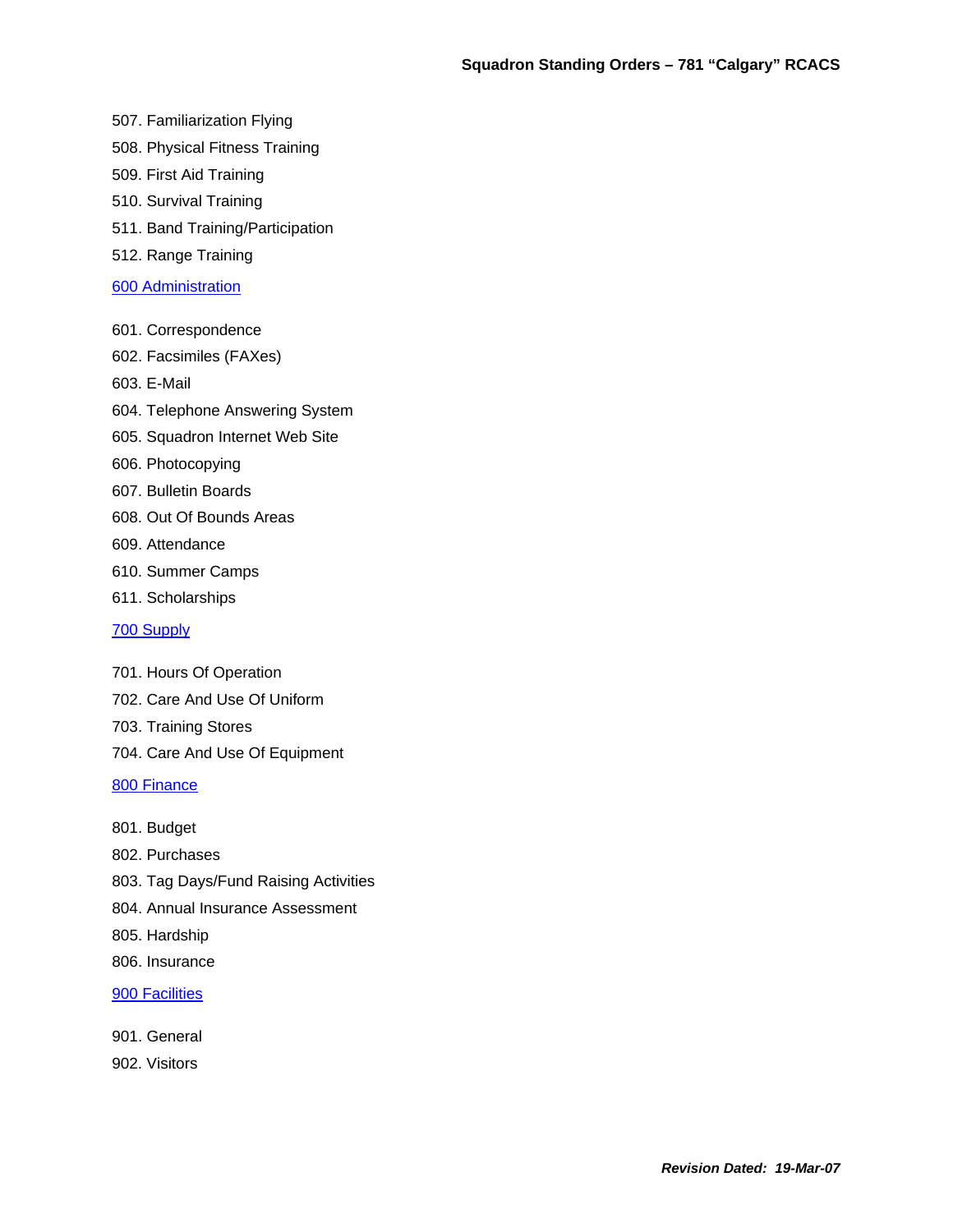903. Other Facilities

904. Cleanliness And Security

1000 Security

1001. General

1002. Movement Control

- 1003. Document Control
- 1004. Physical Security
- 1005. Communication Security
- 1006. Computers

#### 1100 Range

- 1101. Introduction
- 1102. Location And Definitions
- 1103. Range Control
- 1104. Range Safety
- 1105. Emergency And Medical
- 1106. Authorized Weapons And Ammunition
- 1107. Ammunition Control
- 1108. Weapon Maintenance
- 1109. Range Training
- 1110. Firing Procedure
- 1111 Small Arms & Small Arms Ammunition

#### NDSI 65 STORAGE AND TRANSPORT OF RIFLES

#### 1200 Fire Orders

- 1201. General
- 1202. Unit Fire Prevention Officer
- 1203. Posting Fire Orders
- 1204. Fires
- 1205. Responsibilities
- 1206. Fire Protection
- 1207. Action On Discovery Of Fire
- 1208. Fire Prevention Officer
- 1209. Evacuation Of Building Assemble And Personnel
- 1210. Fire Duties On Assembly
- 1211. All Clear
- 1212. Fire Fighting Equipment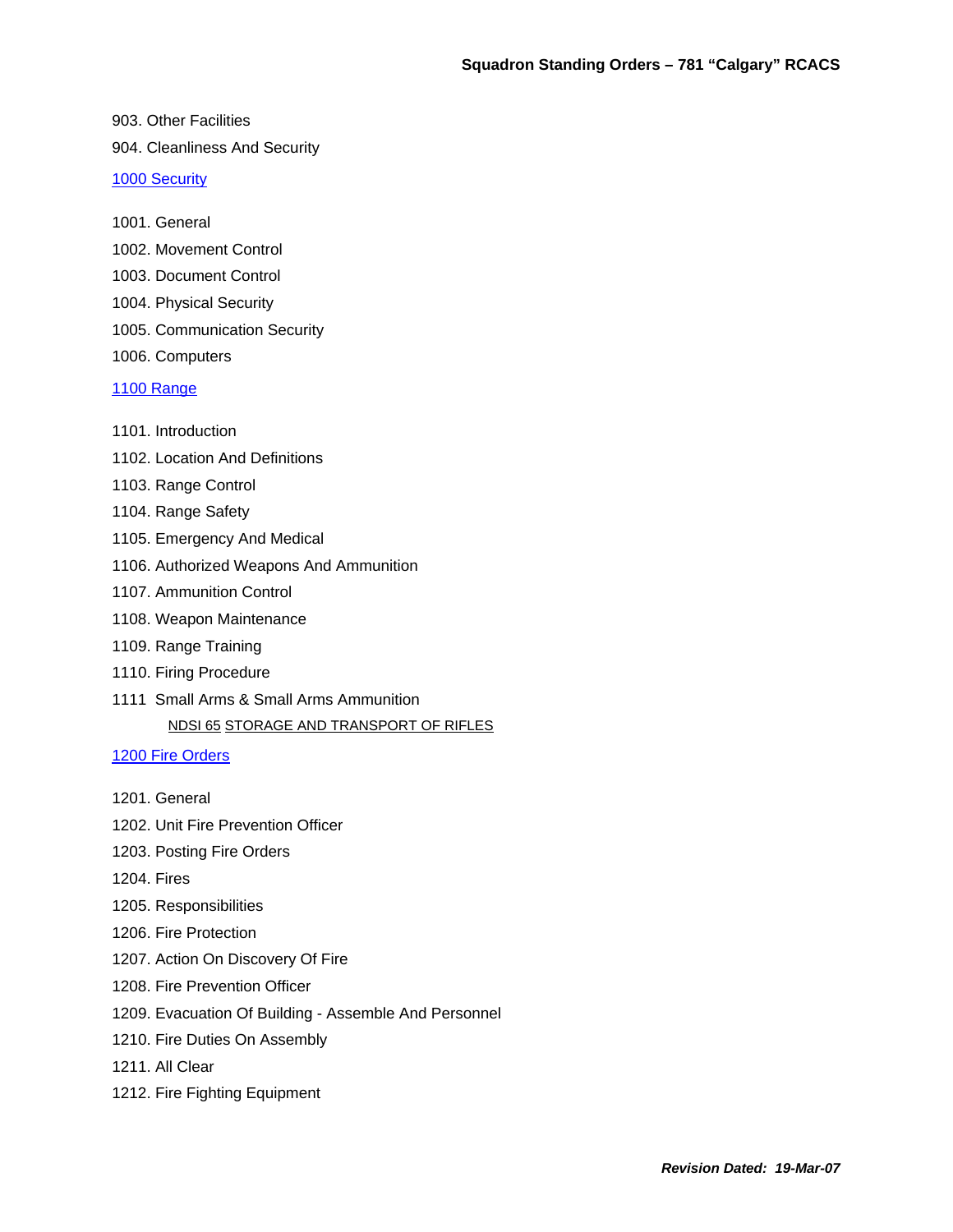# **100 Personnel**

#### **101. Duties and Responsibilities**

1. The Commanding Officer (CO) is directly responsible to the Commander, Prairie Region Cadet Detachment Edmonton through the Detachment Commander and his/her subordinates, the Area Cadet Officer-Air (ACO Air)

2. The CO of 781 RCACS is responsible for the command, control, and administration of all 781 RCACS functions and activities whether he/she is present or not. The CO will from time to time delegate command, control, and administrative responsibilities to other officers who will, in return, be responsible to the CO for their actions.

3. A subordinate officer will be delegated by the CO to be Deputy Commanding Officer (DCO) of 781 RCACS when necessary. This officer will be responsible for the operation of the Squadron in the absence of the CO. This officer will be directly responsible to the CO for his/her actions and decisions.

4. All Officers, CIs and VIs are personally responsible for the execution of duties assigned to them by higher authority. Officers holding supervisory positions, in turn, are responsible for assigning and supervising the duties of their subordinates.

5. All Officers are expected to be on duty on training parade nights from 1815 - 2145 hr. If unable to be present on a parade night or other scheduled activity the CO must be informed as far in advance as possible. Staff members should also be available for admin duties on Mondays from 1830 – 2100 hrs.

6. All officers and staff are expected to be present at support and optional training activities as required, and as individual schedules permit. These activities include survival exercises, citizenship tours, parades, community support activities and competitions.

# **102. Command and Control**

1. The CO should be the only person to directly contact the Regional Cadet Support Unit (RCSU) or the Prairie Region Cadet Detachment Edmonton (PRCD Edm) concerning Squadron affairs. Other personnel may contact the PRCD Edm as directed by the CO.

2. Contact with the Air Cadet League concerning Squadron affairs shall be made through the CO. Other personnel must obtain prior permission from the CO before contacting the Air Cadet League in regards to Squadron affairs.

3. Contact with the Parents Committee should be made through the CO. Contact with the Squadron staff by the Parents Committee should be made through the CO. Cadets may contact the Parents Committee directly but the CO must be advised of the subject of said contact.

4. The CO has a right to expect the support of all personnel under his/her command. Personnel are to conduct themselves in a manner that is not detrimental to the unit's efficiency or in a manner that would bring discredit to the unit and/or the Canadian Forces.

5. In any decision making process the CO may seek suggestions from others and consider those suggestions if the situation warrants. However, it must always be the CO who makes the final decision and bears responsibility for it.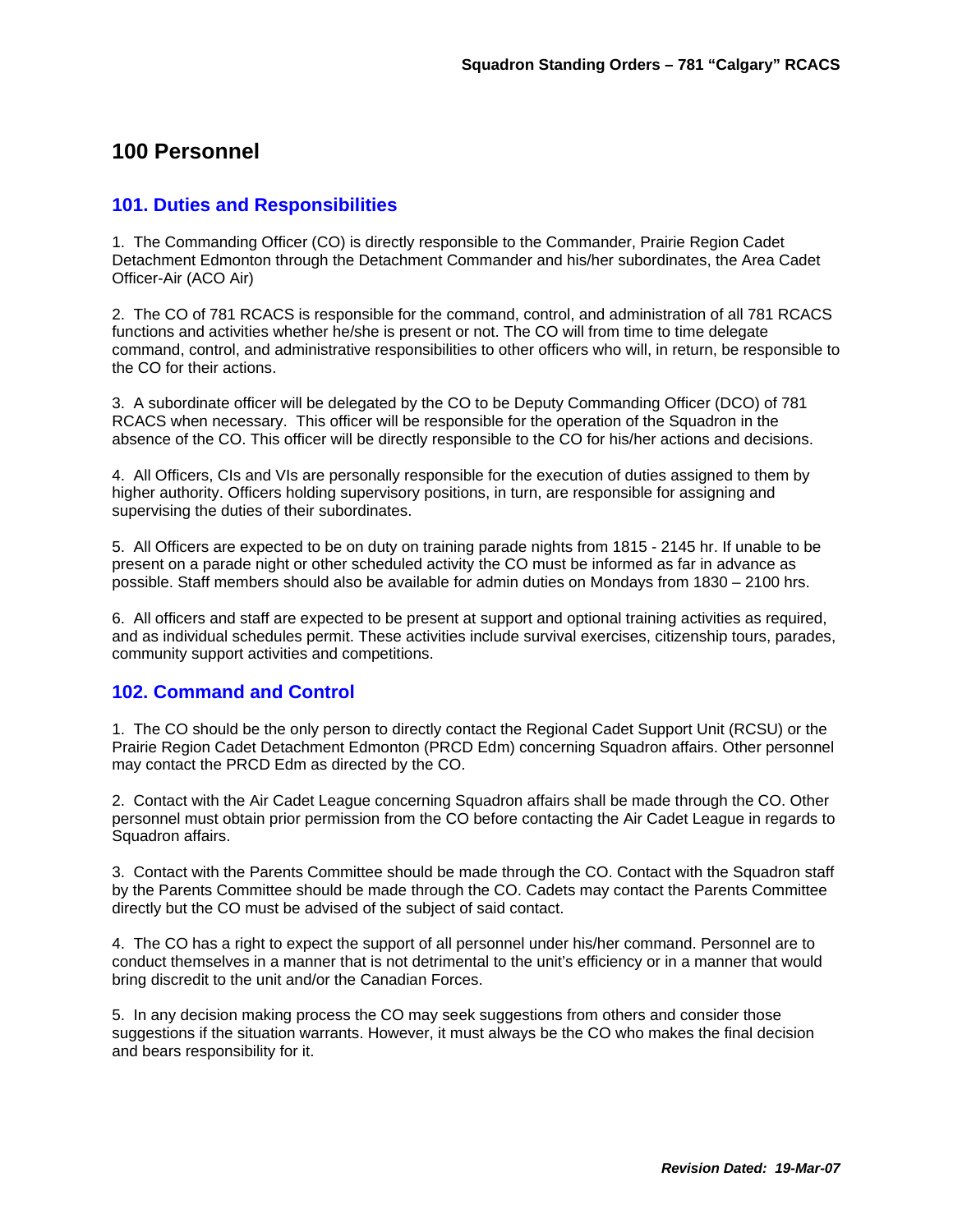# **103. Chain of Command**

- 1. All Officers report directly to the CO.
- 2. The Squadron Commander (Sqn Com) reports directly to the CO.
- 3. The Deputy Squadron Commander (Sqn D/Com) reports directly to the Sqn Com and to the Trg O.
- 4. The Squadron Adjutant (Sqn Adj) reports directly to the Sqn D/Com and to the AdmO.
- 5. The Squadron Warrant Officer (SWO) reports directly to the Sqn Com.
- 6. The Flight Commander (Flt Com) reports directly to the Sqn D/Com.
- 7. The Flight Sergeants (Flt Sgt) reports directly to the Flt Com.
- 8. The Flight Section Leaders (Flt Sec Ldr) reports directly to the Flt Com.

9. All other Cadets report through their Flight NCOs and Flt Com to the SWO, the Sqn D/Com and the Sqn Com.

10. All Cadets may request an interview with the Squadron Officers through the Flight NCOs. Such requests shall not be unduly withheld. All requests for interview with the CO or other Squadron Officers shall proceed as follows:

a. If the subject of the request is of a personal nature, it only need be identified as such to the Flight NCO. The Flight NCO must then notify the Sqn Com of the request, who will in turn notify the CO. Request of a personal nature must be forwarded to the CO at the earliest possible opportunity.

b. If the subject is not of a personal nature, the subject of the request must be identified to the Flight NCO. The Flight NCO will then either action the request or sand request to the Flt Com who may either action the request or forward it as follows:

- i. Training via the Sqn D/Com to the Trg O.
- ii. Administrative via the SWO to the AdmO.
- iii. Supply via the SWO to the Sup O.
- iv. Other via the Sqn Com to the CO.
- c. All Cadets may request interviews with UHRA directly.

#### **104. Duty Personnel**

1. All Squadron Officers and designated CIs, with the exception of the CO, will perform the duties of the Duty Officer (Duty O).

2. All Squadron Corporals and Sergeants will perform the duties of the Duty NCOs. All Flights will perform the duties of the Duty Flt.

3. The Duty Personnel are directly responsible for the efficient operation of the Squadron. The Duty Personnel are to ensure that the Training is carried out in accordance to the published Parade Schedule. The Duty O is the COs direct representative and will report directly to the DCO any observations of the Squadron operations.

4. The AdmO will maintain a roster for Duty Personnel rotation and promulgate it in Squadron Monthly Routine Orders (MROs). Changes to the roster must be reported to the AdmO as soon as possible. If any of the Duty Personnel cannot appear for their duty assignment, the next person on the rotation as promulgated in the MROs will assume the duties.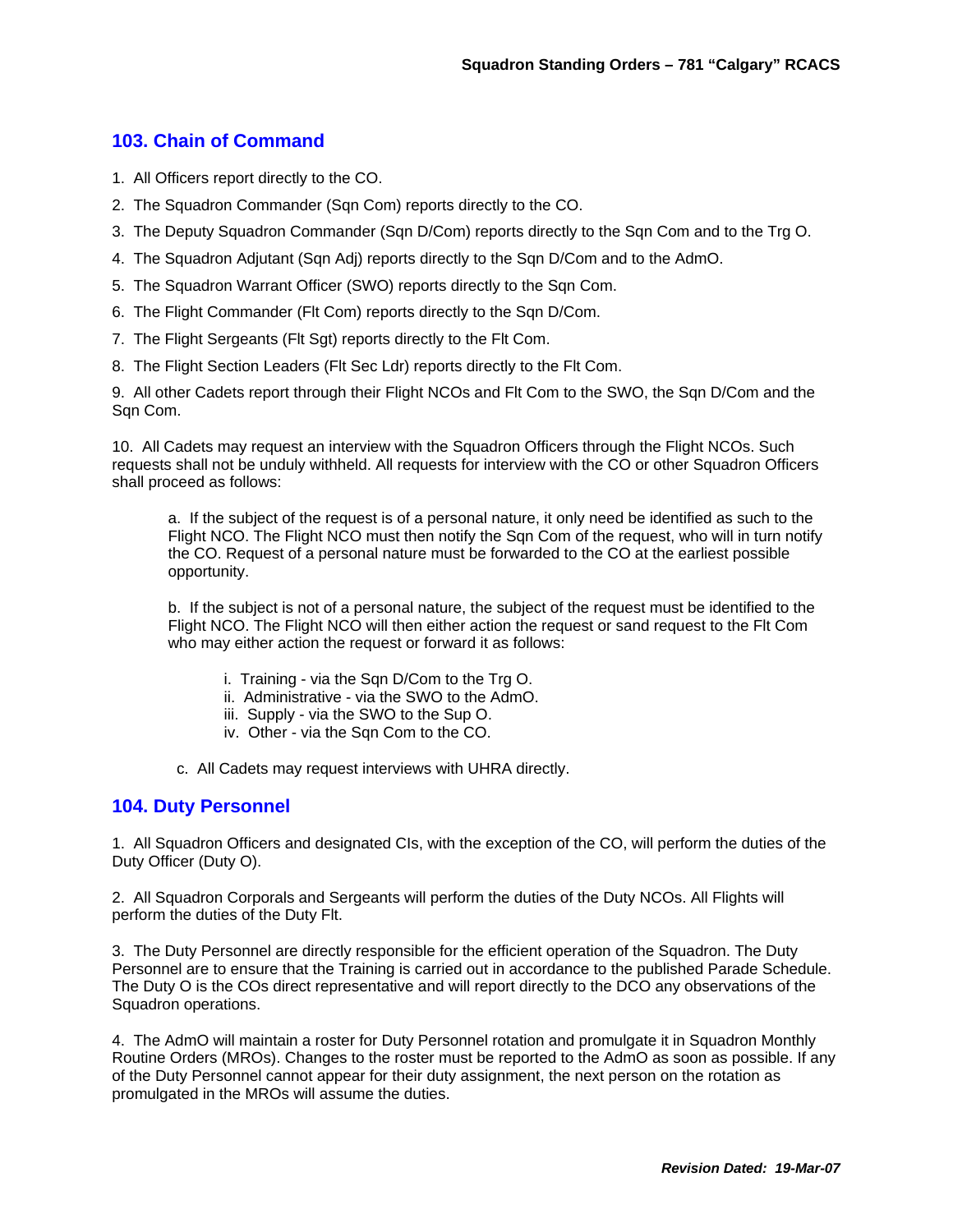5. The Duty O is to report for duty by 1800 hr on the day of his/her duty and to remain until the last Cadet departs for home.

6. The Duty NCOs will report to the Duty O by 1815 hr and will assist the Duty O in conducting his/her duties. The Duty NCOs are responsible for ensuring that the Squadron Rolls are returned to the AdmO no later than 2000 hrs.

7. Complete details of the duties and Terms of Reference for all Duty Personnel are contained in Section 200 and 300 of these orders.

8. The AdmO will hold the master copies of the duties of the Duty O, Duty Sergeant, and Duty Corporals.

#### **105. Promotion**

1. Promotions are held three times a year, at the beginning of November, February and May, or as deemed necessary by the CO.

2. All promotions will conform to regulations set out in the CATO's, and Squadron promotion requirements.

The minimum requirements for promotion to rank will be as follows:

a. Leading Air Cadets (LAC)

i. Completed a minimum of 5 months in Cadets not including summer break or requested leave of absence.

- ii. Attended a minimum of 60% of Squadron regular parades
- b. Corporal (CPL)

 i Completed a minimum of 6 months as an LAC not including summer break or requested leave of absence.

- ii. Attended a minimum of 70% of Squadron regular parades in the previous 12 months.
- iii. Successfully completed Level 1 training.
- iv. Preferably attended at least one (1) Basic level summer camp.
- c. Sergeant (SGT)

 i. Completed a minimum of 6 months as a CPL not including summer break or requested leave of absence.

- ii. Attended a minimum of 80% of Squadron regular parades in the previous 12 months.
- iii. Successfully completed Level 2 training.
- iv. Preferably attended at least one (1) Junior level summer camp.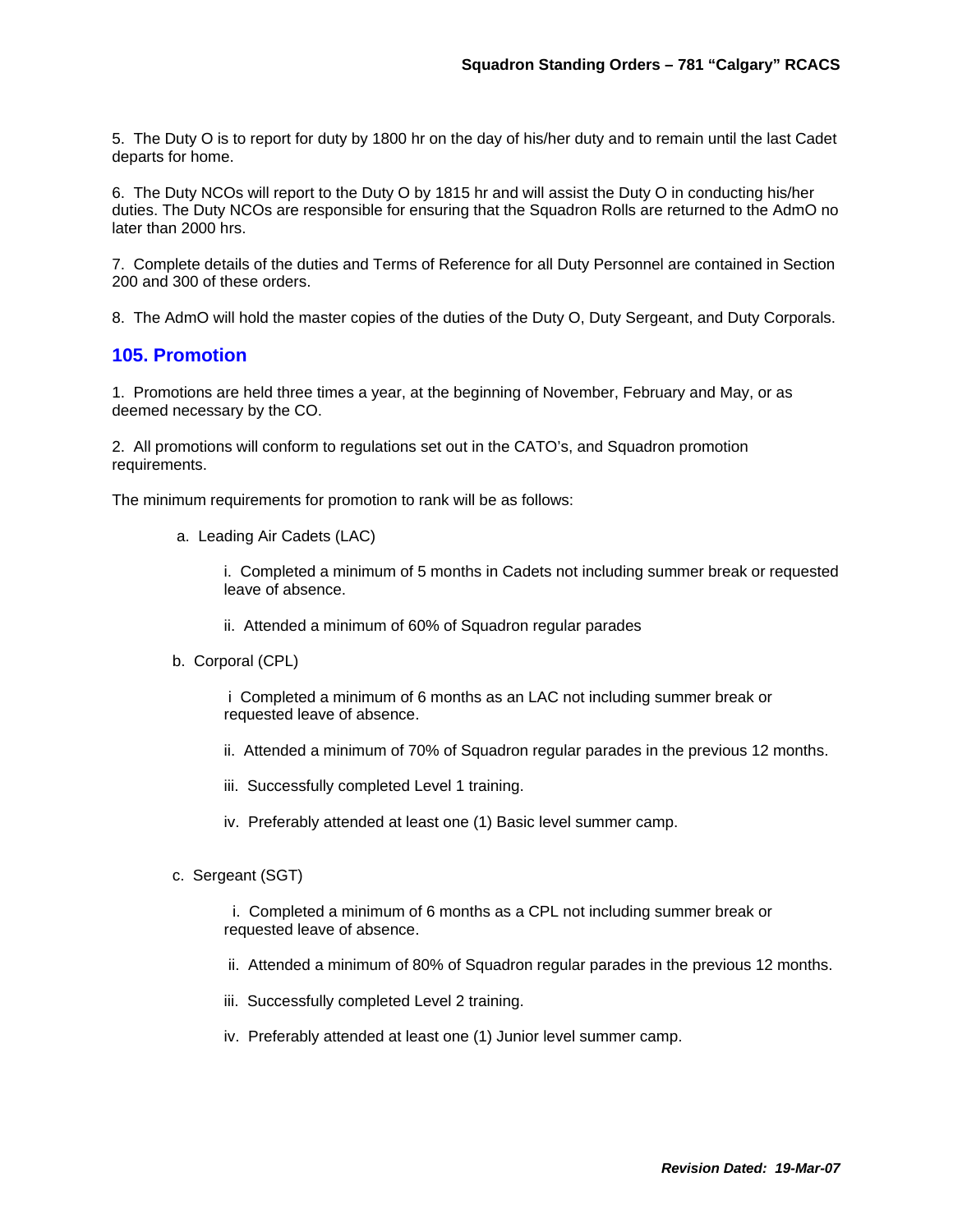d. Flight Sergeant (F/SGT)

i. Completed a minimum of 6 months as a SGT not including summer break or requested leave of absence.

- ii Attended a minimum of 90% of Squadron regular parades in the previous 12 months.
- iii. Successfully completed Level 3 training.
- iv. Preferably attended at least one (1) National level summer camp.
- e. Warrant Officer Second Class (WOII)

i. Completed a minimum of 6 months as a F/SGT not including summer break or requested leave of absence

- ii. Attended a minimum of 90% of Squadron regular parades in the previous 12 months.
- iii. Successfully completed Level 4 training.
- iv. Preferably attended at least one (1) National level summer camp.
- f. Warrant Officer First Class (WOI)

i. Completed a minimum of 6 months as a WOII not including summer break or requested leave of absence.

- ii. Attended a minimum of 95% of Squadron regular parades in the previous 12 months.
- iii. Successfully completed Level 5 training.
- iv. Preferably attended at least one (1) National level summer camp.
- 3. A seniority list will be kept and consulted prior to a promotion period.

4. A promotion review board will be constituted prior to promotions and will consist of designated Squadron Staff, and the Sponsoring Committee Chair or his/her representative. The promotion review board will review and advise the CO on promotions.

5. Cadets may be appointed to an acting rank for a period of up to six months, at which time the rank shall either be confirmed, or, the former rank reinstated. If the rank is confirmed, seniority shall commence from the date of the acting appointment. To be appointed to an acting rank, the Cadet must meet the training level and time at rank criteria, as a minimum.

6. The final decision for all promotions rests with the CO.

#### **106. Appointments**

1. Staff and Cadets will be appointed to commanding or supervising positions in the Squadron as required. These appointments may be either permanent or temporary, depending on the nature of the position.

2. The final decision for all appointments rests with the CO.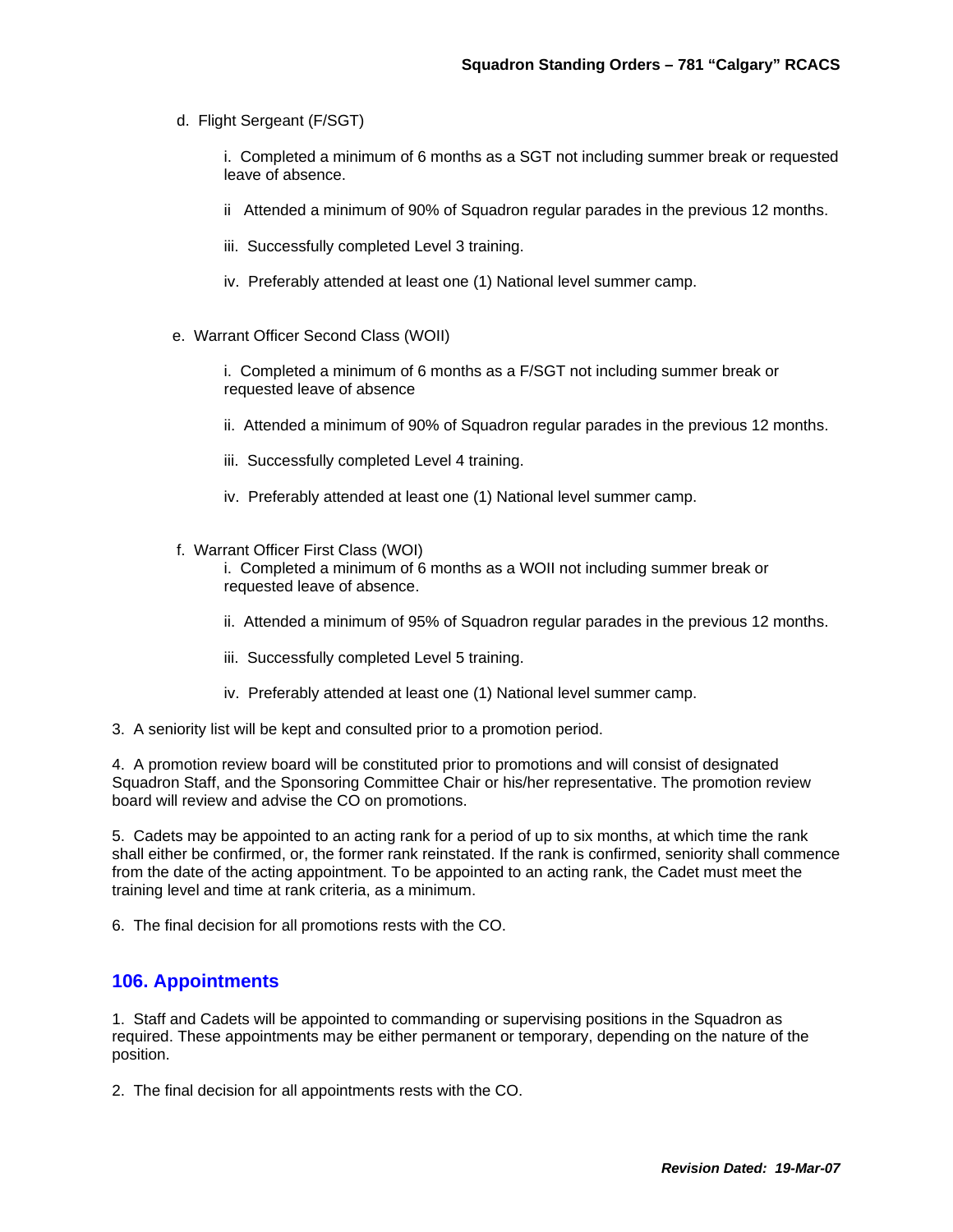3. Complete details of the duties and Terms of Reference for most Squadron appointments are contained in Section 200 and 300 of these orders.

# **107. Committees**

1. From time to time, special committees will be set up to organize Squadron functions or special events. Committees may be requested by either NCOs or Staff, but must be approved by the CO.

2. All Squadron committees shall either elect or appoint personnel to the following positions:

- a. Chairperson
- b. Vice Chairperson
- c. Recording Secretary
- d. Staff or Sponsoring Committee supervisor

3. Minutes shall be recorded at all committee meetings and a final copy of the minutes shall be forwarded to the CO no later than one week following a meeting.

4. All decisions and recommendations made by a committee must be approved and/or authorized by the CO.

5. Any request for funds from a committee must be forwarded through the CO to the Sponsoring Committee.

**108 – 199 Not Allocated.**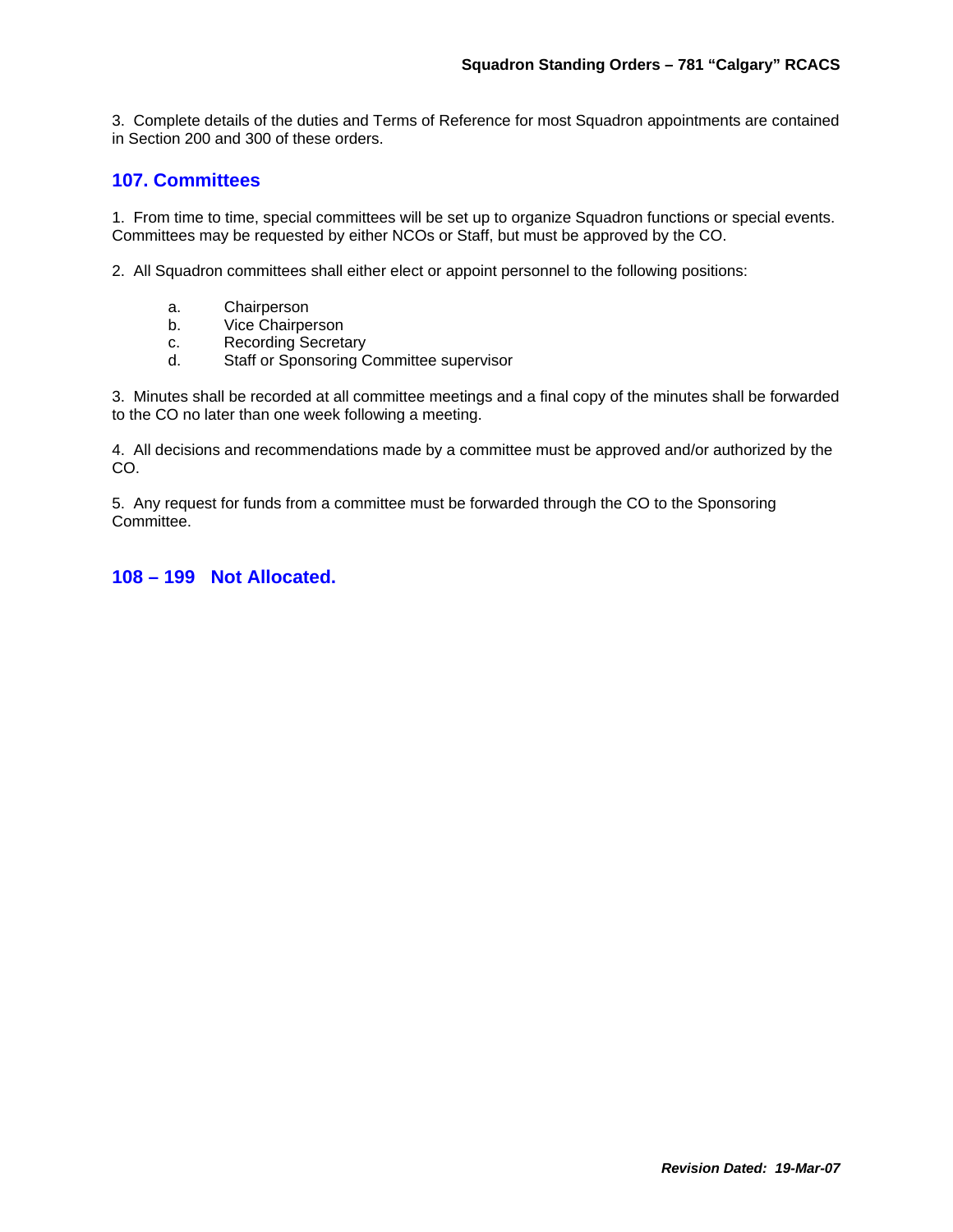# **200 Terms of Reference - Officers**

# **201. CO**

1. The CO of an Air Cadet unit shall:

a. Comply with regulations and orders as issued by the Minister of National Defence, and the Canadian Forces;

b. Keep Officers, CIs, VIs, and Cadets fully acquainted with regulations and instructions issued by higher authority;

c. Keep the Sponsoring Committee informed of the progress of the Cadet unit;

d. Bring to the notice of the Sponsoring Committee and the appropriate military authority any Officers or Instructors who are distinguished for proficiency in their duties or who, from incapacity or apathy, are deficient in the knowledge of their duties, or do not afford him the support which he has a right to expect, or who conduct themselves in a manner detrimental to the units efficiency or which would bring discredit to the unit and/or the Canadian Forces;

e. Recommend enrolment, appointment, promotion, posting, transfer, and release of Officers of the Cadet unit;

f. Recommend the appointment and release of CIs and VIs;

g. Appoint qualified Officers to the following particular duties, ensuring deputies are provided during prolonged absence:

- i. Administrative Officer (AdmO);
- ii. Supply Officer (Sup O); and
- iii. Training Officer (Trg O)
- h. Supervise and control all duties of personnel under his command;
- i. Ensure that proper supply, administration, and training procedures are carried out;

j. Maintain records showing the strength of the Cadet unit, the name, age, date of enrolment and departure of each Cadet, the names of Cadets who have joined the Canadian Forces, and such other personnel information as is required to enable periodical returns to be completed;

k. Maintain records of attendance for instruction and the training progress of each Cadet;

l. Ensure that prescribed medical examinations and re-examinations are carried out;

m. Immediately report all injuries (incurred during unit training) that require emergency medical treatment to the ACO;

n. Report the death of any Officer, CI, VI, or Cadet to ACO;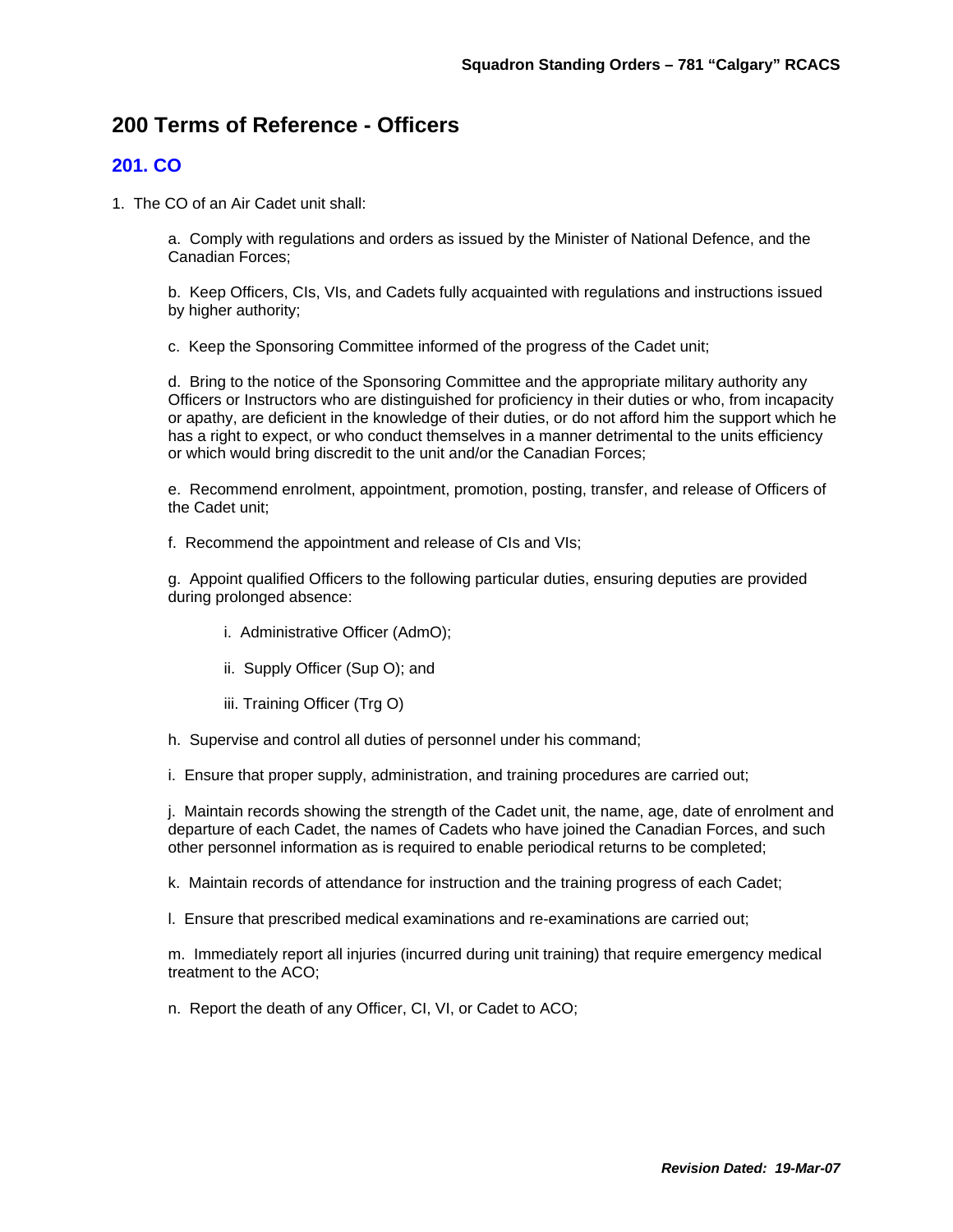#### o. Ensure that:

- i. Equipment is not demanded in excess of needs;
- ii. Equipment is properly safeguarded;

iii. Members of the Cadet unit on ceasing active participation in a Cadet organization return all public property issued to them; and

- iv. Records of equipment are kept in accordance with instructions.
- p. Ensure that returns are promptly and regularly made;
- q. Report loss or damage of DND equipment to support base/station immediately on discovery;
- r. Be the holder of the units Distribution Account;
- s. Foster and maintain good public relations;

t. Ensure another Officer on the unit staff is familiar and knowledgeable with all unit procedures and is thereby prepared to assume command;

- u. Ensure a thorough turn-over to successor; and
- v. Undertake other duties assigned by lawful authority.

# **202. Deputy CO (DCO)**

1. The DCO will be appointed by the CO and shall be responsible to the CO for carrying out all assigned duties.

- 2. DCO shall be responsible for:
	- a. Supervision of overall Squadron operations on behalf of the CO;
	- b. Assist sections as required IAW evaluations;
	- c. Coordinate Squadron ceremonial parades;
	- d. Maintain a high level of discipline, dress and efficiency in the Squadron at all times;
	- e. Ensure that all directives issued by the CO are being carried out;
	- f. Conduct of investigations and enquiries;
	- g. Supervision and control of Squadron staff and cadet discipline;
	- h. Overseeing the operation of the NCO mess; and
	- i. Undertaking such other duties as directed by the CO.

The DCO shall also act as the Squadron Standards Officer.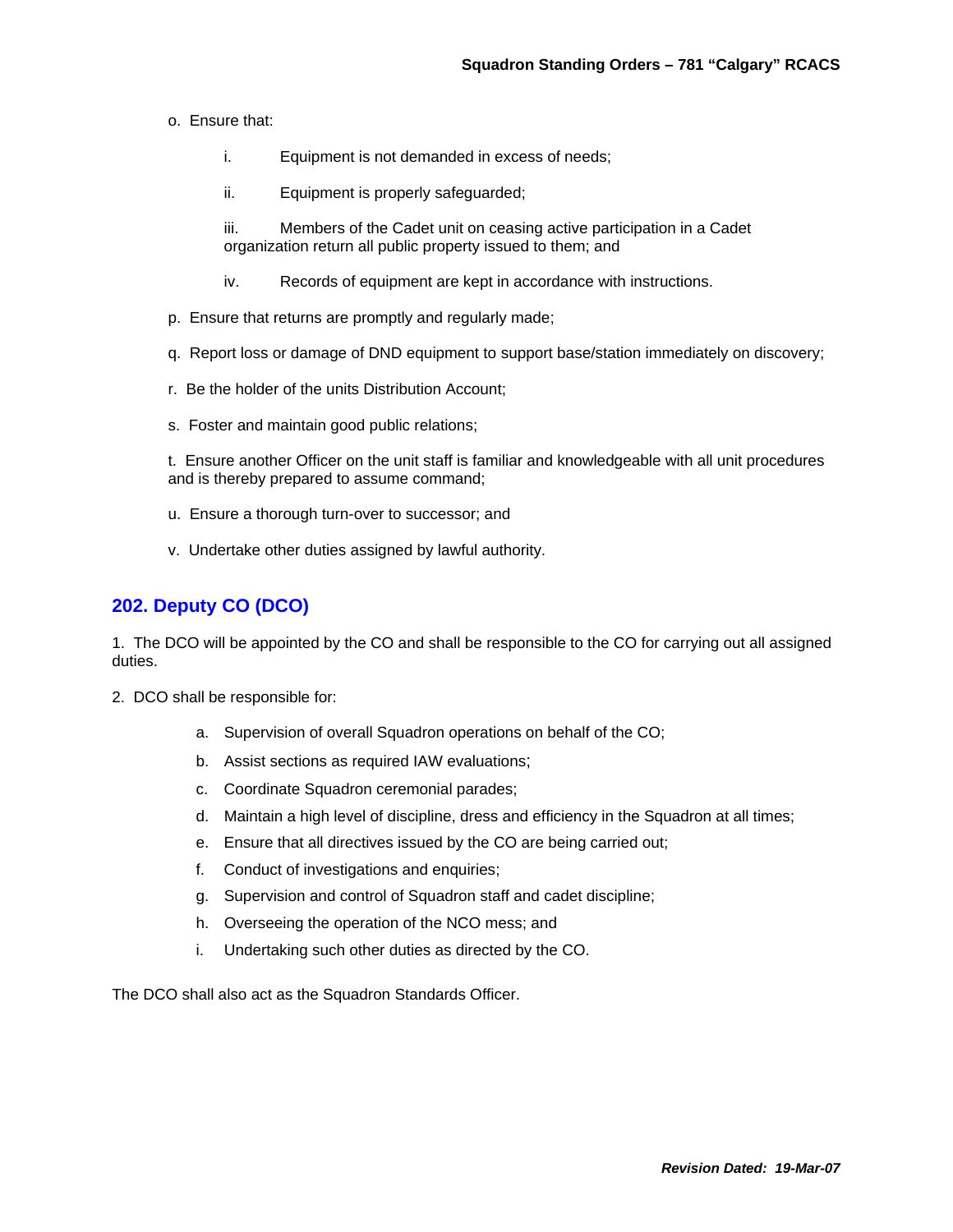# **3. Administration Officer (AdmO)**

The AdmO will be appointed by the CO and shall be responsible to the CO for carrying out all assigned duties.

AdmO shall be responsible for:

- a. Maintaining an adequate stock of forms required for the administration of the Cadet unit;
- b. Circulation of all incoming and outgoing correspondence orders or directives;

c. The custody and control of all relevant publications and the entering of amendments on receipt;

- d. The accessibility of reference material to instructional staff;
- e. Maintaining the units filing system including but not limited to
	- attendance records of CIC officers, CIs and cadets;
	- personal file on each member of the cadet unit;
	- mail register; and
	- phone log

f. Preparing and expediting all reports, returns, documents, and other correspondence for the COs signature;

- g. Arranging for medical examinations, as required;
- h. Ensuring prompt and proper submission of all claims;
- i. Advising the Sup O and Trg O of names of Cadets enrolled or released;
- j. Initiating a unit duty roster; including Duty Officer, Duty NCOs and its promulgation and
- k. Undertaking such other duties as directed by the CO.

The AdmO shall prepare a budget for the years administrative expenses and capital acquisitions. This budget shall be forwarded to the CO prior to the start of each training year.

# **4. Supply Officer**

The Sup O will be appointed by the CO and shall be responsible to the CO for carrying out all assigned duties.

Sup O shall be responsible for:

a. Maintaining the following records affecting the accounting of material on issue or temporary loan to the Cadet unit:

- i. Voucher Register,
- ii. Voucher Files,
- iii. Customer Account, and
- iv. Individual Loan Cards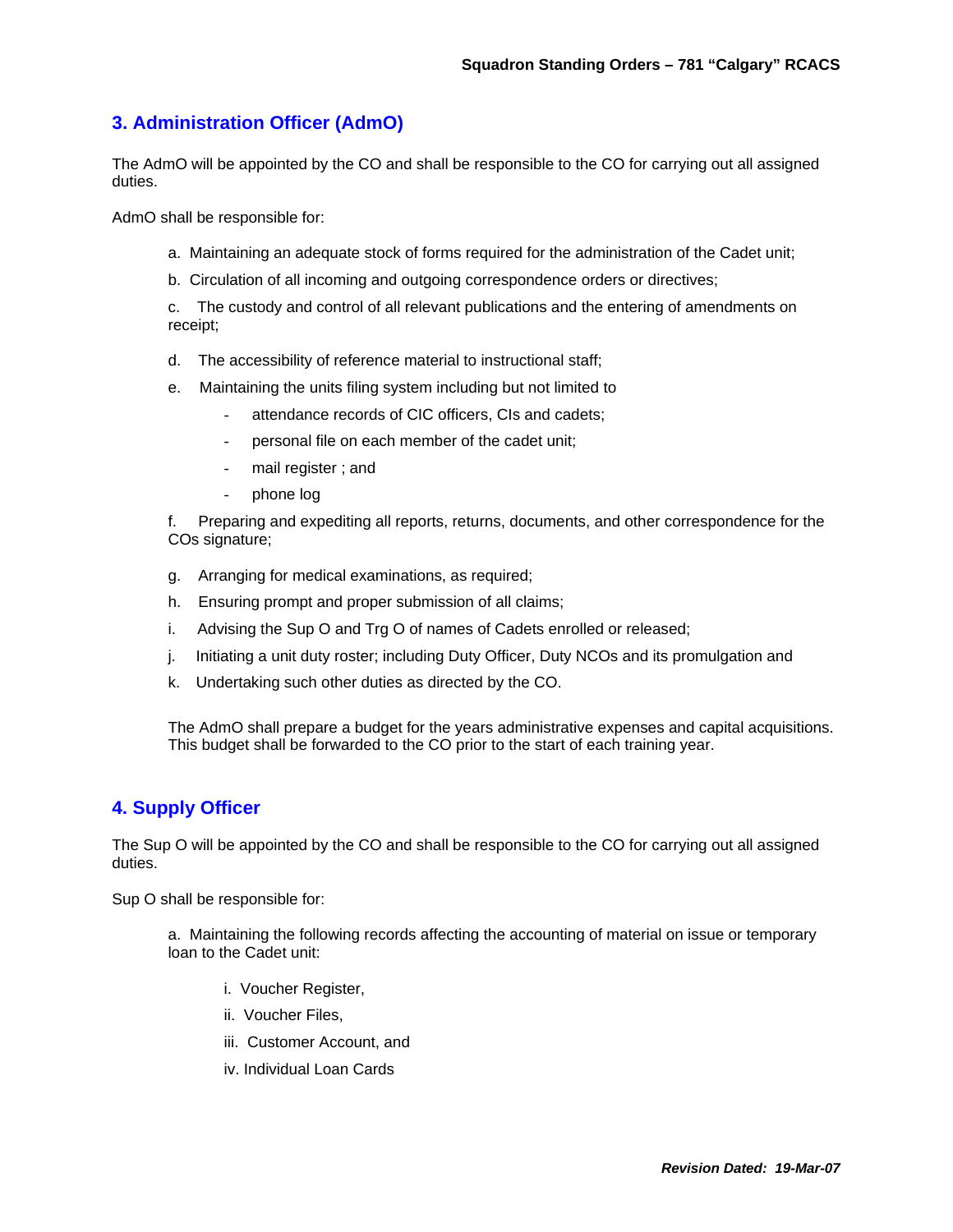- b. Demanding, receiving and returning all equipment in accordance with established DND procedures and authorized scales of issue;
- c. Conducting Cadet kit inspections at least once annually;
- d. Ensuring the security and proper care of all material in particular weapons and ammunitions;
- e. Issuing, exchanging and receiving material;
- f. Undertaking measures for recovering uniforms of Cadets no longer parading with unit;
- g. Arranging for unit Account Verifications at:
	- i. Designated intervals,
	- ii. On appointment of a Sup O' and
	- iii. On change of CO;
- h. Submitting a written report to the CO on discovery of loss or damage to materiel;
- i. Preparing and submitting to the CO all write-off documents; and
- j. Undertaking such other duties as directed by the CO.

3. The Sup O shall prepare a budget for the years supply administration and capital acquisitions. This budget shall be forwarded to the CO prior to the start of each training year.

#### **205. Training Officer**

1. The Trg O will be appointed by the CO and shall be responsible to the CO for carrying out all assigned duties.

- 2. Trg O shall be responsible for:
	- a. Developing a training program (Squadron Training Plan) in accordance with established Cadet training directives;
	- b. Preparing and maintaining the annual training charts and records;

c. Planning the monthly training schedule and assigning qualified instructors to individual courses;

- d. Assisting and supervising instructors and senior Cadets in the preparation and presentation of their instruction;
- e. Maintaining records showing attendance and training progress of each Cadet;
- f. Arranging to obtain guest speakers and other voluntary instructors to supplement unit staff;

g. Advising the CO on exercises and citizenship tours as well as coordinating unit special training projects;

h. Selecting and submitting demands for training films and other visual aids;

i. Ensuring the Cadet unit is in possession of all required training material and reference manuals;

j. Ensuring the ongoing individual training and development of all instructional staff;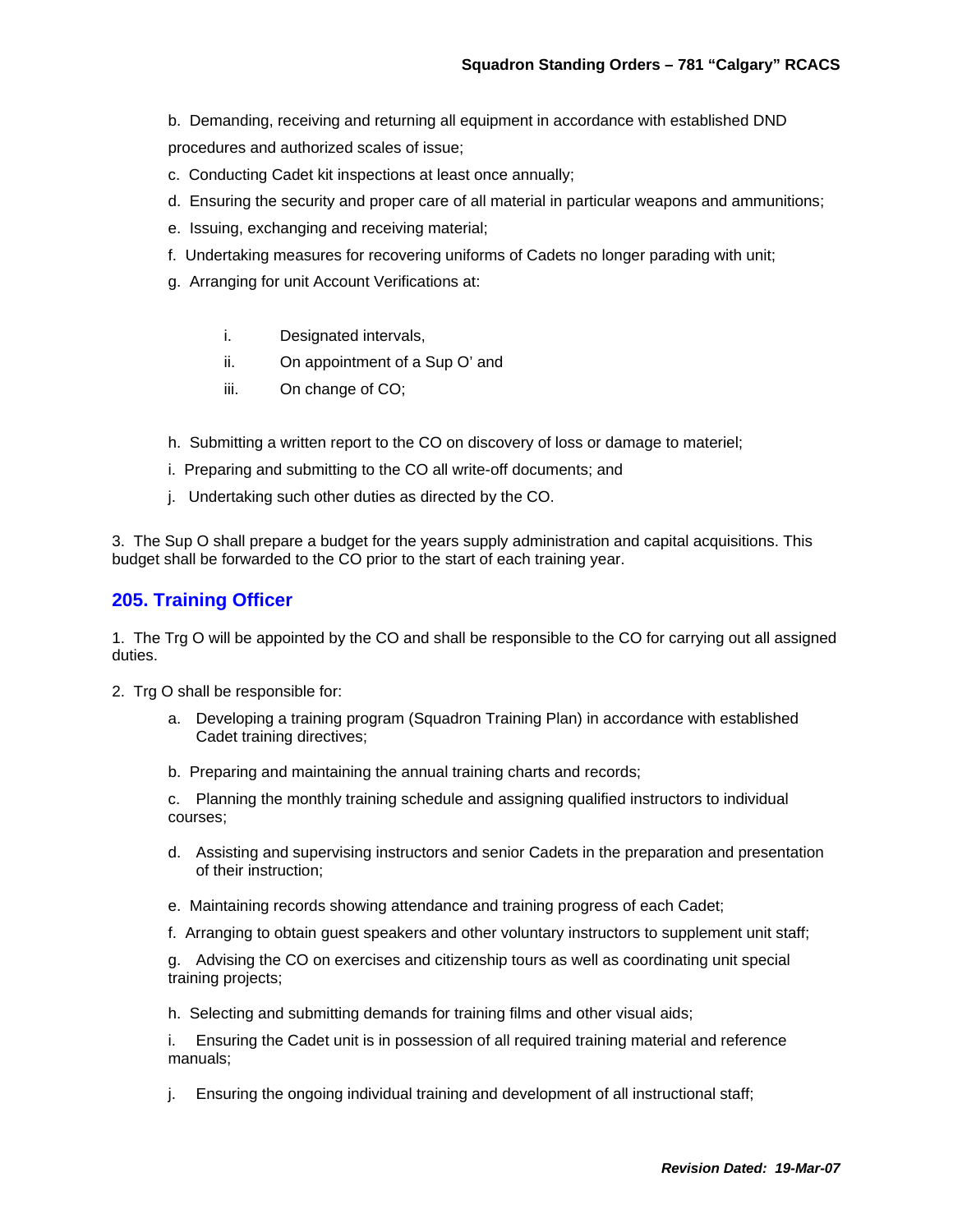k. Ensuring that an adequate system of examination or tests is used to monitor the efficiency of training and individual Cadets progress;

- l. Compiling all training and examination results;
- m. Organizing Cadet unit drill, ceremonial parades and inspections;
- n. Ensuring that the training program is completed; and
- o. Undertaking such other duties as directed by the CO.

3. The Trg O shall prepare a budget for the years training activities, administration and capital acquisitions. This budget shall be forwarded to the CO prior to the start of each training year.

#### **206. Operations Officer**

1. The Ops O will be appointed by the CO and shall be responsible to the DCO for carrying out all assigned duties.

2. Ops O shall be responsible for:

- a. Procurement of pertinent information for Squadron supplementary training activities from activity OIC's and ensure all required paperwork is submitted to the proper authorities;
- b. Ensuring that the OPI is afforded sufficient lead time to assign sufficient Officer and NCO staff to attend all non-regular Squadron activities;

c. Reviewing the OPIs Operations Order for completeness and forwarding said order to the CO, sufficiently in advance of the activity;

d. When required, ensuring an After Action Report is completed by the OPI and submitted within a reasonable time following the activity;

e. Ensure that Lvl O's receive Nominal Rolls to enable the recording the attendance by Cadets at all non-regular Squadron activities on the Cadet Training Records; and

f. Undertaking such other duties as directed by the DCO or the CO.

3. The Ops O may make suggestions on improving the Squadron Training Plan in conjunction with the Trg O.

4. The Ops O will be in constant communication with the Trg O and the CO on all matters pertaining to non-regular Squadron activities.

#### **207. Assistant Training Officer**

1. The ATrg O will be appointed by the CO and shall be responsible to the Trg O for carrying out all assigned duties.

2. ATrg O shall be responsible for:

a. Assisting and supervising instructors and senior Cadets in the preparation and presentation of their instruction;

b. Maintaining records showing attendance and training progress of each Cadet;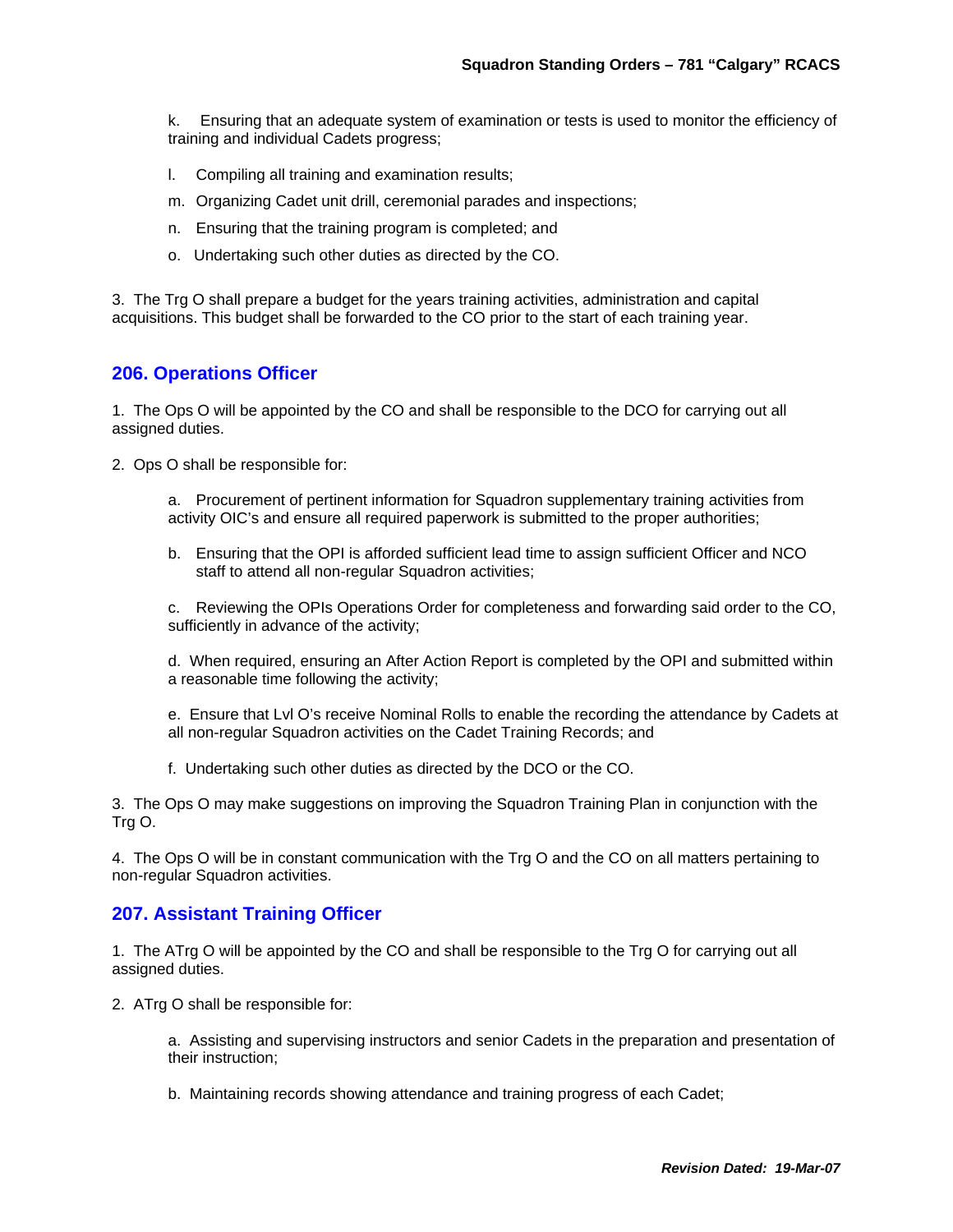c. Advising the Trg O on exercises and citizenship tours as well as coordinating unit special training projects;

- d. Compiling all training and examination results; and
- e. Undertaking such other duties as directed by the Trg O or the CO.

3. The ATrg O may make suggestions on improving the Squadron Training Plan in conjunction with the Trg O

4. The ATrg O will be in constant communication with the Trg O on all matters pertaining to the administrating of the Squadron Training Plan and Cadet Training Records.

#### **208. Unit Human Rights Advisor**

1. The UHRA will be appointed by the CO and shall be responsible to the CO for carrying out all assigned duties

2. UHRA shall be responsible for:

a. All duties and functions IAW DAOD 5012-0, PAI 102.12 and CATO 13-24

3. All Squadron personnel may seek the advice and guidance of the UHRA directly, without going through the chain of command, for all matters respecting sexual abuse, harassment, or human rights issues.

#### **209. Band Officer**

1. The Band O will be appointed by the CO and shall be responsible to the Trg O for carrying out all assigned duties.

2. Band O shall be responsible for:

a. Developing and maintaining the band-training program in accordance with established Cadet band training directives;

- b. Ensuring all band training parades and activities are properly supervised;
- c Maintaining records showing attendance and training progress of each Cadet;

d. Assisting and supervising instructors and senior Cadets in the preparation and presentation of their instruction;

e. Advising the CO on exercises and citizenship tours as well as coordinating band special training projects;

f. Ensuring the Cadet unit is in possession of all required band material and reference manuals;

g. Ensuring the ongoing individual training and development of all band instructional staff;

h. Ensuring that an adequate system of examination or tests is used to monitor the efficiency of training and individual Cadets progress;

i. Compiling all band training and examination results;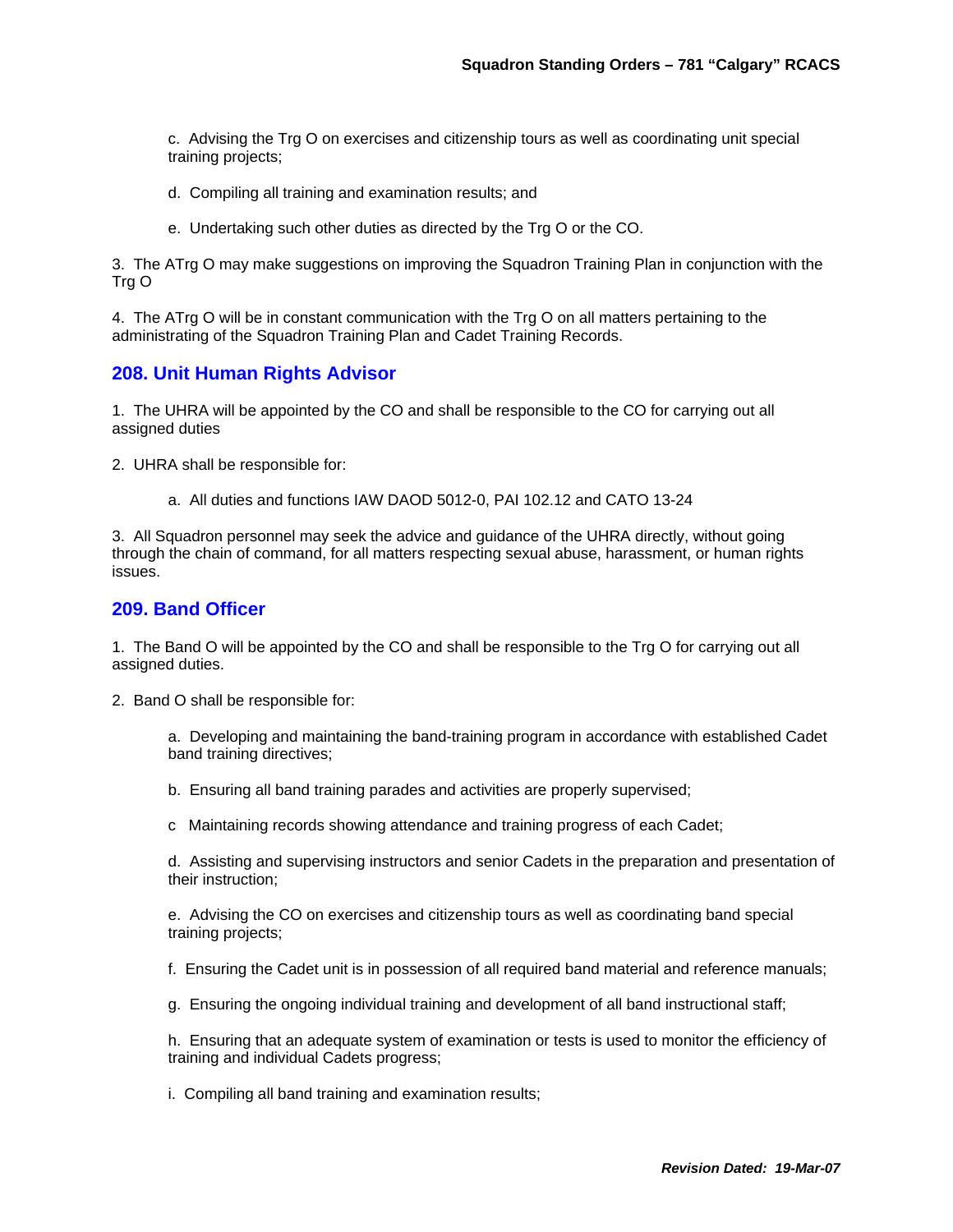- j. Organizing band competitions, concerts and ceremonial parades;
- k. Assisting and supervising the Drum Major in the organization and preparation of the Band;
- l. Music selection for all Squadron parades and concerts; and
- m. Undertaking such other duties as directed by the Trg O or the CO.

3. The Band O shall prepare a budget for the years band activities, administration and capital acquisitions. This budget shall be forwarded to the CO prior to the start of each training year.

#### **210. Assistant Band Officer**

1. The A Band O will be appointed by the CO and shall be responsible to the Band O for carrying out all assigned duties.

- 2. A Band O shall be responsible for:
	- a. Ensuring all band training parades and activities are properly supervised;
	- b. Maintaining records showing attendance and training progress of each Cadet;

c. Assisting and supervising instructors and senior Cadets in the preparation and presentation of their instruction;

d. Ensuring the ongoing individual training and development of all band instructional staff;

d. Compiling all band training and examination results;

Undertaking such other duties as directed by the Band O or the CO.

#### **211. Range Safety Officer**

1. The Chief RSO will be appointed by the CO and shall be responsible to the CO for carrying out all assigned duties.

2. Chief RSO shall be responsible for:

a. Developing and maintaining the range training program in accordance with established Cadet range training directives;

b. Ensuring all range training activities are properly supervised and that the Range Standing Orders are followed;

- c. Ensuring all range equipment is properly maintained;
- d. Timely completion of the DND quarterly stocktaking of small arms;
- e. Maintaining records showing attendance and training progress of each Cadet;

f. Assisting and supervising instructors and senior Cadets in the preparation and presentation of their instruction;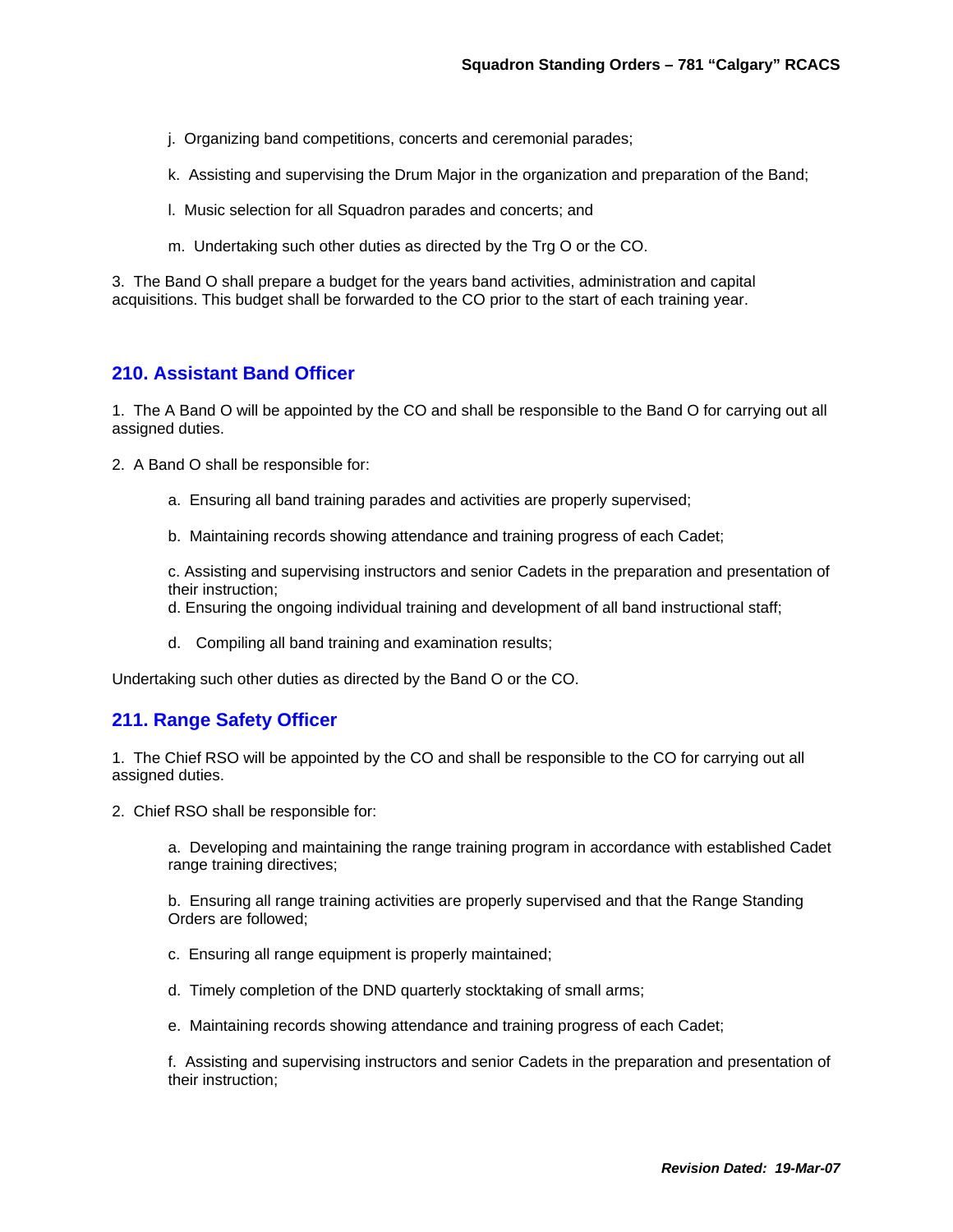g. Advising the CO on exercises and citizenship tours as well as coordinating range special training projects;

h. Ensuring the Cadet unit is in possession of all required range material and reference manuals;

i. Ensuring the ongoing individual training and development of all range instructional staff;

j. Ensuring that an adequate system of examination or tests is used to monitor the efficiency of training and individual Cadets progress;

- k. Compiling all range training and examination results;
- l. Organizing range competitions;

m. Assisting and supervising the Range Team Commander in the organization and preparation of the range team; and

n. Undertaking such other duties as directed by the Trg O or the CO.

3. The Chief RSO shall prepare a budget for the years range activities, administration and capital acquisitions. This budget shall be forwarded to the CO prior to the start of each training year.

#### **212. Assistant Range Safety Officers**

1. The RSOs will be appointed by the CO and shall be responsible to the Chief RSO for carrying out all assigned duties.

2. RSOs shall be responsible for:

a. Ensuring all range training parades and activities are properly supervised and that the Range Standing Orders are followed;

- b. Ensuring all range equipment is properly maintained;
- c. Maintaining records showing attendance and training progress of each Cadet;

d. Assisting and supervising instructors and senior Cadets in the preparation and presentation of their instruction;

- e. Ensuring the ongoing individual training and development of all range instructional staff;
- f. Compiling all range training and examination results;
- g. Undertaking such other duties as directed by the Chief RSO or the CO.

#### **213. Flight Operations Officer / Chief Pilot**

1. The Flt Ops O will be appointed by the CO and shall be responsible to the CO for carrying out all assigned duties.

- 2. Flt Ops O shall be responsible for:
	- a. Overseeing all Squadron flying activities, including familiarization flying, gliding, flying scholarship training.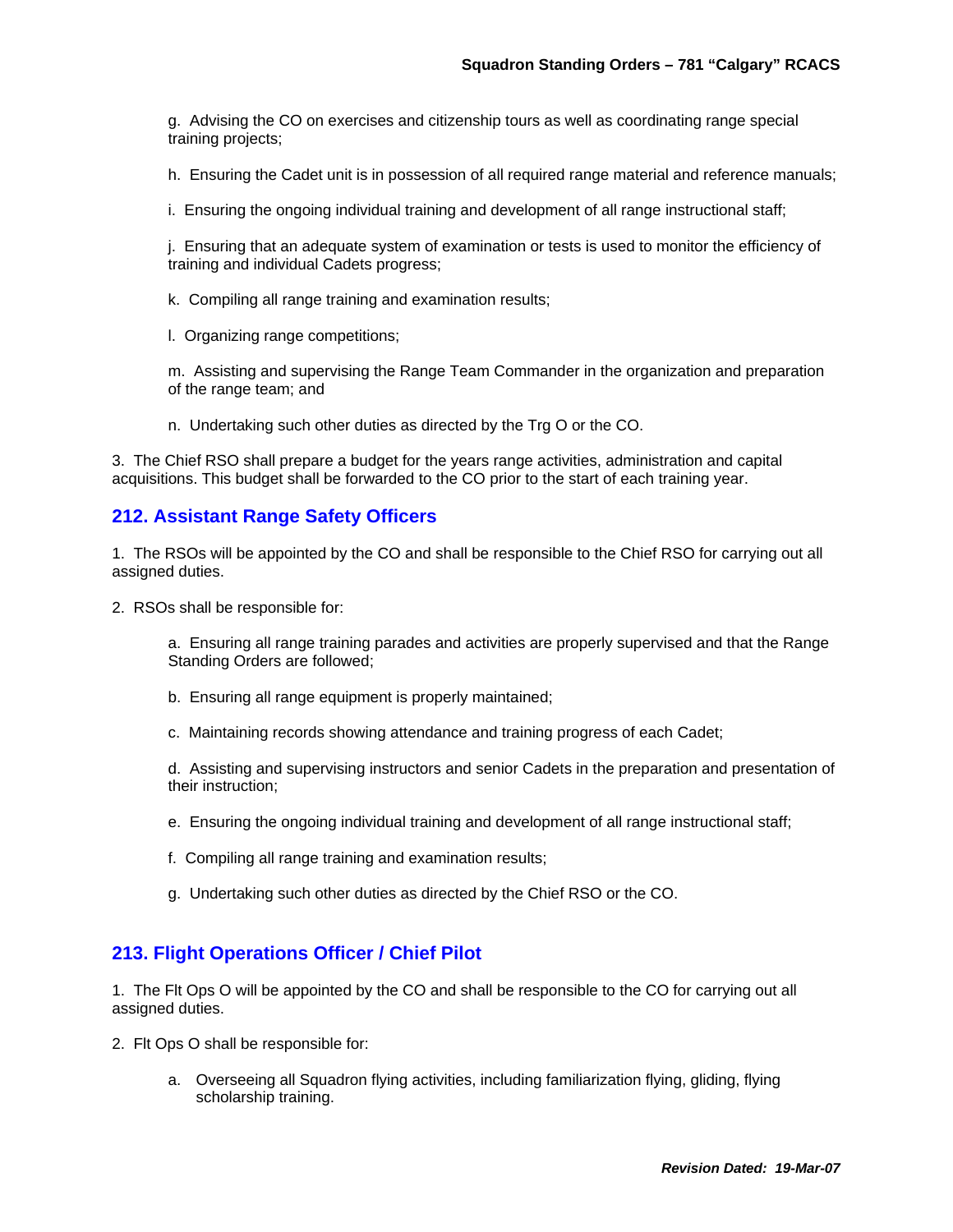b. Ensuring all Squadron pilots maintain Squadron standards and that all appropriate check-rides and currency requirements are met;

c. Maintaining records showing attendance and training progress of each Cadet;

- d. Ensuring the ongoing individual training and development of all flying staff;
- e. Ensuring that there are always sufficient funds at the flying club;

f. Provide regular updates to the CO of all moneys spent on flying operations, including prompt submission of receipts; and

g. Undertaking such other duties as directed by the CO.

3. The Flt Ops O shall prepare a budget for the years flying activities, administration and capital acquisitions. This budget shall be forwarded to the CO prior to the start of each training year.

#### **214. Familiarization Pilots**

1. The Familiarization Pilots (Fam Pilots) will be appointed by the CO and shall be responsible to the Chief Pilot for carrying out all assigned duties.

2. Fam Pilots shall be responsible for:

a. Assisting in the operation of all Squadron flying activities, including familiarization flying, gliding, flying scholarship training,.

b. Ensuring to maintain Squadron standards and that all appropriate check-rides and currency requirements are met;

c. Maintaining records showing attendance and training progress of each Cadet;

d. Provide regular updates to the Chief Pilot of all moneys spent on flying operations, including prompt submission of receipts; and

e. Undertaking such other duties as directed by the Chief Pilot or the CO.

#### **215. Sports Officer**

1. The SprtsO will be appointed by the CO and shall be responsible to the Trg O for carrying out all assigned duties.

2. SprtsO shall be responsible for:

a. Developing and maintaining the sports training program in accordance with established Cadet training directives;

- b. Ensuring all sports training parades and activities are properly supervised;
- c. Ensuring all sports equipment is properly maintained;
- d. Maintaining records showing attendance of each Cadet;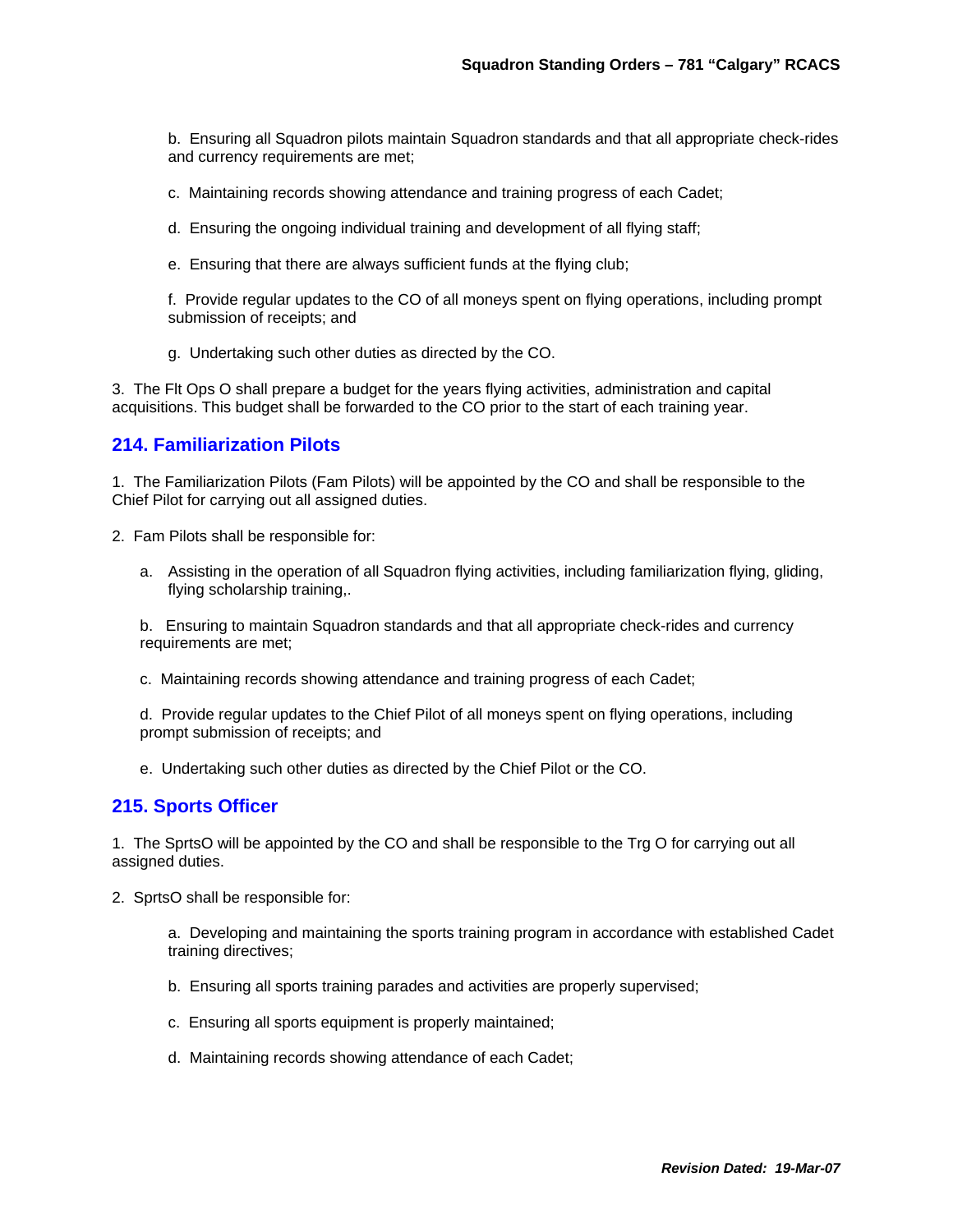e. Assisting and supervising instructors and senior Cadets in the preparation and presentation of their instruction;

f. Advising the CO on exercises and citizenship tours as well as coordinating sports special training projects;

g. Ensuring the Cadet unit is in possession of all required sports material and reference manuals;

h. Ensuring the ongoing individual training and development of all sports instructional staff;

i. Ensuring that an adequate system of examination or tests is used to monitor the efficiency of training and individual Cadets progress;

- j. Compiling all sports training and examination results;
- k. Organizing sports competitions;

l. Assisting and supervising the Sports Team Commander in the organization and preparation of the sports team; and

m. Undertaking such other duties as directed by the Trg O or the CO.

3. The Sprts O shall prepare a budget for the year.s sports activities, administration and capital acquisitions. This budget shall be forwarded to the CO prior to the start of each training year.

#### **16. Color/Flag/Guard Coordinator**

1. The Clr Grd Coord will be appointed by the CO and shall be responsible to the Trg O for carrying out all assigned duties.

2. Clr Grd Coord shall be responsible for:

a. Developing and maintaining the annual color guard program in accordance with established Cadet drill training directives;

- b. Ensuring all color guard training parades and activities are properly supervised;
- c. Maintaining records showing attendance of each Cadet;

d. Assisting and supervising instructors and senior Cadets in the preparation and presentation of their instruction;

e. Advising the CO on exercises and citizenship tours as well as coordinating color guard special training projects;

- f. Ensuring the ongoing individual training and development of all color guard instructional staff;
- g. Organizing color guard ceremonial parades;

h. Assisting and supervising the Color Guard Commander in the organization and preparation of the color guard; and

i. Undertaking such other duties as directed by the Trg O or the CO.

3. The Clr Grd Coord shall prepare a budget for the years color guard activities, administration and capital acquisitions. This budget shall be forwarded to the CO prior to the start of each training year.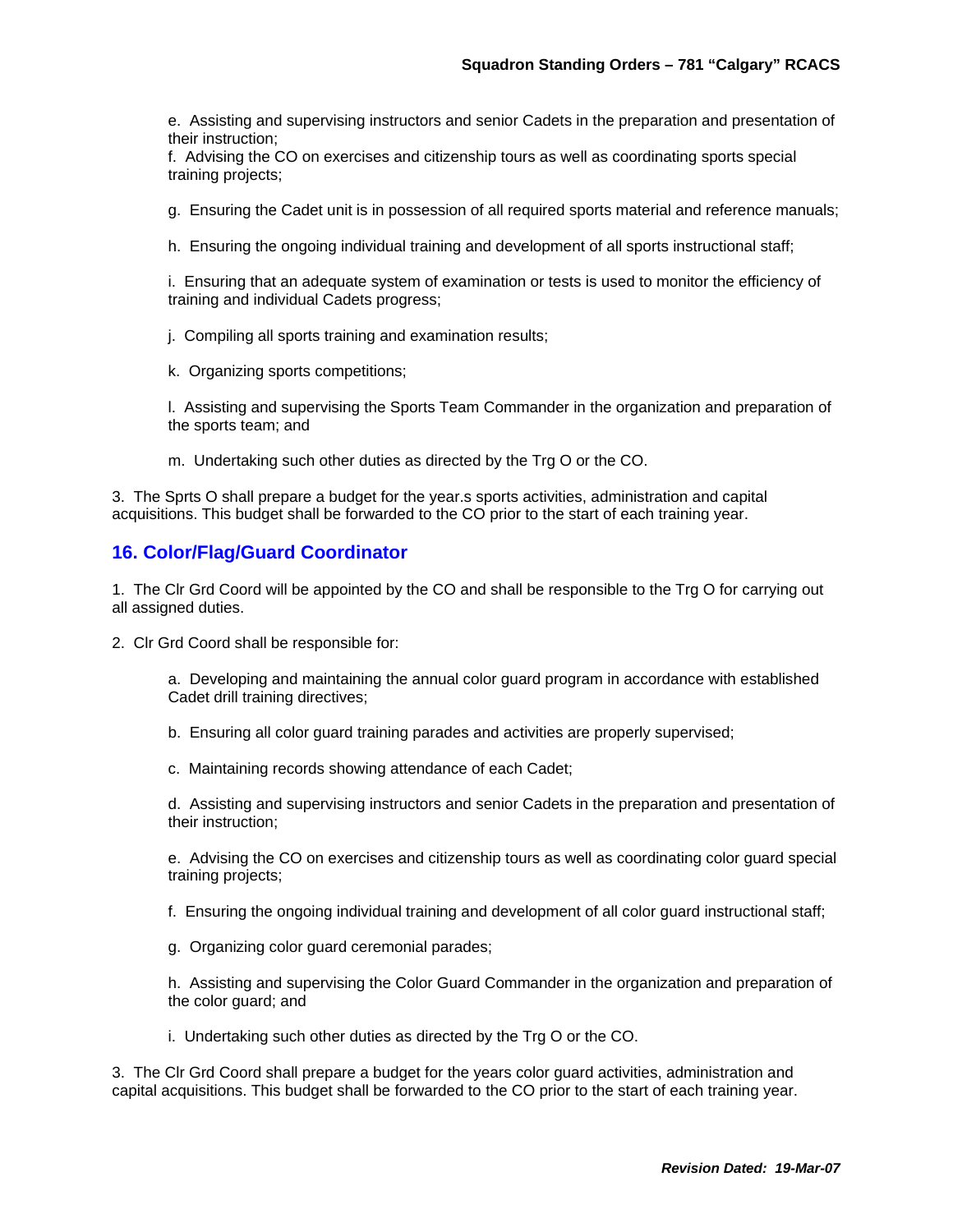# **17. Drill Team Coordinator**

1. The Drill Tm Coord will be appointed by the CO and shall be responsible to the Trg O for carrying out all assigned duties.

2. Drill Tm Coord shall be responsible for:

a. Developing and maintaining the annual drill team program in accordance with established Cadet drill training directives;

b. Ensuring all drill team training and activities are properly supervised;

c. Maintaining records showing attendance of each Cadet;

d. Assisting and supervising instructors and senior Cadets in the preparation and presentation of their instruction;

e. Advising the CO on exercises and citizenship tours as well as coordinating drill team special training projects;

f. Ensuring the ongoing individual training and development of all drill team instructional staff;

g. Organizing drill team competitions and ceremonial parades;

h. Assisting and supervising the Drill Team Commander in the organization and preparation of the drill team; and

i. Undertaking such other duties as directed by the Trg O or the CO.

3. The Drill Tm Coord shall prepare a budget for the years drill team activities, administration and capital acquisitions. This budget shall be forwarded to the CO prior to the start of each training year.

#### **18. First Aid Coordinator**

1. The FAC will be appointed by the CO and shall be responsible to the Trg O for carrying out all assigned duties.

2. FAC shall be responsible for:

a. Developing and maintaining the annual first aid team program in accordance with established St. John.s Ambulance first aid training directives;

- b. Ensuring all first aid team training parades and activities are properly supervised;
- c. Maintaining records showing attendance of each Cadet;

d. Assisting and supervising instructors and senior Cadets in the preparation and presentation of their instruction;

e. Advising the CO on exercises and citizenship tours as well as coordinating first aid team special training projects;

f. Ensuring the ongoing individual training and development of all first aid team instructional staff;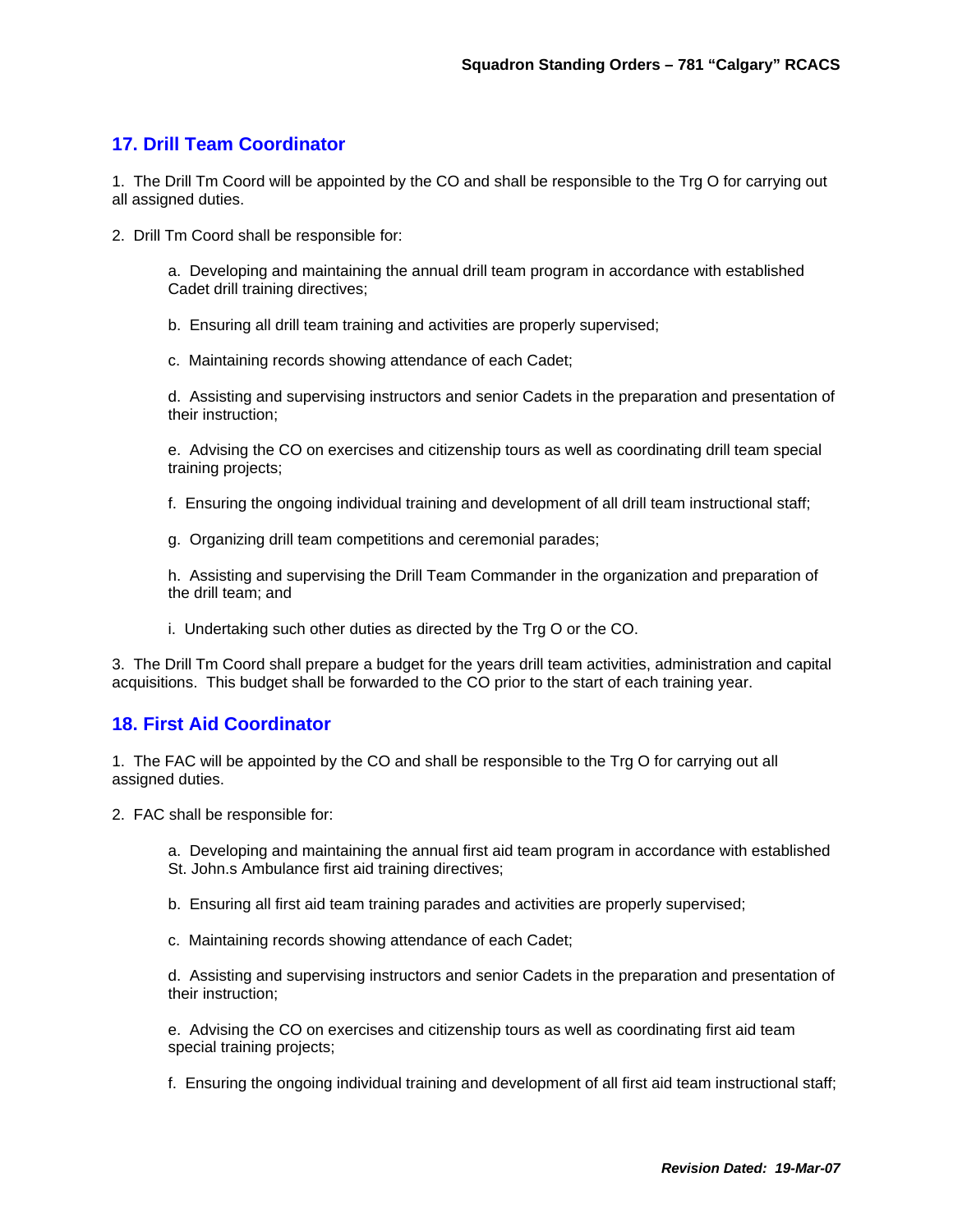g. Organizing first aid team competitions and demonstrations;

h. Assisting and supervising the First Aid Team Commander in the organization and preparation of the first aid team; and

i. Undertaking such other duties as directed by the Trg O or the CO.

3. The FAC shall prepare a budget for the years first aid team activities, administration and capital acquisitions. This budget shall be forwarded to the CO prior to the start of each training year.

# **219. Effective Speaking (ES) Coordinator**

1. The ES Coord will be appointed by the CO and shall be responsible to the Trg O for carrying out all assigned duties.

2. ES Coord shall be responsible for:

a. Developing and maintaining the annual public speaking program in accordance with established Cadet training and Air Cadet League directives;

- b. Arranging Toastmasters training for all participating Cadets through the CO and the Sponsor;
- c. Maintaining records showing attendance of each Cadet;

d. Advising the CO on exercises and citizenship tours as well as coordinating public speaking participant special training projects;

e. Organizing in conjunction with the CO and the Sponsor, the local level Public Speaking Competition and special demonstrations;

f. Undertaking such other duties as directed by the Trg O or the CO.

#### **220. Duke of Edinburgh Program Coordinator**

1. The D of E Coord will be appointed by the CO and shall be responsible to the Trg O for carrying out all assigned duties.

2. D of E Coord shall be responsible for:

a. Developing and maintaining the Squadron Duke of Edinburgh program in accordance with established directives;

b. Maintaining records showing the progress of each Cadet;

c. Assisting and supervising Cadets in the preparation and execution of the various aspects of the program;

d. Advising the CO on exercises and citizenship tours as well as coordinating Duke of Edinburgh special training projects; and

e. Undertaking such other duties as directed by the Trg O or the CO.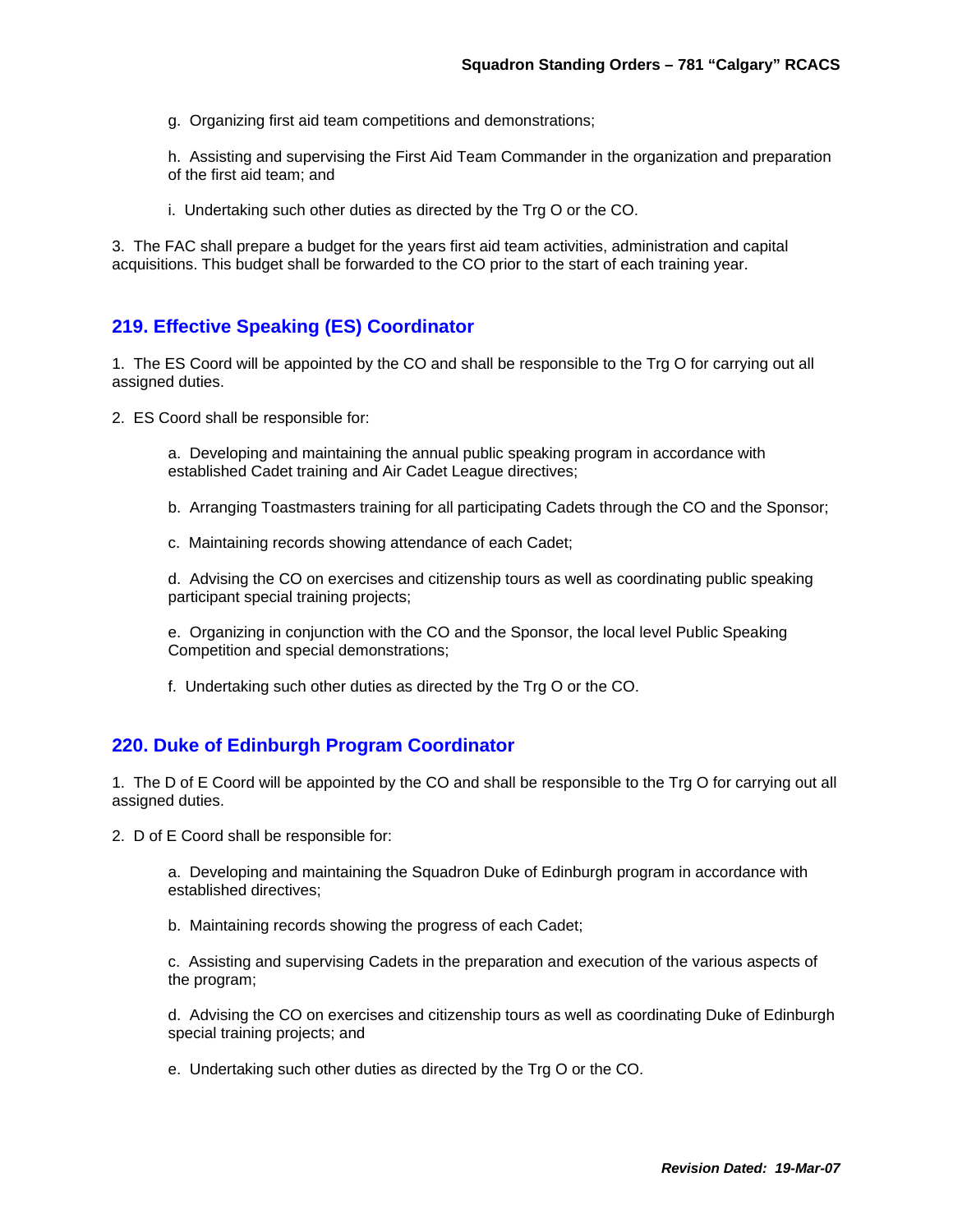# **221. Duty Officer**

1. The Duty Officer will be appointed by the AdmO on a weekly rotational basis and shall be responsible to the CO for carrying out all assigned duties.

2. The Duty Officer shall report for duty by 1800 hrs on the day of his/her duty. The Duty Officers duty will be completed at 1800 hrs the following week.

- 3. Duty Officer shall be responsible for:
	- a. Opening and the office and all required classrooms;
	- b. Inspect the facilities including washrooms prior to use by 781 RCACS;
	- c. Brief the Duty NCOs on the night's routine;
	- d. Supervise and coordinate the activities of the Duty NCOs and Duty Flt;
	- e. Ensuring the building is cleared at the end of the night;
	- f. Along with the Sr. Duty NCO, inspect and secure the facility after use by 781 RCACS, ensuring cleanliness;
	- g. Remain at the Vocational Rehabilitation and Research Institute (V.R.R.I) as long as there are Cadets waiting for rides home; and
	- h. Undertaking such other duties as directed by the CO.

#### **222– 299 Not Allocated.**

# **300 Terms of Reference - Cadets**

#### **301. Squadron Commander**

1. The Sqn Com will be appointed by the CO, in consultation with the Squadron Staff and the Sponsor, and shall be responsible to the CO for carrying out all assigned duties.

2. The Sqn Com is the COs Cadet representative to the Squadron and therefore is directly responsible to the CO for the conduct of all NCOs and Cadets in the Squadron.

3. Sqn Com shall be responsible for:

a. Contacting the CO weekly, prior to the phone-out, for messages and instructions;

b. Ensure that all Flt Coms have established phone outs, and that all messages are relayed to the Cadets via said phoning out;

c. The conduct and discipline of all Cadets in the Squadron and will exercise all necessary accepted methods to maintain an efficient Squadron;

d. Maintaining a high level of dress and deportment at all times. He/she will be a good example for all Cadets under him/her to follow;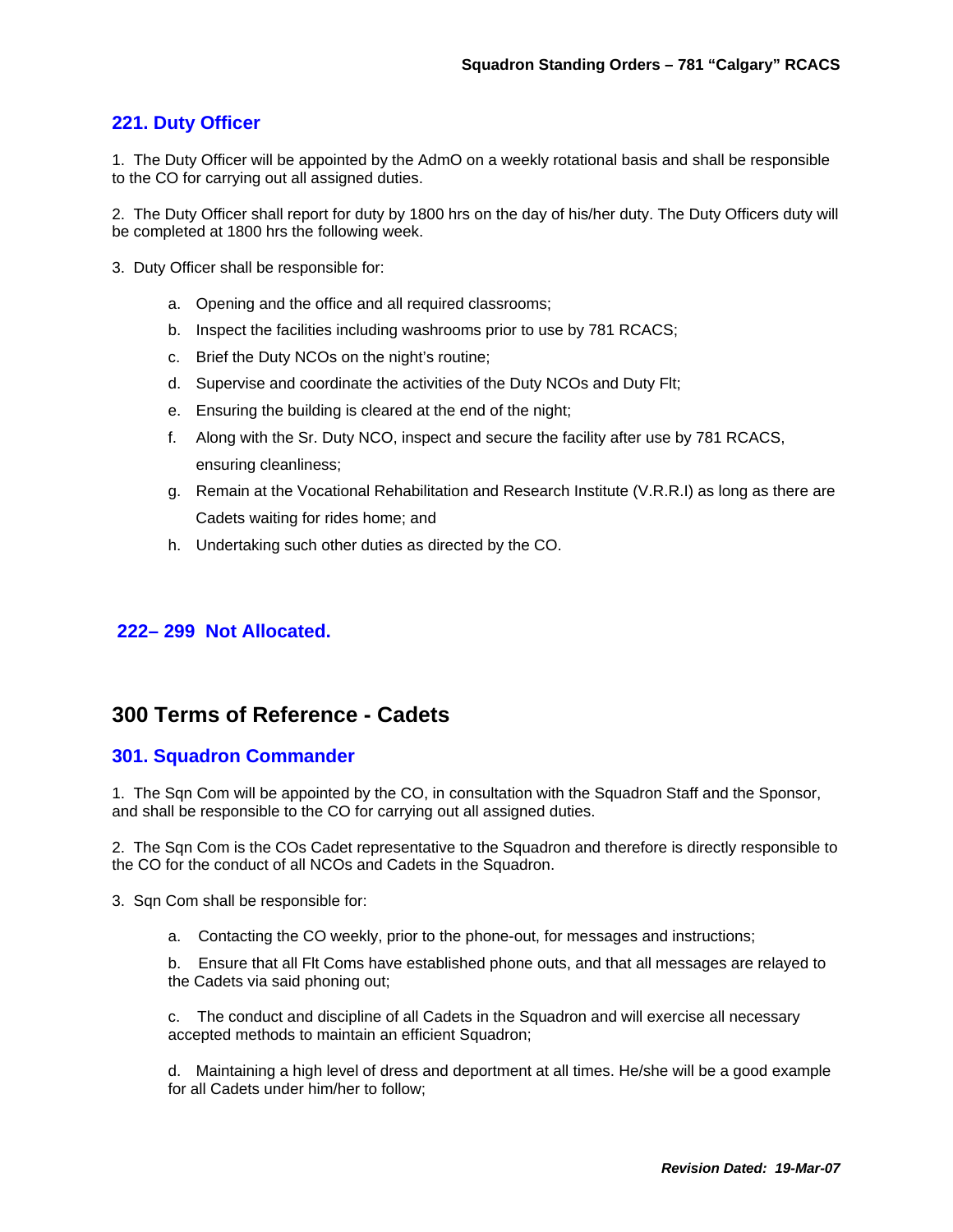e. Supervise the activities and account for the whereabouts of all Squadron NCOs;

f. Carry out all instructions issued by the CO or his/her designate in a proper, efficient and prompt manner;

g. To carry up the chain of command any problem that cannot be resolved within the cadet chain of command;

h. Undertaking such other duties as directed by the CO or his/her designate.

- 4. The Sqn Com is normally the senior qualified Cadet in terms of rank in the Squadron.
- 5. The Sqn Com will normally have successfully completed Level 5 Training.
- 6. The Sqn Com shall be thoroughly familiar with the SSOs and the Squadron MROs.

# **302. Deputy Squadron Commander**

1. The Sqn D/Com will be appointed by the CO, in consultation with the Squadron Staff, and shall be responsible to the Trg O for carrying out all assigned duties.

- 2. Sqn D/Com shall be responsible for:
	- a. Contacting the Trg O weekly for messages and instructions;

b. Calling all Cadet Instructors prior to the Weekly Parade to relay instructions from the Trg O and to ensure that all lectures will be covered;

c. Ensure that the Weekly Training is organized and conducted efficiently with all instructor positions covered;

d. Prepare and post the Weekly Training Orders at least two weeks in advance of the Weekly Training Parade;

- e. The conduct and discipline of all Cadets Instructors in the Squadron and will exercise all necessary accepted methods to maintain an efficient Training Program;
- f. Supervise the activities and account for the whereabouts of all Cadet Instructors;

g. Maintain a high level of dress and deportment at all times. He/she will be a good example for all Cadets under him/her to follow;

h. Confer with the Trg O on possible amendments to the Training Program for the evening;

i. Carry out all instructions issued by the Trg O or his/her designate in a proper, efficient and prompt manner; and

- j. Undertake such other duties as directed by the CO or his/her designate.
- 3. The Sqn D/Com is normally the second senior qualified Cadet in terms of rank in the Squadron.
- 4. The Sqn D/Com will normally have successfully completed Level 5 Training.
- 5. The Sqn D/Com shall be thoroughly familiar with the SSOs and the Squadron MROs.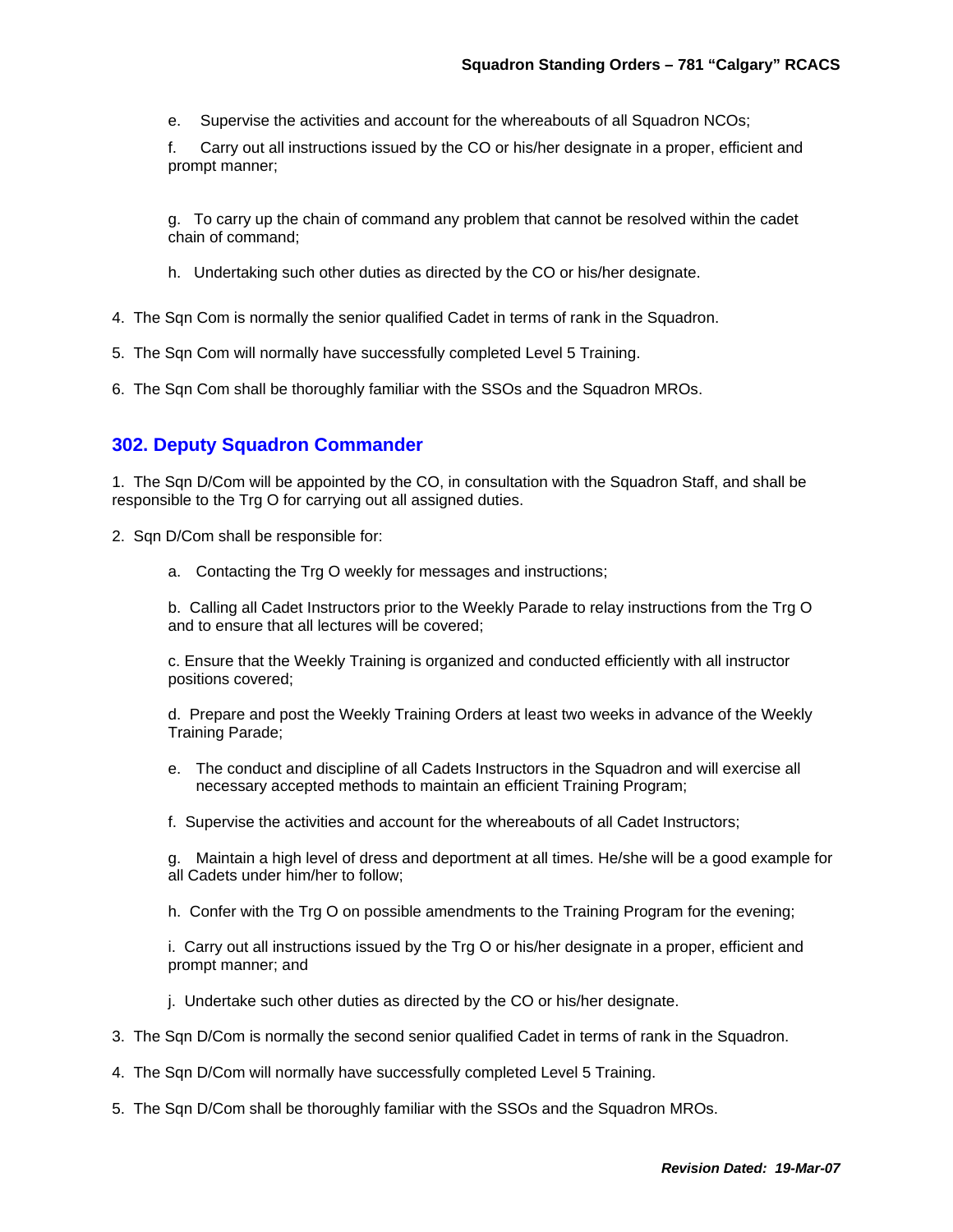# **303. Squadron Adjutant**

1. The Sqn Adj will be appointed by the CO, in consultation with the Squadron Staff, and shall be responsible to the AdmO for carrying out all assigned duties.

2. Sqn Adj shall be responsible for:

a. Contacting the AdmO weekly for messages and instructions;

b. Calling all Duty NCOs prior to the Weekly Parade to relay instructions from the AdmO and to ensure that all duty positions will be covered;

c. The conduct and discipline of the Duty NCOs and will exercise all necessary accepted methods to maintain an efficient Duty Routine;

d. Supervising the activities and accounting for the whereabouts of all Duty NCOs;

e. Maintaining a high level of dress and deportment at all times. He/she will be a good example for all Cadets under him/her to follow;

f. Conferring with the AdmO on possible amendments to the Duty Routine for the evening;

g. Carrying out all instructions issued by the AdmO or his/her designate in a proper, efficient and prompt manner; and

- h. Undertaking such other duties as directed by the CO or his/her designate.
- 3. The Sqn Adj will normally have successfully completed Level 4 Training
- 4. The Sqn Adj shall be thoroughly familiar with the SSOs and the Squadron MROs.

#### **304. Squadron Warrant Officer**

1. The SWO will be appointed by the CO, in consultation with the Squadron Staff, and shall be responsible to the DCO for carrying out all assigned duties.

- 2. The SWO shall be responsible for:
	- a. Contacting the Sqn Com weekly for messages and instructions;

b. Ensuring that the Weekly Parade is organized and conducted efficiently with all critical parade positions covered. The critical parade positions are the Sqn Com, SWO and Flt Sgts. The noncritical parade positions of Sqn D/Com, Sqn Adj and Flt Com will only be covered on COs Inspections;

c. Ensuring that the Flt Sgts take the roll calls immediately after fall-in each week;

d. The conduct and discipline of all Cadets on the Parade Square, and will exercise all accepted necessary methods to maintain an efficient Parade Square;

e. Maintaining the discipline of all Cadets in the Squadron;

f. Maintaining a high level of dress and deportment at all times. He/she will be a good example for all Cadets under him/her to follow;

g. Supervising all defaulter parades and submitting defaulters report to the DCO;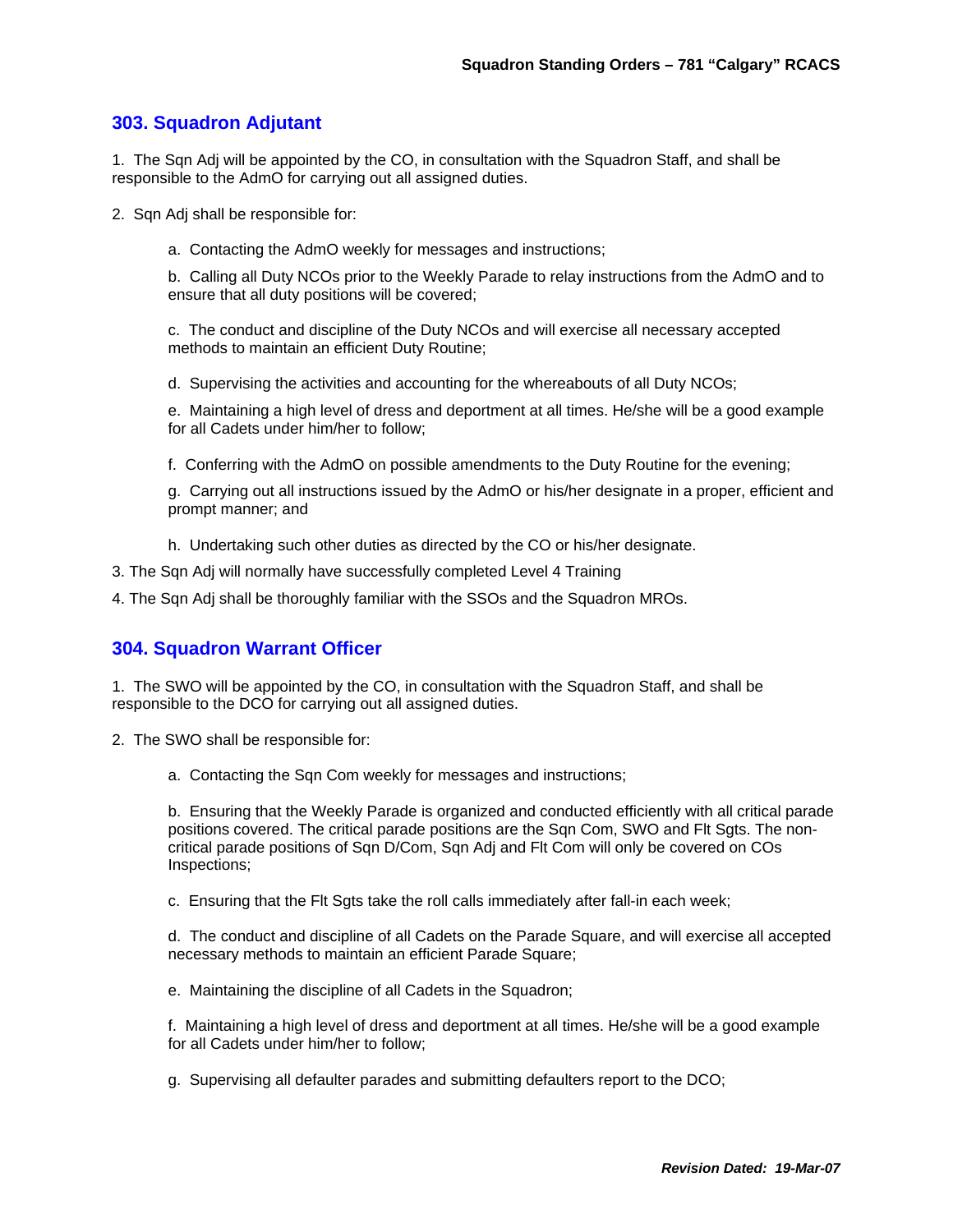h. Carrying out all instructions issued by the AdmO or his/her designates in a proper, efficient and prompt manner; and

- i. Undertaking such other duties as directed by the CO or his/her designate.
- 3. The SWO is normally the third senior qualified Cadet in terms of rank in the Squadron.
- 4. The SWO will normally have successfully completed Level 4 Training.
- 5. The SWO shall be thoroughly familiar with the SSOs and the Squadron MROs.

# **305. Flight Commander**

1. The Flt Com will be appointed by the CO, in consultation with the Squadron Staff, and shall be responsible to the Sqn Com for carrying out all assigned duties.

2. The Flt Com is the Sqn Coms representative to the Flight and therefore is directly responsible to the Sqn Com for the conduct of all NCOs and Cadets in the Flight.

3. Flt Com shall be responsible for:

a. Ensuring that all Sec Ldrs have established phone outs, and that all messages are relayed to the Cadets via said phoning out;

b. Ensuring the flight roll calls have been taken and are complete each week;

c. Contacting all AWOL Cadets in their flight prior to the following Weekly Training Parade;

d. The conduct and discipline of all Cadets and NCOs in the Flight and will exercise all necessary accepted methods to maintain an efficient Flight;

e. Maintaining a high level of dress and deportment at all times. He/she will be a good example for all Cadets under him/her to follow;

f. Carrying out all instructions issued by the Sqn Com or his/her designate in a proper, efficient and prompt manner; and

- g. Undertaking such other duties as directed by the Sqn Com or his/her designate.
- 4. The Flt Com is normally the senior qualified Cadet in terms of rank in the Flight.
- 5. The Flt Com will normally have successfully completed Level 4 Training.

6. The Flt Com shall be thoroughly familiar with the SSO and the Squadron MROs.

#### **306. Flight Sergeant**

1. The Flt Sgt will be appointed by the CO, in consultation with the Squadron Staff, and shall be responsible to the Flt Com for carrying out all assigned duties.

- 2. Flt Sgt shall be responsible for:
	- a. Falling in the flight under the direction of the SWO;
	- b. Taking the roll call after fall-in every week;

c. Maintaining a high level of dress and deportment at all times. He/she will be a good example for all Cadets under him/her to follow;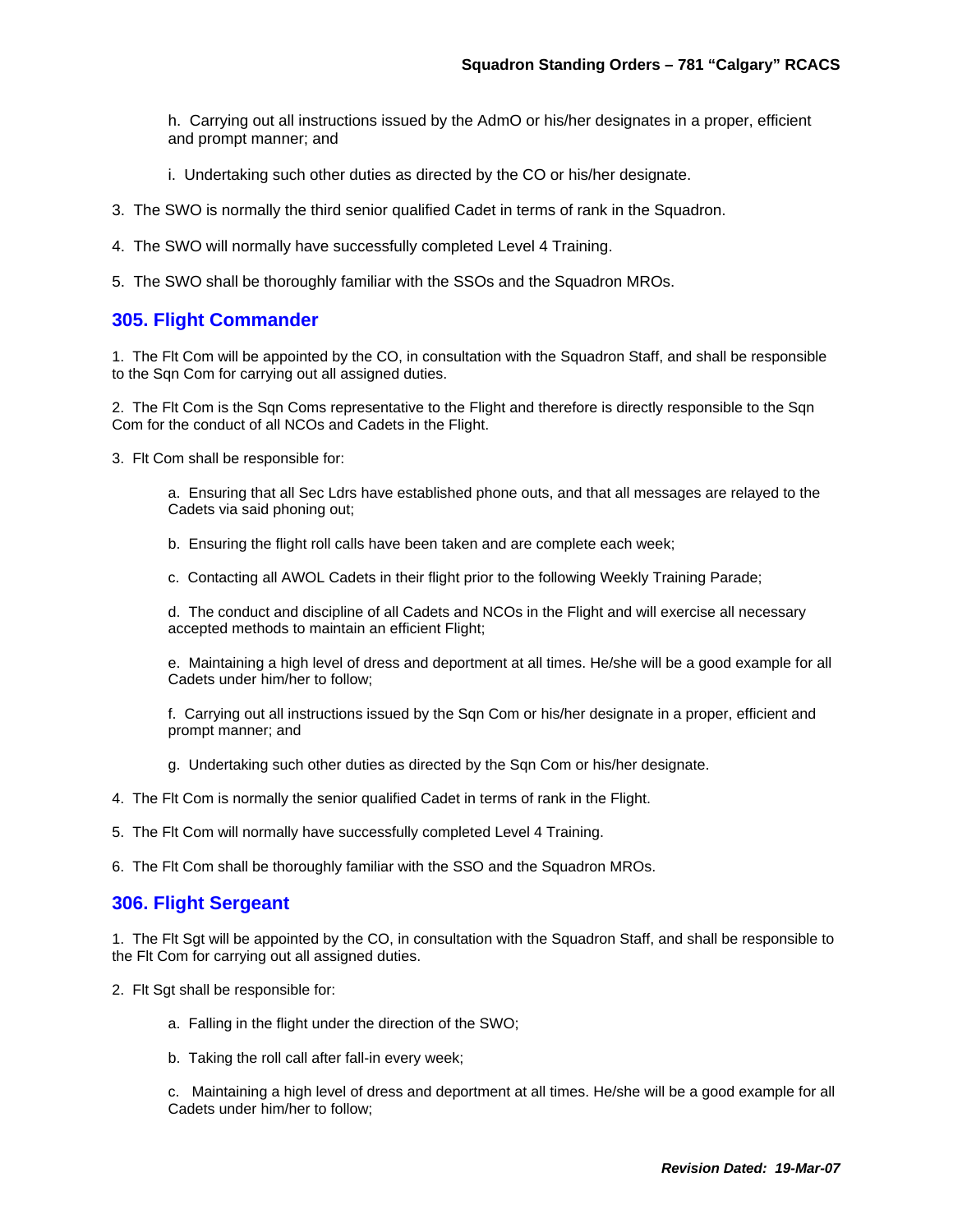d. Carrying out all instructions issued by the Flt Com or his/her designate in a proper, efficient and prompt manner; and

- e. Undertaking such other duties as directed by the Flt Com or his/her designate.
- 3. The Flt Sgt is normally the second senior qualified Cadet in terms of rank in the Flight.
- 4. The Flt Sgt shall be thoroughly familiar with the SSOs and the Squadron MROs.

#### **307. Flight Section Leaders**

1. The Flt Sec Ldr will be appointed by the CO, in consultation with the Squadron Staff, and shall be responsible to the Flt Coms for carrying out all assigned duties.

2. The Flt Sec Ldr is the Flt Coms representative to the Section and therefore is directly responsible to the Flt Com for the conduct of all NCOs and Cadets in the Section.

3. Flt Sec Ldr shall be responsible for:

a. Ensuring that all Section NCOs have established phone outs, and that all messages are relayed to the Cadets via said phone out;

b. The conduct and discipline of all NCOs and Cadets in the Section and will exercise all necessary accepted methods to maintain an efficient Section;

c. Maintaining a high level of dress and deportment at all times. He/she will be a good example for all Cadets under him/her to follow;

d. Carrying out all instructions issued by the Flt Com or his/her designate in a proper, efficient and prompt manner; and

- e. Undertaking such other duties as directed by the Flt Com or his/her designate.
- 4. The Flt Sec Ldr is normally the second senior qualified Cadet in terms of rank in the Flight.
- 5. The Flt Sec Ldr will normally have successfully completed Level 2 Training.

6. The Flt Sec Ldr shall be thoroughly familiar with the SSOs and the Squadron MROs.

#### **308. Drum Major**

1. The Drm Maj will be appointed by the CO, in consultation with the Band O, and shall be responsible to the Band O for carrying out all assigned duties.

- 2. Drm Maj shall be responsible for:
	- a. Falling in the band under the direction of the Sqn Com;
	- b. Taking the roll call before each band practice;
	- c. Assisting in maintaining records showing attendance and training progress of each Cadet;
	- d. Assisting in the preparation and presentation of the Band instruction;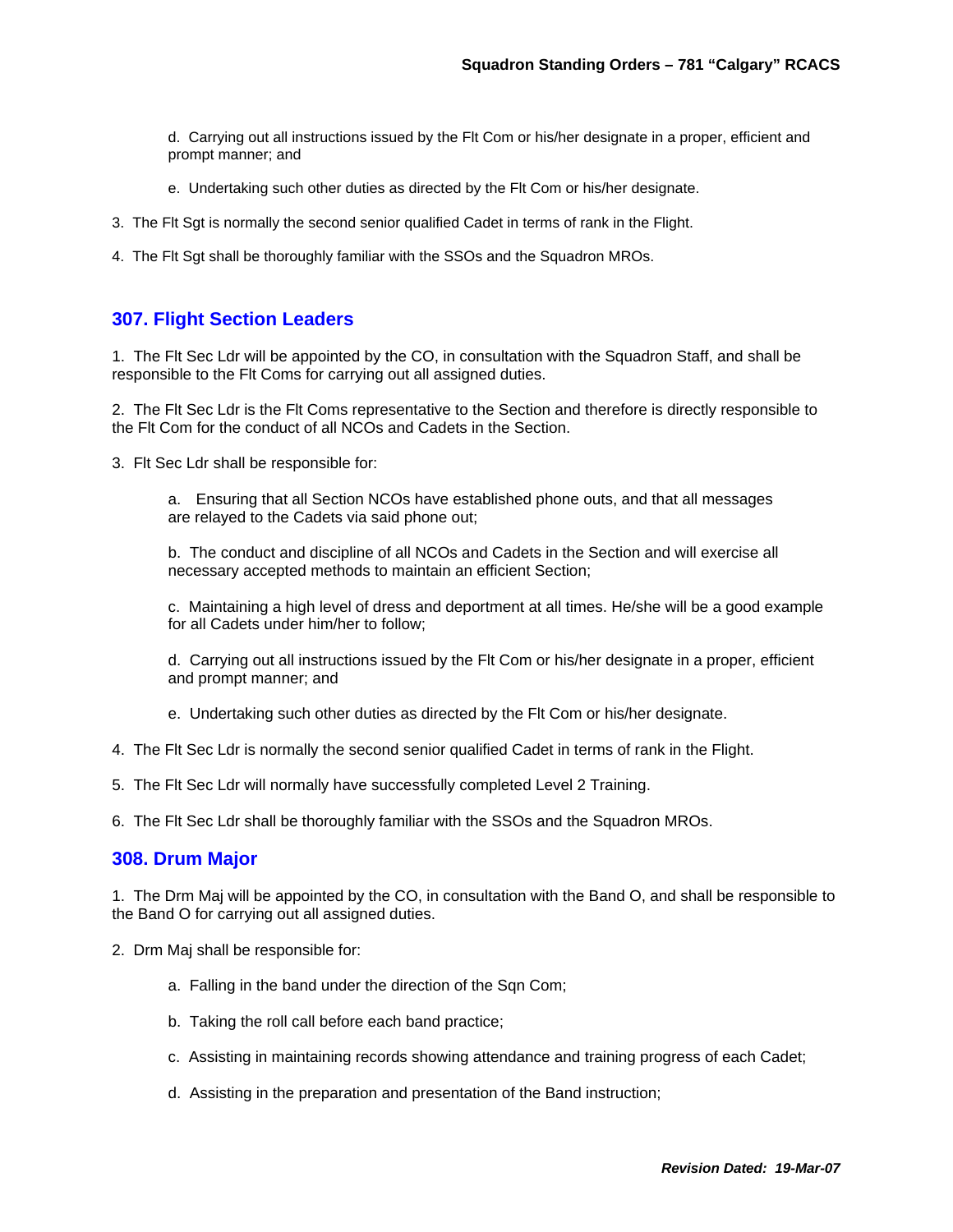- e. Assisting in the organization of all required band material and reference manuals;
- f. Preparing the Band for all competitions, concerts and ceremonial parades;
- g. Coordinating music selection for all Squadron parades and concerts with the Band O;

h. Maintaining a high level of dress and deportment at all times. He/she will be a good example for all Cadets under him/her to follow;

i. Carrying out all instructions issued by the Band O or his/her designate in a proper, efficient and prompt manner; and

- j. Undertaking such other duties as directed by the Band O or his/her designate.
- 3. The Drm Maj is normally the senior qualified Cadet in terms of music level in the Band.

4. The Drm Maj shall be thoroughly familiar with the SSOs and the Squadron MROs.

#### **309. Flag/Guard Commander**

1. The Flag/Guard Com will be appointed by the CO, in consultation with the Squadron Staff, and shall be responsible to the Flag/Guard Coord for carrying out all assigned duties.

- 2. Flag/guard Com shall be responsible for:
	- a. Falling in the Flag/ guard under the direction of the Sqn Com;
	- b. Taking the roll call before each Flag/ guard practice;
	- c. Assisting in maintaining records showing attendance of each Cadet;
	- d. Assisting in the preparation and presentation of the Flag/ Guard instruction;
	- e. Preparing the Flag/ Guard for all ceremonial parades;

f. Maintaining a high level of dress and deportment at all times. He/she will be a good example for all Cadets under him/her to follow;

g. Carrying out all instructions issued by the Flag/Guard Coord or his/her designate in a proper, efficient and prompt manner; and

- h. Undertaking such other duties as directed by the Flag/Guard Coord or his/her designate.
- 3. The Flag/Guard Com is normally the senior qualified Cadet in terms of rank in the Flag/ Guard.
- 4. The Flag/Guard Com shall be thoroughly familiar with the SSOs and the Squadron MROs.

#### **310. Drill Team Commander**

1. The Drill Team Com will be appointed by the Trg O, in consultation with the Training Staff, based on an annual competition, and shall be responsible to the Drill Team Coord for carrying out all assigned duties.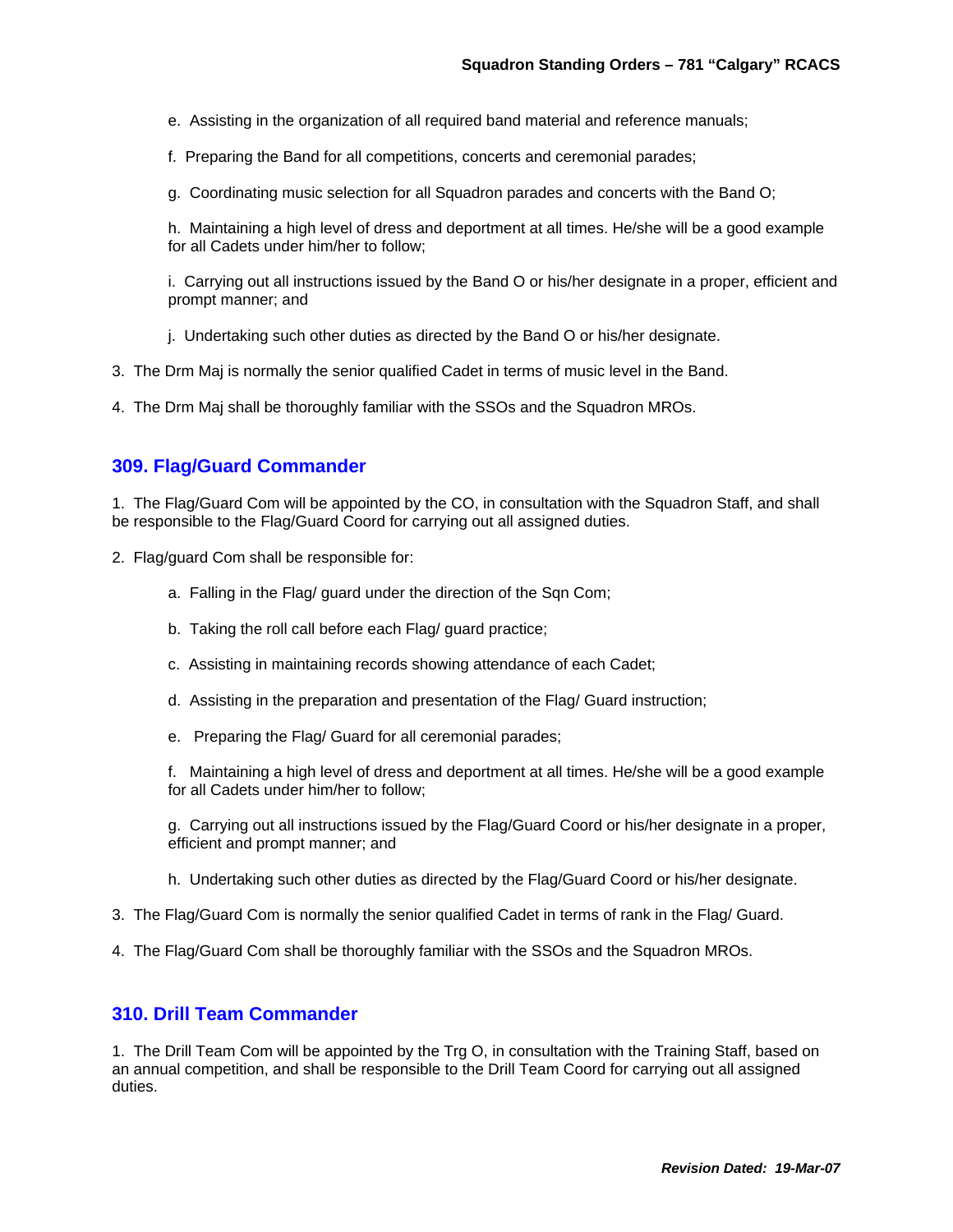- 2. Drill Team Com shall be responsible for:
	- a. Taking the roll call before each drill team practice;
	- b. Assisting in the preparation and presentation of the Drill Team instruction;
	- c. Assisting in the organization of all required drill team material and reference manuals;
	- d. Preparing the Drill Team for all competitions and ceremonial parades;
	- e. Coordinating drill routines for the Drill Competition with the Drill Team Coord;

f. Maintaining a high level of dress and deportment at all times. He/she will be a good example for all Cadets under him/her to follow;

g. Carrying out all instructions issued by the Drill Team Coord or his/her designate in a proper, efficient and prompt manner; and

- h. Undertaking such other duties as directed by the Drill Team Coordinator or his/her designate.
- 3. The Drill Team Com shall be thoroughly familiar with the SSOs and the Squadron MROs.

#### **311. Range Team Commander**

1. The Range Team Com will be appointed by the Trg O, in consultation with the Chief RSO, and shall be responsible to

the Chief RSO for carrying out all assigned duties.

- 2. Range Team Com shall be responsible for:
	- a. Taking the roll call before each range team practice;
	- b. Assisting in the preparation and presentation of the Range Team instruction;
	- c. Assisting in the organization of all required range team material and reference manuals;
	- d. Preparing the Range Team for all competitions;

e. Maintaining a high level of dress and deportment at all times. He/she will be a good example for all Cadets under him/her to follow;

f. Carrying out all instructions issued by the Chief RSO or his/her designate in a proper, efficient and prompt manner; and

g. Undertaking such other duties as directed by the Chief RSO or his/her designate.

3. The Range Team Com is normally the senior qualified Cadet in terms of shooting level in the Range Team.

4. The Range Team Com shall be thoroughly familiar with the SSOs and the Squadron MROs.

#### **312. First Aid Team Commander**

1. The FAT Com will be appointed by the Trg O, in consultation with the Training Staff, and shall be responsible to the FAC for carrying out all assigned duties.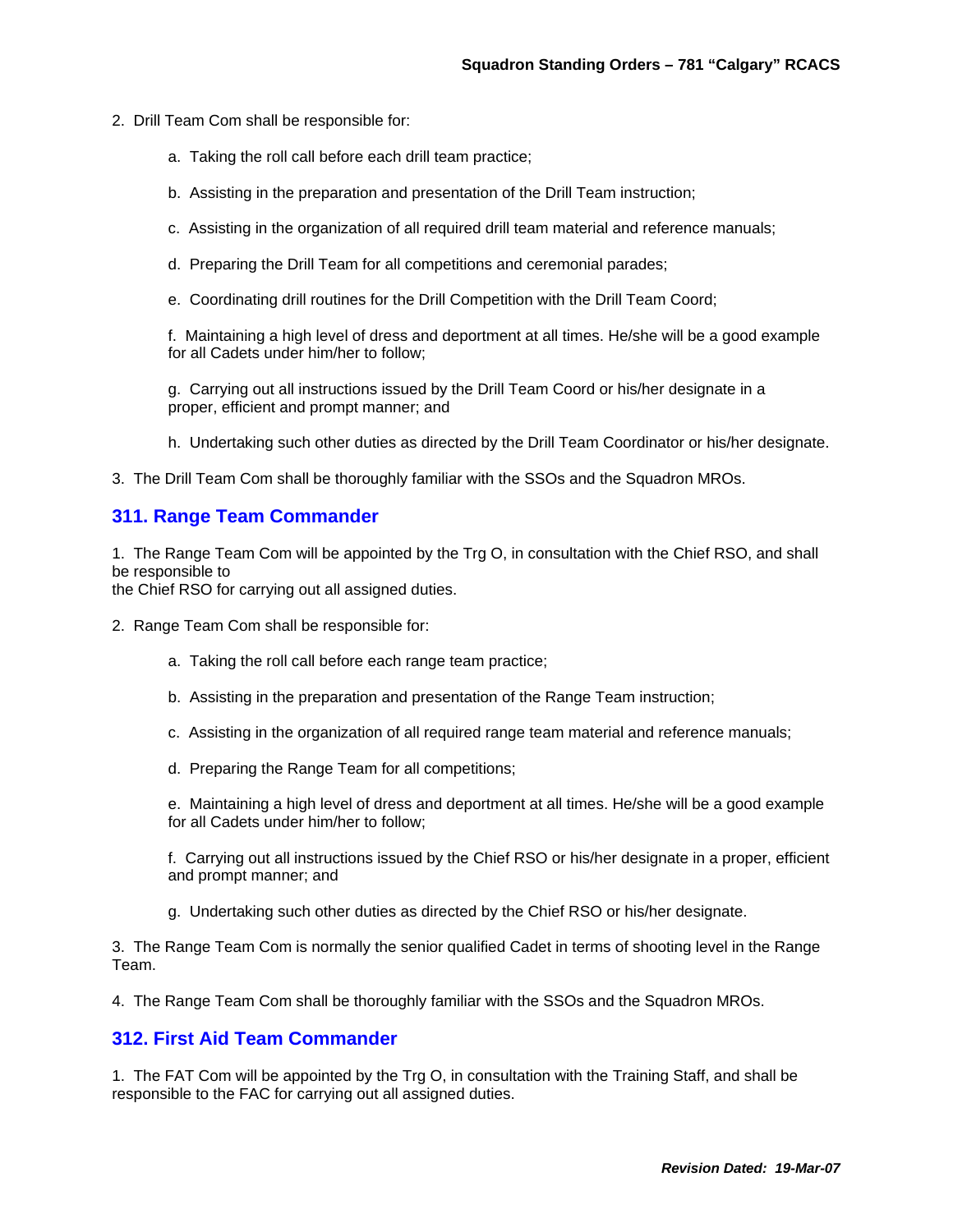- 2. FAT Com shall be responsible for:
	- a. Taking the roll call before each first aid team practice;
	- b. Assisting in the preparation and presentation of the First Aid Team instruction;
	- c. Assisting in the organization of all required first aid team material and reference manuals;
	- d. Preparing the First Aid Team for all competitions and ceremonial parades;
	- e. Coordinating first aid routines for the First Aid Competition with the FAC;
	- f. Maintaining a high level of dress and deportment at all times. He/she will be a good example for all Cadets under him/her to follow;

g. Carrying out all instructions issued by the FAC or his/her designate in a proper, efficient and prompt manner; and

- h. Undertaking such other duties as directed by the FAC or his/her designate.
- 3. The FAT Com is normally the senior qualified Cadet in terms of first aid level in the First Aid Team.
- 4. The FAT Com shall be thoroughly familiar with the SSOs and the Squadron MROs.

#### **313. Sports Team Commander**

1. The Sports Team Commander(s) will be appointed by the Trg O, in consultation with the Training Staff, and shall be responsible to the Sports O for carrying out all assigned duties.

- 2. Sports Team Commander(s) shall be responsible for:
	- a. Taking the roll call before each sports team practice;
	- b. Assisting in the preparation and presentation of the Sports Team instruction;
	- c. Assisting in the organization of all required sports team material and reference manuals;
	- d. Preparing the Sports Team for all competitions;

e. Maintaining a high level of dress and deportment at all times. He/she will be a good example for all Cadets under him/her to follow;

f. Carrying out all instructions issued by the Sports O or his/her designate in a proper, efficient and prompt manner; and

- g. Undertaking such other duties as directed by the Sports O or his/her designate.
- 3. The Sports Team Commander(s) shall be thoroughly familiar with the SSOs and the Squadron MROs.

#### **314. Duty Sergeant**

1. The Duty Sgt will be appointed by the AdmO on a bi-weekly rotational basis and shall be responsible to the Duty O for carrying out all assigned duties.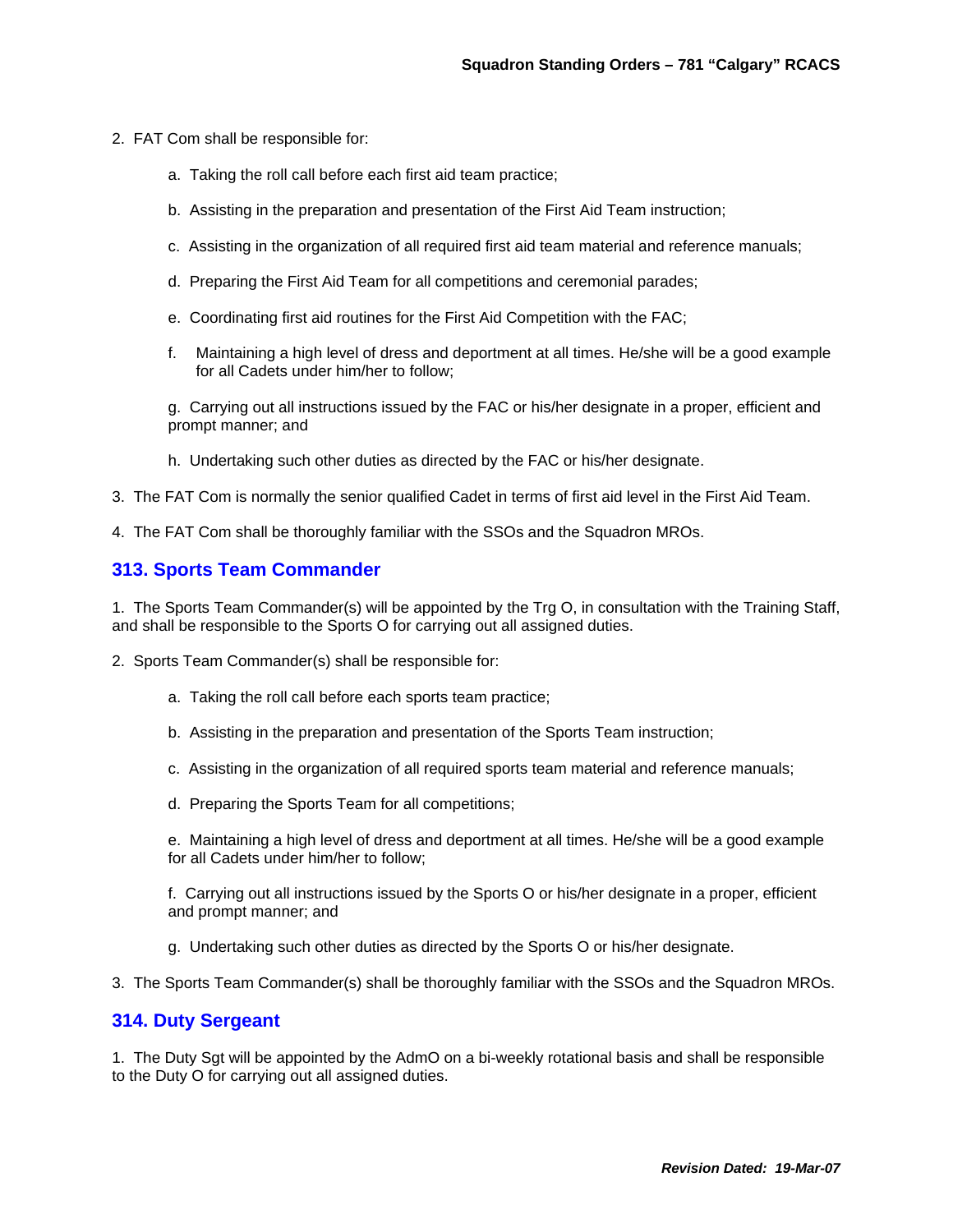- 2. The Duty Sgt will report to the Duty O at 1815 hrs on the day of duty.
- 3. Duty Sgt shall be responsible for:
	- a. Accompanying the Duty O on his/her inspection of the facilities prior to the Squadron using it;
	- b. Ensuring the Duty Cpls understand and carry out their assigned duties;
	- c. Supervise the Duty Cpls;
	- d. Assisting in supervising the break;
	- e. Supervising the Duty Flt during clean up; and
	- f. Any other duties as may be assigned.

4. A comprehensive listing of the duties of the Duty Sgt are contained in the DUTY NCO BINDER of which the Duty Cpl will obtain when reporting for duty.

5. The Duty Sgt will have completed his/her duties when dismissed by the Duty O.

6. The Duty Sgt shall be exempt from classes when on duty.

# **315. Duty Corporals**

1. The Duty Cpls will be appointed by the Admin O on a weekly rotational basis and shall be responsible to the Sr. Duty NCO for carrying out all assigned duties.

- 2. The Duty Cpl will report to the Duty O at 1815 hrs on the day of duty.
- 3. Duty Cpl shall be responsible for:
	- a. Monitoring the duty desk from 1815 till the start of closing parade;
	- b. Directing all visitors to the appropriate personnel throughout the evening;
	- c. Duty Cpl shall collect the roll sheets from the Flt Coms immediately following inspection;
	- d. Acting as a liaison for the Squadron office;

e. Duty Cpl shall ensure that all training is carried out in accordance with the published Weekly Training Orders;

- f. Duty Cpl shall provide 5 minute warnings to all classes;
- g. Duty Cpl shall set up the sign up table and sheets prior to break.
- h. Duty Cpl shall ensure the roll call sheets are turned into the AdmO by 20:00 Hr.
- i. Duty Cpl shall ensure late Cadets are marked on the roll call sheets.
- j. Duty Cpl will assist the Duty Flt during clean-up; and
- k. Any other duties as may be assigned.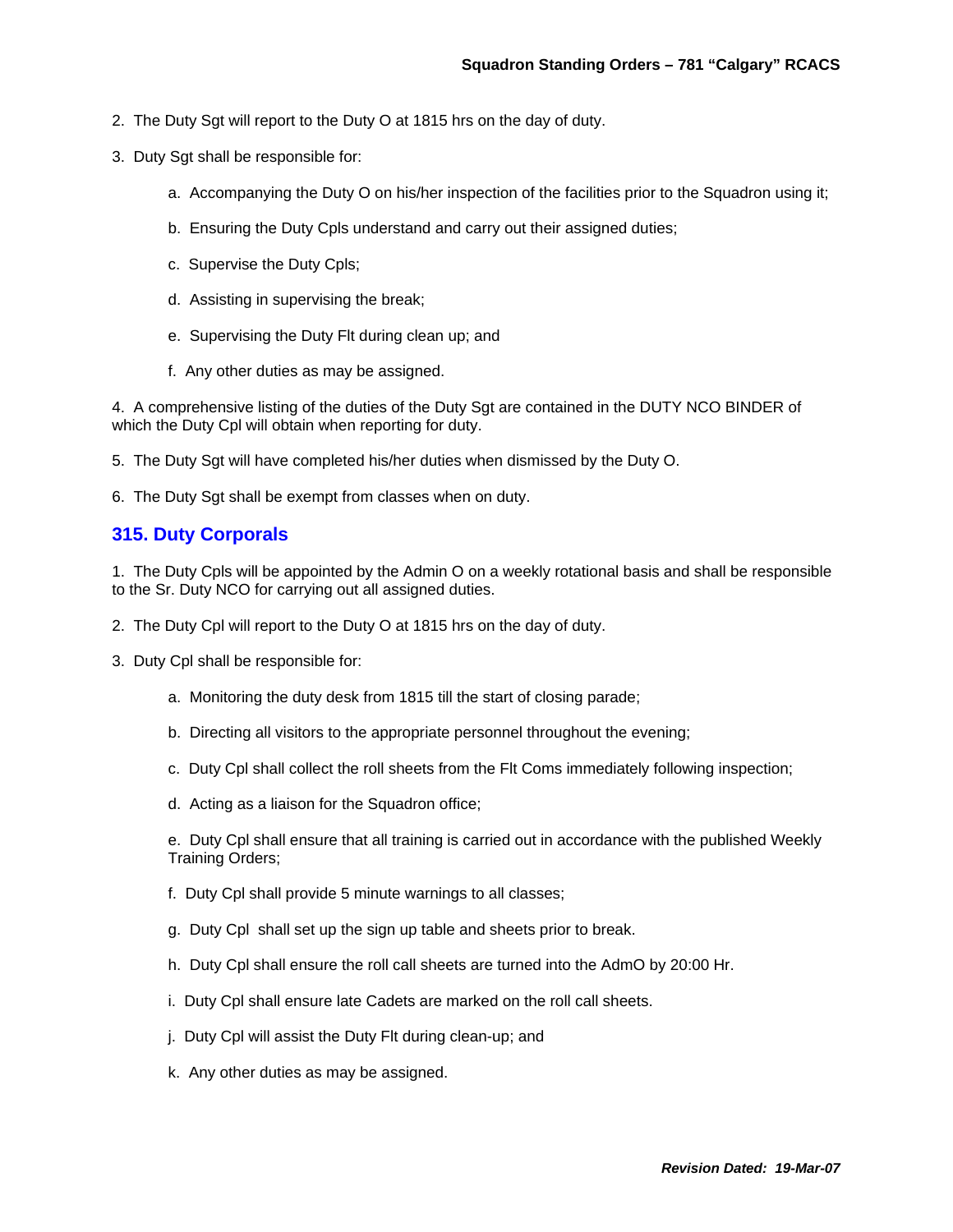4. A comprehensive listing of the duties of the Duty Cpls is contained in the DUTY NCO BINDER of which the Duty NCOs will obtain when reporting for duty.

5. The Duty Cpls will have completed their duties when dismissed by the Duty O.

6. The Duty Cpls shall be exempt from classes when on duty.

# **316. Duty Flight**

- 1. The Duty Flt will report to the Duty O immediately after dismissal.
- 2. Duty Flt shall be responsible for:
	- a. The clean up of all classrooms, hallways and offices at the end of Parade;

3. A comprehensive listing of the duties of the Duty Flt is contained in the DUTY NCO BINDER of which the Duty NCOs will obtain when reporting for duty.

4. The Duty Flt will have completed their duties when dismissed by the Duty O.

# **317 – 399 Not Promulgated**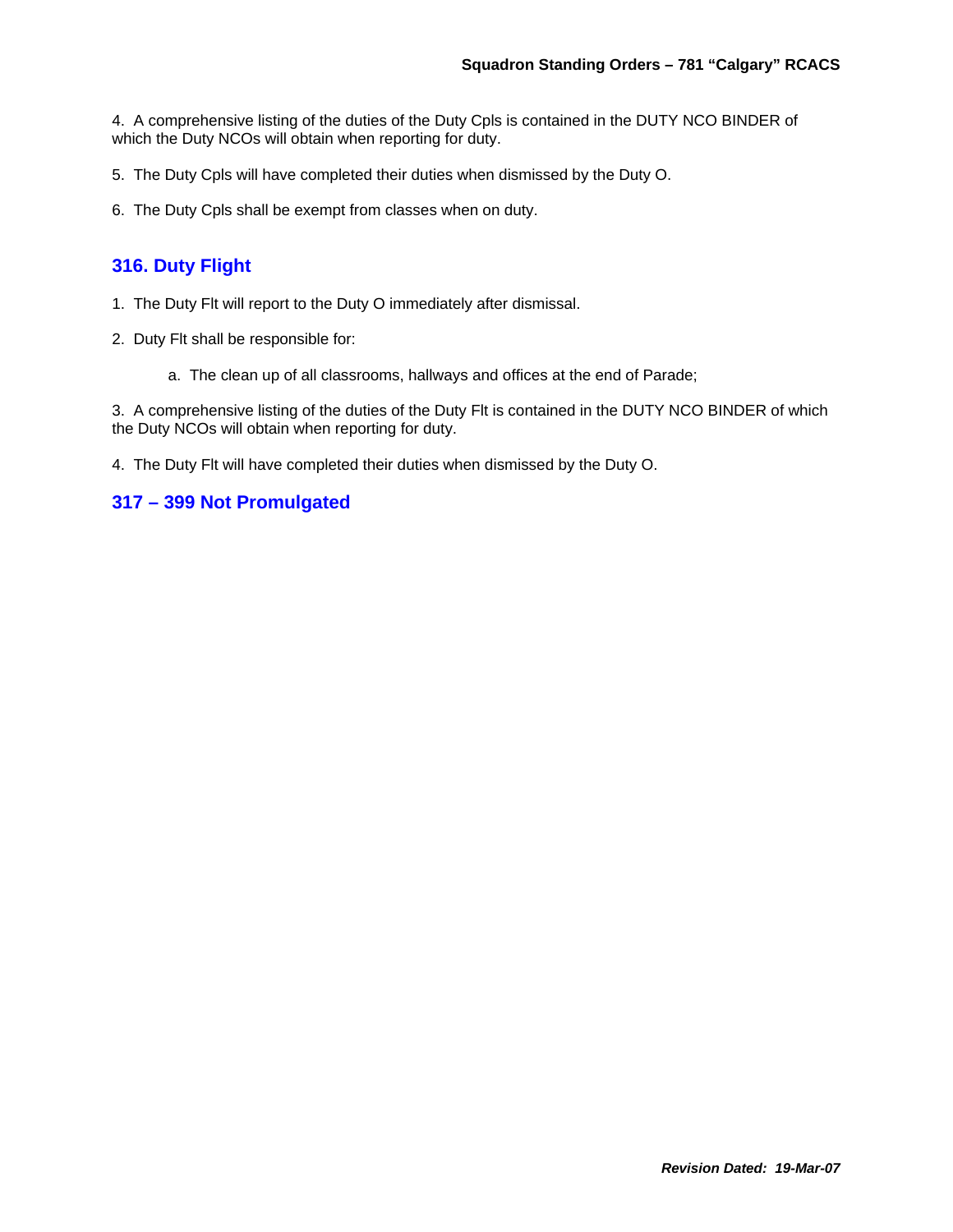# **400 Squadron Operations**

# **401. Squadron Routine**

1. The following Parade Schedule shall be followed for regular training parades:

1815 - 1830 Cadets Arrive at Vocational Rehabilitation and Research Institute (V.R.R.I)

- 1830 1840 Fall-in and Roll Call
- 1840 1855 Inspection
- 1855 1900 Move to First Period
- 1900 1935 First Period
- 1935 1940 Move to Second Period
- 1940 2015 Second Period
- 2015 2030 Break
- 2030 2105 Third Period
- 2105 2110 Move to Parade Square
- 2110 2115 Form up for Dismissal
- 2115 2130 Announcements and Dismissal

2. The last Wednesday of each month shall be CO's Inspection. The Parade Schedule shall be amended as follows:

- 1815 1830 Cadets Arrive at Vocational Rehabilitation and Research Institute (V.R.R.I)
- 1830 1840 Fall-in and Roll Call
- 1840 1855 NCO Inspection
- 1855 1900 Move to First Period
- 1900 1935 First Period
- 1935 1940 Move to Second Period
- 1940 2015 Second Period
- 2015 2030 Break
- 2030 2110 COs Parade
- 2110 2115 Form up for Dismissal
- 2115 2130 Announcements and Dismissal

3. The following Optional Training Schedule shall be followed for regular Optional Training, unless previously cancelled:

#### *To be promulgated.*

#### **402. Dress Regulations**

1. All Cadets are expected to be familiar with the contents of, and comply with CATO 55-04 - AIR CADET DRESS REGULATIONS., issued March 2005, by the Director of Air Cadets, NDHQ.

2. The dress and appearance of Cadets and Officers on all occasions will be such as to reflect credit on the Canadian Forces, the Royal Canadian Air Cadets, and 781 Calgary RCACS.

3. Seasonal dress changes and forms of dress for ceremonies and special training will be published in MROs or training instructions.

4. Items of the Cadet uniform issued from Supply shall not be worn in combination with civilian dress.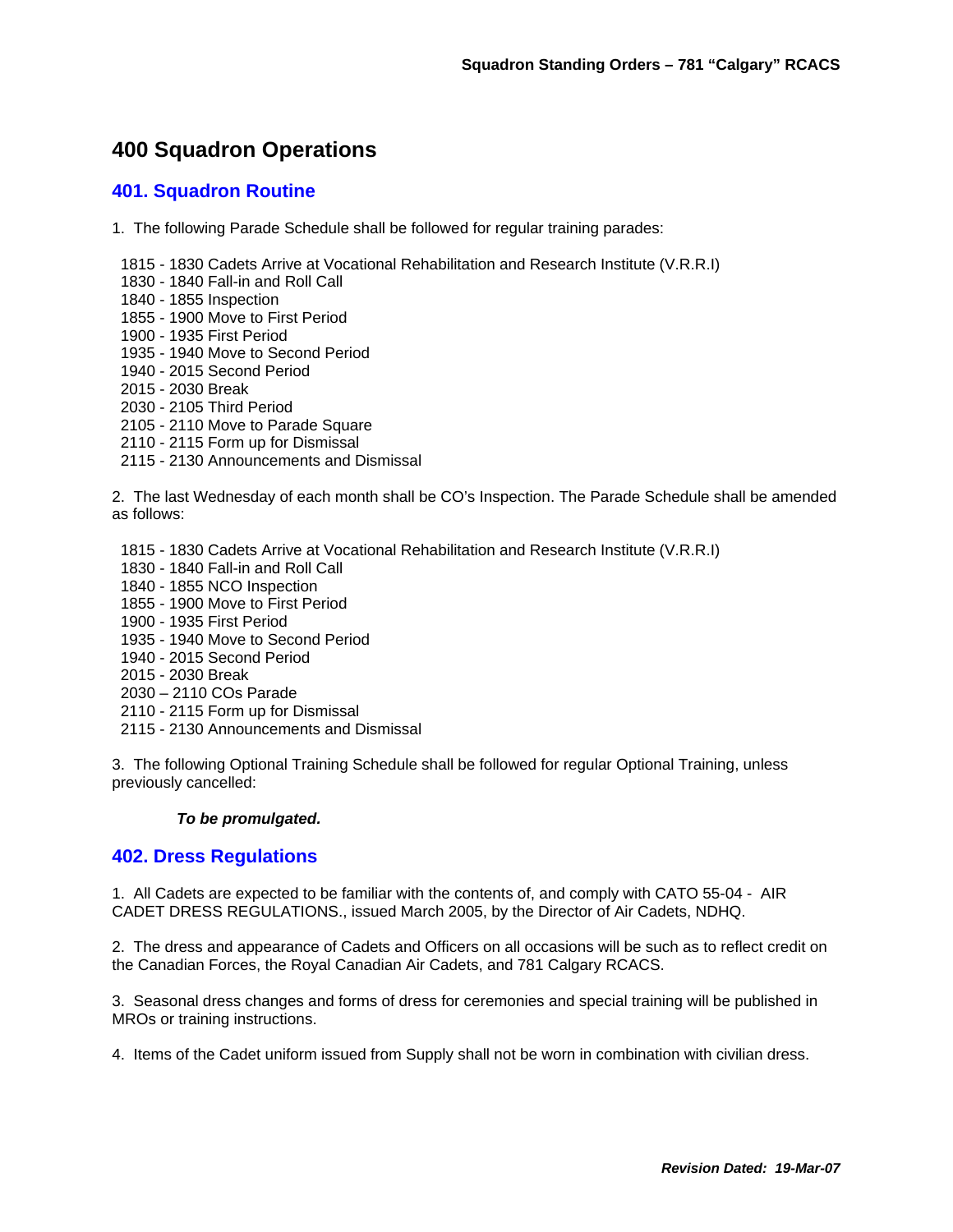5. Wearing of the Cadet uniform is authorized for official Cadet activities, only. Authorization to wear the Cadet uniform at non-Cadet activities, such as School Remembrance Day Ceremonies, must be obtained from the CO

6. Cadets and their parents are to understand that the uniform and equipment issued by Supply is on loan by DND for the duration of their Cadet career and must be returned at the completion of training. Cadets are also expected to comply with instructions for the care of the uniform, so as to return it in a recyclable condition.

7. Haircuts & styles for males/females must comply with the Dress Regulations and present a neat, clean-cut appearance for all Cadet activities.

# **403. Deportment**

1. All Officers, CIs and VIs must be aware of their responsibilities as role models at all times. Behavior when around Cadets shall be above reproach.

2. Officers dress, haircuts, and overall appearance must meet CIC Dress Regulations at all times.

3. CI and VI dress must be neat, clean, and appropriate for the activity. Jeans are not acceptable attire, except for casual activities in which Cadets are dressed in a similar fashion. Dress for monthly COs Parade and other ceremonial occasions should reflect the formality of the event.

4. Officers and staff are to address each other by their rank/title and surname, and Cadets by rank and surname, when in the presence of Cadets.

# **404. Paying of Compliments**

1. While attending any Squadron function, all personnel are to address each other by their rank and last name only. This applies to any function whether in uniform or not. First names will not be used under any circumstances.

2. A high standard of military bearing is to be maintained and proper respects will be observed between all ranks at all times. Compliments will be carried out in a smart and efficient manner.

3. Staff cars bearing official flags will be saluted.

4. Saluting is showing respect for the Queen's Commission as held by the Commissioned Officers. A Commissioned Officer is any Officer in the Canadian Forces from Second Lieutenant and above.

5. An Officer Cadet is not a Commissioned Officer and thus is not saluted. Coming to attention and checking the arms shall show proper respect. All salutes given, however, shall be returned.

6. All, regardless of rank, will recognize the CO. Officers of the same rank as the CO are not required to salute the CO unless on parade.

7. Cadets will not salute NCOs nor will NCOs salute fellow NCOs. Coming to attention and checking the arms shall show proper respect.

8. All Cadets and Squadron Personnel shall show the proper respect to each other in the following areas:

- a. Parade square;
- b. Entering and leaving a Squadron Office;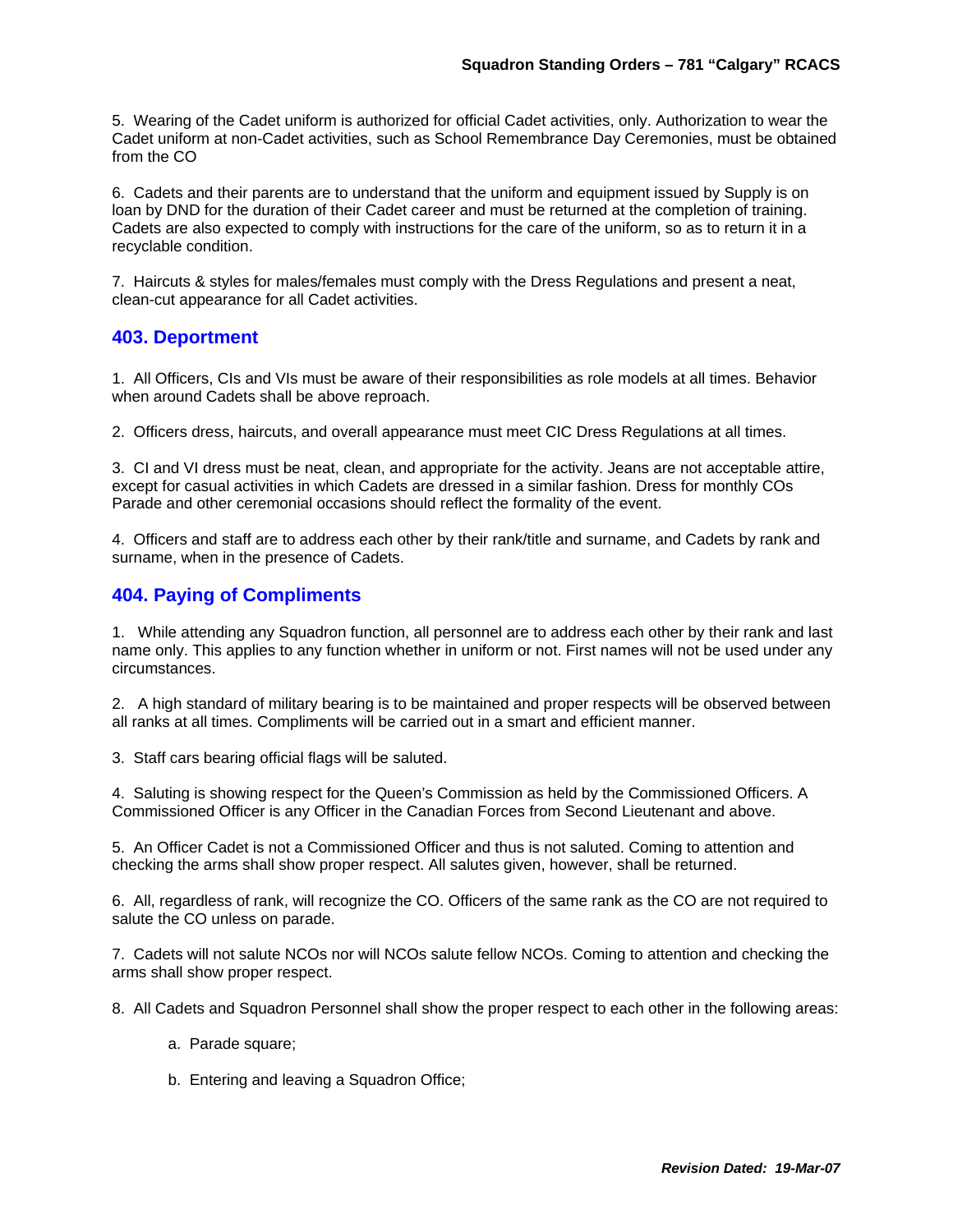- c. Entering and leaving the COs Office;
- d. Outdoors
- 9. Saluting will not be required in the following areas:
- a. Hallways;
- b. Stairwells;
- c. Canteen Area
- d. Entrance Foyer and classrooms
- 10. Proper respect by checking the arms shall be shown in all non-saluting areas.

#### **405. Canteen**

- 1. The 781 Cadet Mess Committee will operate a canteen.
- 2. The Canteen hours of operation will be as follows:
	- a. Regular Parades
		- i. Officers and Staff 2010 2035
		- ii. Cadets 2015 2030
	- b. COs Parade
		- i. Officers and Staff 1955 2025
		- ii. Cadets 1950 . 2015
- 3. Any extension of the hours of operation will be subject to the approval of the CO.

4. The Canteen may be opened during optional training activities at the discretion of the CO, in consultation with the Canteen Coordinator and the Sponsoring Committee Chair.

#### **406. Classroom Upkeep**

1. Classrooms will be maintained in an orderly manner.

2. Classroom instructors shall ensure that they leave the classroom clean, whiteboards and chalkboards clean, chairs and tables stacked and folded and that all garbage has been placed in the proper receptacles.

3. It is the responsibility of each instructor to ensure that the classrooms are found in better condition than when the entered into them.

4. The Squadron Warrant Officer, shall ensure that a sweep is done of all training areas prior to his/her departure for the evening.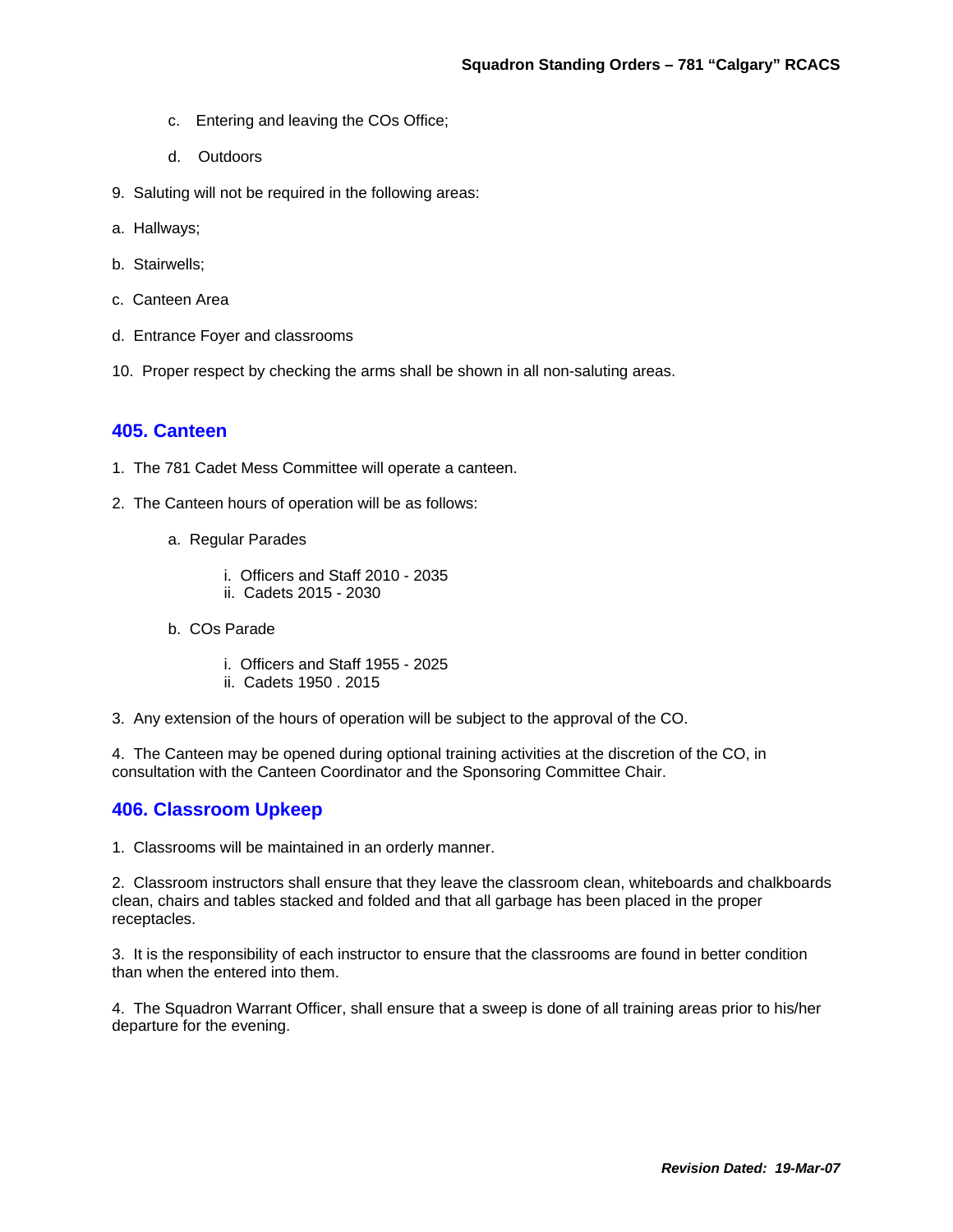# **407. Use of Private Vehicles**

1. Cadets are not to use private motor vehicles (PMC) on Cadet activities unless specifically authorized by the CO and then only as necessary to perform a specific duty related to the purpose of having the vehicle present.

2. No Officer, CI, VI, Parent or Cadet shall be reimbursed for the use of PMC unless authorized by the CO.

# **408. Recruiting**

1. Recruiting for the Squadron is a responsibility of the Sponsoring Committee.

2. All recruiting drives shall be coordinated with the CO. Cadets shall assist in all recruiting drives. Officers, CIs and VIs are encouraged to assist where duties permit.

# **409. Commendation Procedures**

1. Chits will be written to commend a Cadet for their actions.

2. Chits may be initiated by any NCO but must be reported through the Chain of Command. All chits are to be considered confidential and will not be discussed with other NCOs or Cadets.

3. The Sqn Com will then present all chits to the DCO who will review them, suggest a course of action and present them to the CO. The following courses of action are available:

- a. No action.
- b. Verbal commendation during announcements or at a COs Parade.
- c. Presentation of a Certificate of Commendation at a COs Parade.
- d. Presentation of a Commanding Officers Commendation at Annual Ceremonial Review.

4. The DCO will ensure the Chit is filed in the Cadet's training file.

5. The Sponsoring Committee Chair may also recommend Cadets for commendation.

#### **410. Disciplinary Procedures**

1. Either Chits or Incident Reports (IR's) will be written to report all disciplinary issue.

2. Chits may be initiated by any NCO, Sec Ldr or above, but must be reported through the Chain of Command. All chits shall be dealt with at the lowest appropriate level. All chits are to be considered confidential and will not be discussed with other NCOs or Cadets.

3. At the Flt Coms discretion, the chit can be forwarded to the Sqn Com. The Sqn Com may then take one of three courses of action:

- a. Verbal reprimand
- b. Assign the Cadet to Defaulters Parade.

c. Forward the Chit to the DCO. All forwarded chits shall be signed by the Cadet to acknowledge having read.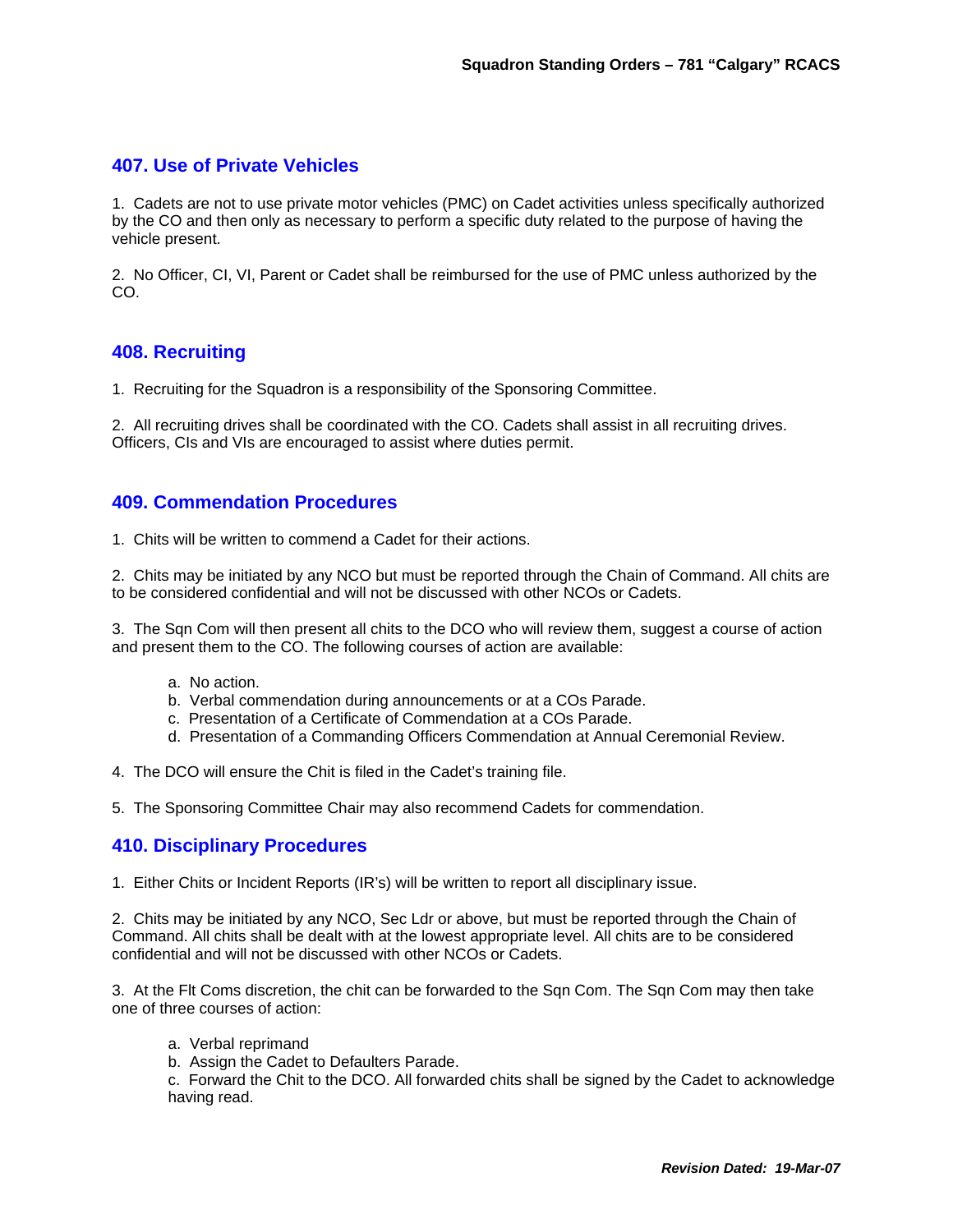Any Chits written on an NCO will be actioned by (c.) above. NCOs will not be given Defaulters Parade.

4. Chits presented by the Sqn Com to the DCO will be reviewed and a suggested course of action will be presented to the CO. The CO will decide on the final course of action. The following courses of action, in order of severity, are available:

- a. Defaulters Parade.
- b. Verbal reprimand.
- c. Written reprimand.
- d. Loss of privileges for up to six (6) months, which includes;
	- i. Loss of break (extra duties will be assigned).
	- ii. Suspension from the NCO Mess (NCOs only).
	- iii. Loss of promotion privileges.
- e. Suspension from optional activities.
- f. Loss of Summer Training.
- g. Reduction in rank, which includes loss of promotion privileges for up to six (6) months.

h. Suspension from ALL Squadron activities including Monday and Wednesday night training for up to six (6) months.

i. Release from the Squadron.

Actions (d.) through (i.) will be investigated by the DCO. Actions (e.) through (i.) will also result in the notification of the Cadet's parents.

5. The DCO will ensure the Chit is filed in the Cadet's personnel file.

6. The Sponsoring Committee Chair may also recommend Cadets for discipline, but only for events, which occur during a Sponsor run activity such as recruiting or fundraising. Such recommendations will be made directly to the CO.

#### **411. Disciplinary Issues**

1. Fraternization:

a. Staff shall not carry on a relationship with a cadet beyond a normal working relationship.

b. Cadets while attending a cadet activity shall not carry on a relationship beyond a normal working relationship.

c. Any violation of these orders will result in immediate suspension, and disciplinary and administrative action at the discretion of the Commanding Officer.

d. CIC Officers will be subject to the Service Code of Discipline.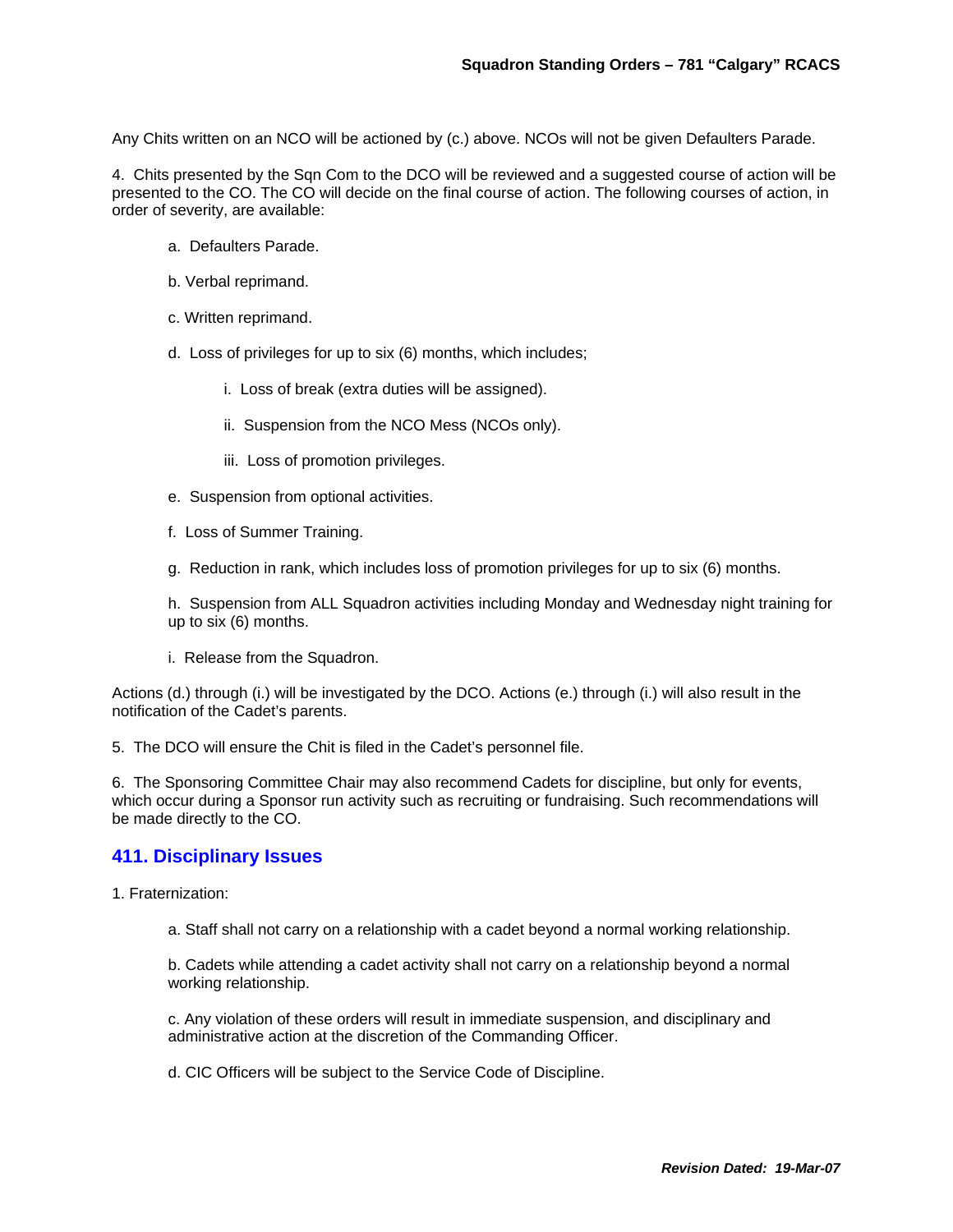- 2. Smoking, Alcohol and Drugs
	- a. Smoking policy shall be IAW CATO 13-22.
	- b. Drug policy shall be IAW CATO 13-23.

c. Any Cadet found taking or in possession of illegal drugs or non-prescribed prescription drugs shall be disciplined IAW CATO 15-22 and the proper legal authorities shall be notified.

d. Any Officer found taking illegal drugs may be dismissed from the Squadron and disciplined by Prairie Region Cadet Detachment (Edmonton). The proper legal authorities will also be notified.

e. CIC Officers who violate this order shall be subject to the Code of Service Discipline and to the military authorities IA W DAOD 5019-3 and A-AD005-002/ AG-OOO.

- 3. Harassment and Abuse
	- a. Harassment and abuse policy shall IAW CATO 13-24 and CATO 15-22
- 4. Sexual Harassment and Sexual Abuse

a. Any Cadet convicted of sexual harassment or abuse are subject to CATO 13-24 and CATO 15-22 and the proper military and legal authorities will be notified.

b. Any Officer convicted of sexual harassment or abuse will be released and the proper military and legal authorities will be notified.

c. In cases of sexual harassment or sexual abuse, all procedures outlined in PRCIs shall be followed.

#### 5. Theft

a. It is the duty of every member of the Squadron to minimize the risk of theft of DND and Squadron property and to report any suspicious activity or theft to the CO immediately.

b. It should be noted that the Squadron, the DND nor the Parent Sponsoring Committee will be held liable for articles that may be lost or stolen while attending a squadron activity. All personnel are to be responsible for their own personal property.

#### **412. Defaulters Parade**

- 1. Defaulters parade will be held during break on COs Parades each month.
- 2. Defaulters parade will be conducted by the SWO.
- 3. Defaulters will be inspected in addition to the parade to ensure a high standard of dress.
- 4. The DCO's approval is required to place a name on the defaulters parade.
- 5. Defaulters will not be made to do physical exercises, or physically degrading activities.
- 6. Suggested remediation for defaulters parade may include but is not limited to:
	- a. Emptying garbage cans.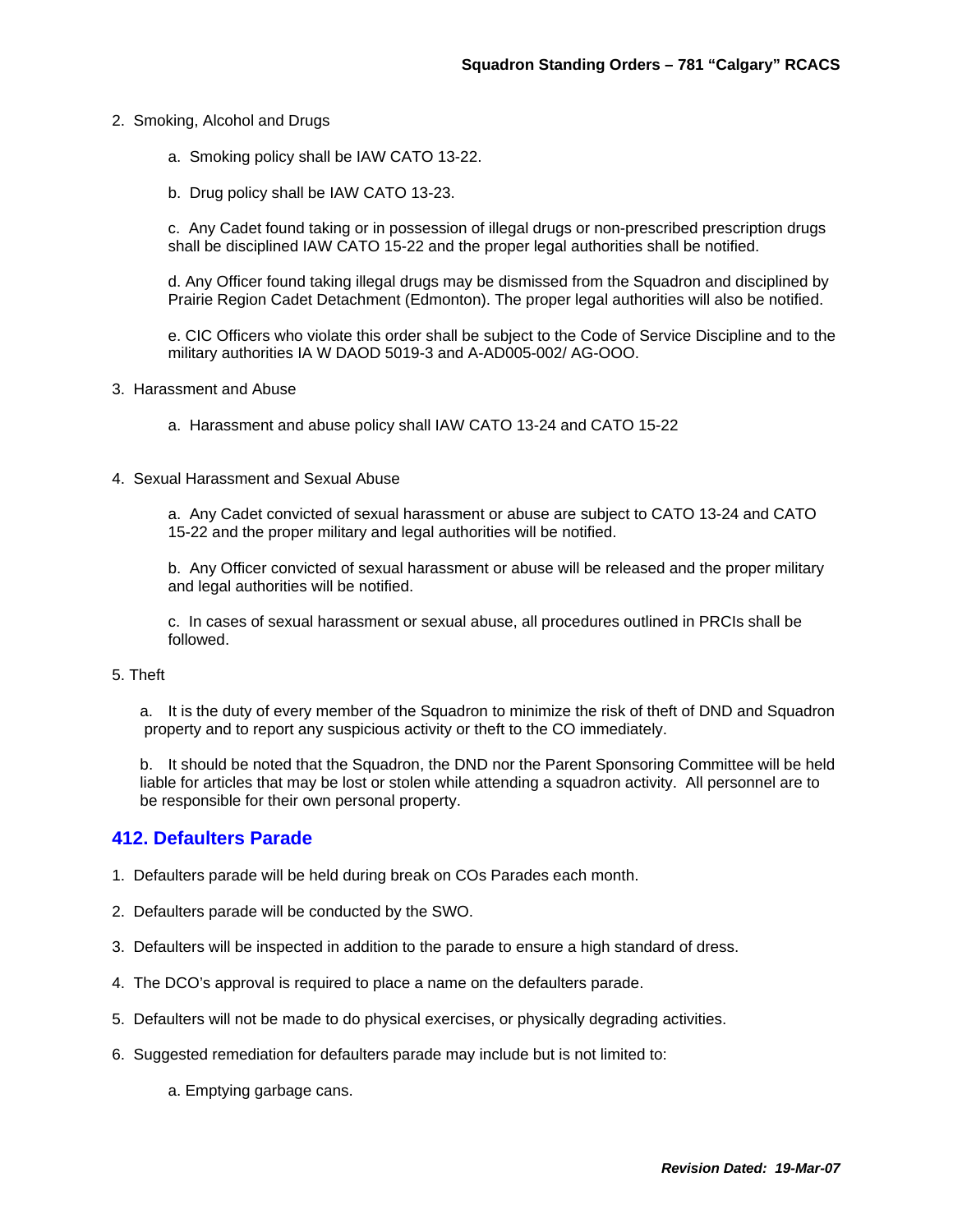- b. Cleaning floors.
- c. Moving furniture.
- d. Cleaning office
- e. Cleaning classrooms.
- f. Cleaning training stores.
- g. Sweeping floors.
- 7. The DCO will maintain a list of all Cadets that have attended defaulters parade.

8. Any Cadet that is placed on Defaulters Parade a second time may be subject to additional disciplinary measures.

# **500 Squadron Exercises and Activities**

#### **501. General**

1. An Officer shall supervise all Squadron Exercises and Activities. All personnel are reminded that they are either members of the Canadian Forces or the Royal Canadian Air Cadets and act accordingly.

2. All personnel will be responsible to provide their own transport to the initial meeting point (normally the Vocational Rehabilitation and Research Institute (V.R.R.I) prior to the specified meeting time for that exercise.

3. All personnel will be responsible to provide their own return transport at the conclusion of that exercise at the final meeting point (normally the Vocational Rehabilitation and Research Institute (V.R.R.I)).

4. Continued late pick-up of Cadets after the conclusion of an exercise may result in the Cadet being suspended from future optional exercises.

5. For the duration of any exercise as promulgated in MROs, the exercise area will be regarded as a Training Area of 781 RCACS, and these SSOs shall apply fully.

#### **502. Exercise Participation**

1. All personnel are eligible for participation in all Squadron sponsored activities. Participation in exercises is optional, however, attendance in certain exercises is required for completion of level training, promotion eligibility and summer camp selection.

2. A sign up sheet will be posted for Cadets to sign for various activities. Normally sign-up will be a minimum of three weeks prior to the exercise.

3. Once a Cadet signs the form, he/she is committed to attend that exercise. Failure to attend will be considered as AWOL and treated accordingly.

#### **503. Permission Forms**

1. Permission Forms will be required for most overnight activities and all activities where cadets will be required to miss school.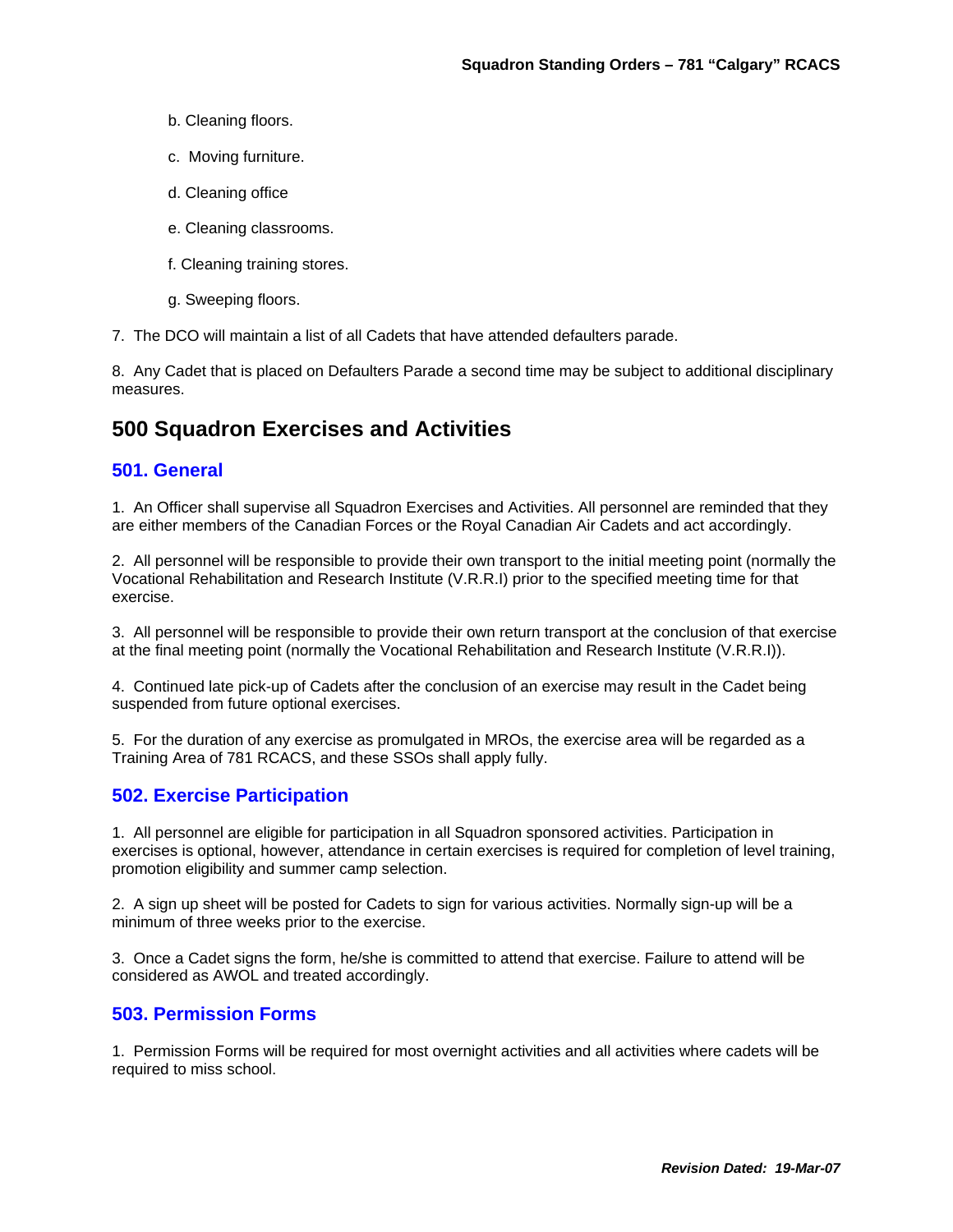2. Permission Forms must be fully completed and returned to the Squadron prior to the Cadets participation in these activities. Failure to have the necessary form completed will result in the Cadet not participating in the activity.

#### **504. Kit Lists**

1. All personnel will be issued kit lists for any overnight exercises.

2. Cadets are to ensure that they are in possession of all items listed. Failure to have required items may result in the Cadet being unable to attend the exercise.

# **505. Conducting Officer's Responsibility**

1. It is the responsibility of the Officer in Charge (OIC) of the exercise to ensure that the exercise is carried out in a safe manner.

2. It is the responsibility of the OIC to ensure that all Cadets have obtained a ride home after the exercise is completed. The OIC or his/her delegate will not leave the final meeting point (normally the Vocational Rehabilitation and Research Institute (V.R.R.I) until the last Cadet has departed. Cadets are not to be left unsupervised.

# **506. Familiarization Gliding**

1. Familiarization gliding of Cadets is conducted for the purpose of promoting an interest in aviation and related activities. Familiarization gliding will be conducted in Air Cadet League gliders at the Regional Gliding Centre during the fall and spring.

2. All Cadets must partake in a minimum of one glider flight during each Cadet year in order to advance to the next training level.

- 3. Priority for gliding shall be as follows:
	- a. Cadets who have never been gliding.
	- b. Cadets who have not be gliding during the current Cadet year.
	- c. All other Cadets.

4. Cadets will not fly if they believe they are not fit to undertake such flights.

5. Dress for gliding will be civilian clothes appropriate for the conditions of the day.

6. No item of the air Cadet uniform will be worn on the gliding field except, at the individuals discretion, the blue air Cadet turtleneck may be worn if no other suitable clothing is available. The issue tilly hat shall be worn whenever possible.

7. Cadets will conduct themselves with maturity at the gliding field and will pay careful attention to the safety aspect of the operation.

8. Cadets will not wander from the gliding operations on the airport and will only move under supervision.

9. Cadets will ensure that they inform the Flt Ops O or designate at the earliest opportunity if they are not able to meet their commitment to attend a gliding day. Failure to attend will result in AWOL status.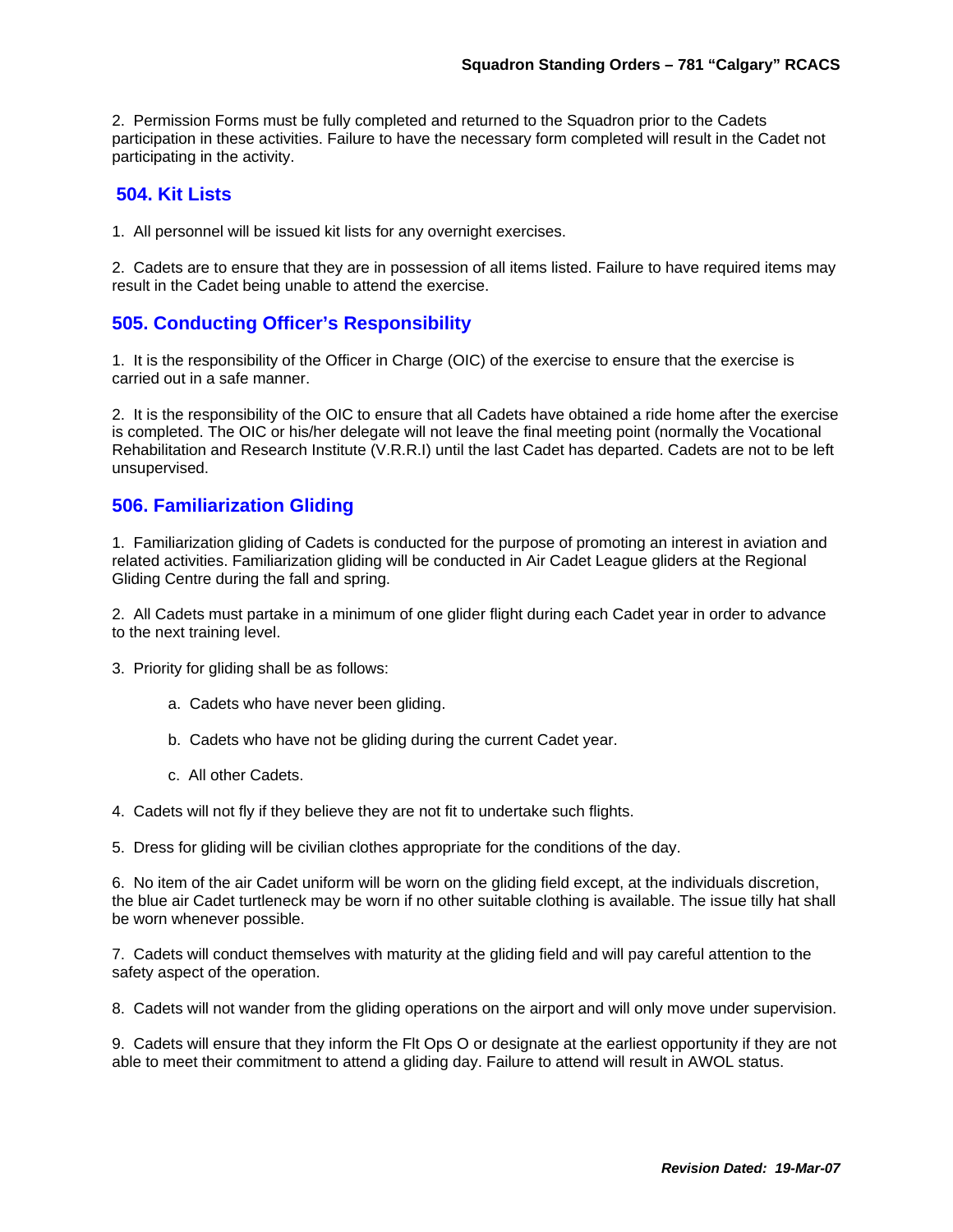# **507. Familiarization Flying**

1. Familiarization flying of Cadets is conducted for the purpose of promoting an interest in aviation and related activities. Familiarization flying will be conducted in powered aircraft out of Springbank Airport or any other airport deemed to be of interest to the Squadron, between September and June.

2. Squadron funded familiarization flights offered by the Squadron are a privilege, not a right.

3. Cadets will not fly if they believe they are not fit to undertake such flights.

4. Cadets are expected to participate in fund-raising activities such as tag days. Failure to attend tag days may result in suspension from Squadron funded familiarization flights.

5. All Cadets will wear appropriate civilian attire when undergoing powered familiarization flying.

6. Familiarization Pilots will be selected based on ability, availability and experience. All pilots must be recommended by the Flt Ops O and approved by the CO. All pilots, in accordance with regulations, shall inform the Flt Ops O if any condition exists such that they should not fly as PIC of an aircraft. The Flt Ops O will forward this information to the CO.

7. Pilots will ensure that maximum training benefit is achieved for Cadets undergoing familiarization flights by:

- a. Including the Cadet in the planning of the flight
- b. Including the Cadets in the Daily Inspection (DI) of the aircraft
- c. Explaining the various instruments and controls

d. Providing experience at controlling the aircraft in the air if, in the judgment of the PIC, that can be done conforming to regulations and safe airmanship

e. Explaining the flight plan and ATC procedures.

8. All familiarization flights will be conducted in accordance with regulations set out by the Region Flying Operations Officer. Log Book entries shall be recorded for all flights and cadets flown by the Squadron.

9. All familiarization flight staff shall sign as having read and understood these SOPs before the commencement of flight operations, and annually there-after.

10. The following personnel who meet the required qualifications and are properly checked out, and have been taken on strength with the Squadron, may become familiarization pilots;

- a. Cadet Instructor Cadre (CIC) personnel
- b. CIs
- c. Civilians
- d. Regular force members
- 12. Pilots shall have a minimum of  $\frac{1}{2}$  hour rest after each two (2) hour flying period.
- 13. Aerobatics and formation flying are prohibited.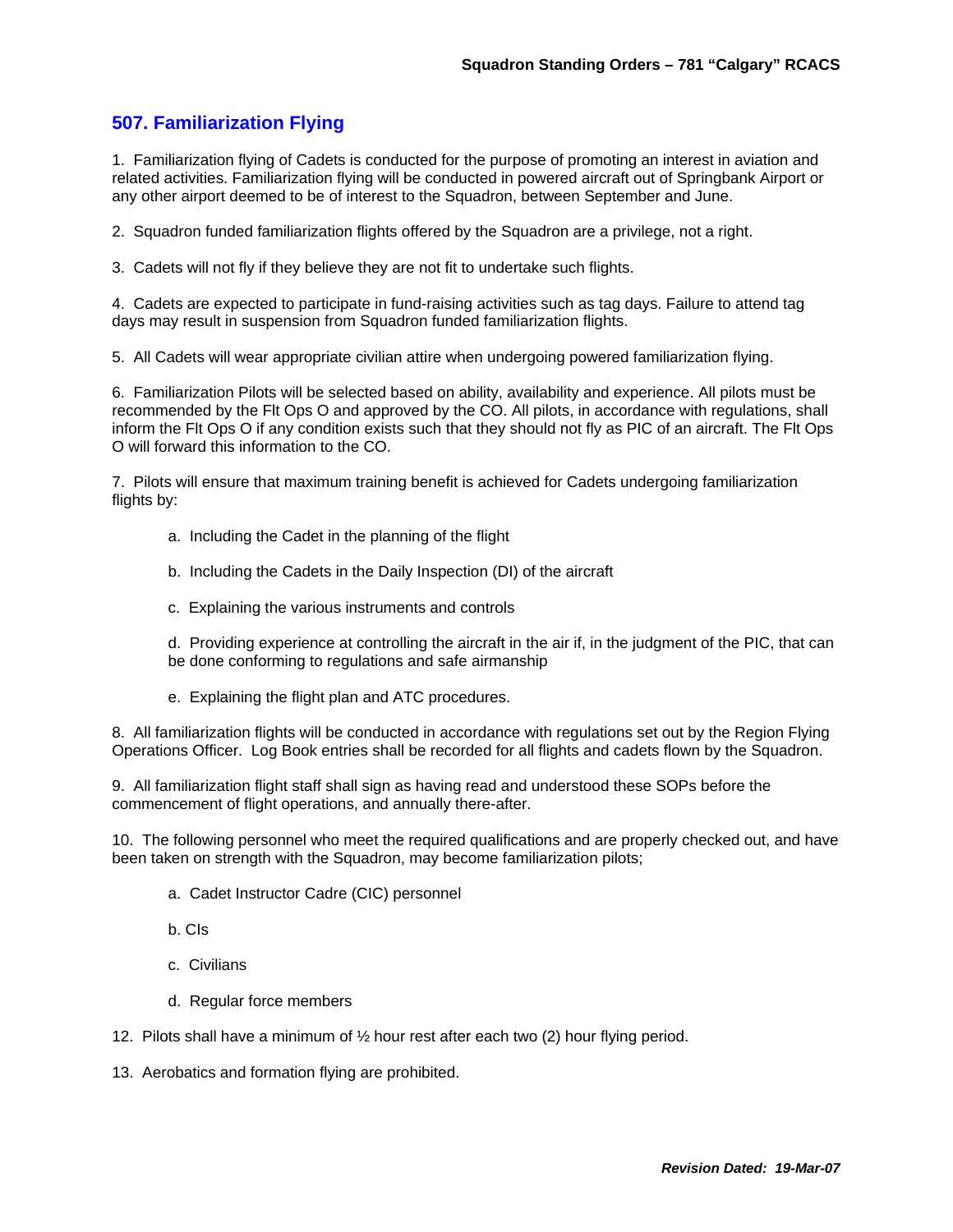14. Before being authorized to fly in the familiarization flight program, the following minimum requirements must be met:

- a. Pilots must be in possession of a valid Canadian pilots license.
- b. Pilots shall hold a current license validation certificate, and any limitations listed on it shall be followed. If a pilots LVC becomes invalid for any reason, he/she shall advice the Chief Flying Officer or his assistant as soon as possible.
- c. Pilots shall have a flight time of 40 hours PIC for local daytime flights.

d. Pilots shall have a flight time of 50 hours PIC for daytime, long-range navigation exercises.

e. Pilots shall have a flight time of 100 hours PIC to conduct night flying operations, in addition to a current night endorsement in accordance with Transport Canada regulations.

f. Pilots shall have at least one (1) hour PIC on type within the preceding 60 days. If one (1) hour has not been flown, then a check ride will be scheduled.

g. Pilots shall have successfully completed an initial or annual proficiency check with the Chief Flying Officer or his assistant.

h. All flight time refers to .Aeroplane. category of aircraft. Note gliders and ultra lights are not considered .Aeroplanes. for this purpose.

i. The annual proficiency flight check in item g above will not be paid for out of Squadron funds.

j. The annual proficiency flight check may be waived if the pilot has successfully completed a flight test conducted by a Transport Canada Inspector or a Designated Flight Test Examiner or by a recognized Military Course within the preceding six (6) months to upgrade their qualification. Approved flight tests are:

- i. Commercial pilots license (Aeroplane category).
- ii. Instructor rating (Aeroplane category).
- iii. Instrument rating.
- iv. Multi engine endorsement.
- v. Night flying endorsement.
- vi. Tow plane conversion course.
- 15. Flight safety shall be the main objective always.
- 16. Hand starting:

a. Starting aircraft engines by hand cranking the propeller is not recommended unless a pilot or engineer executes it with extreme caution experienced in hand starting.

b. Cadets are absolutely forbidden to hand start any aircraft at any time.

17. All accidents involving aircraft used for Air Cadet operations will be reported to the Canadian Aviation Safety Boards Regional Office, according to current aeronautical publications. The definition of an accident can be found in the Transport Canada Air Regulation 101 (1). The usual way to contact the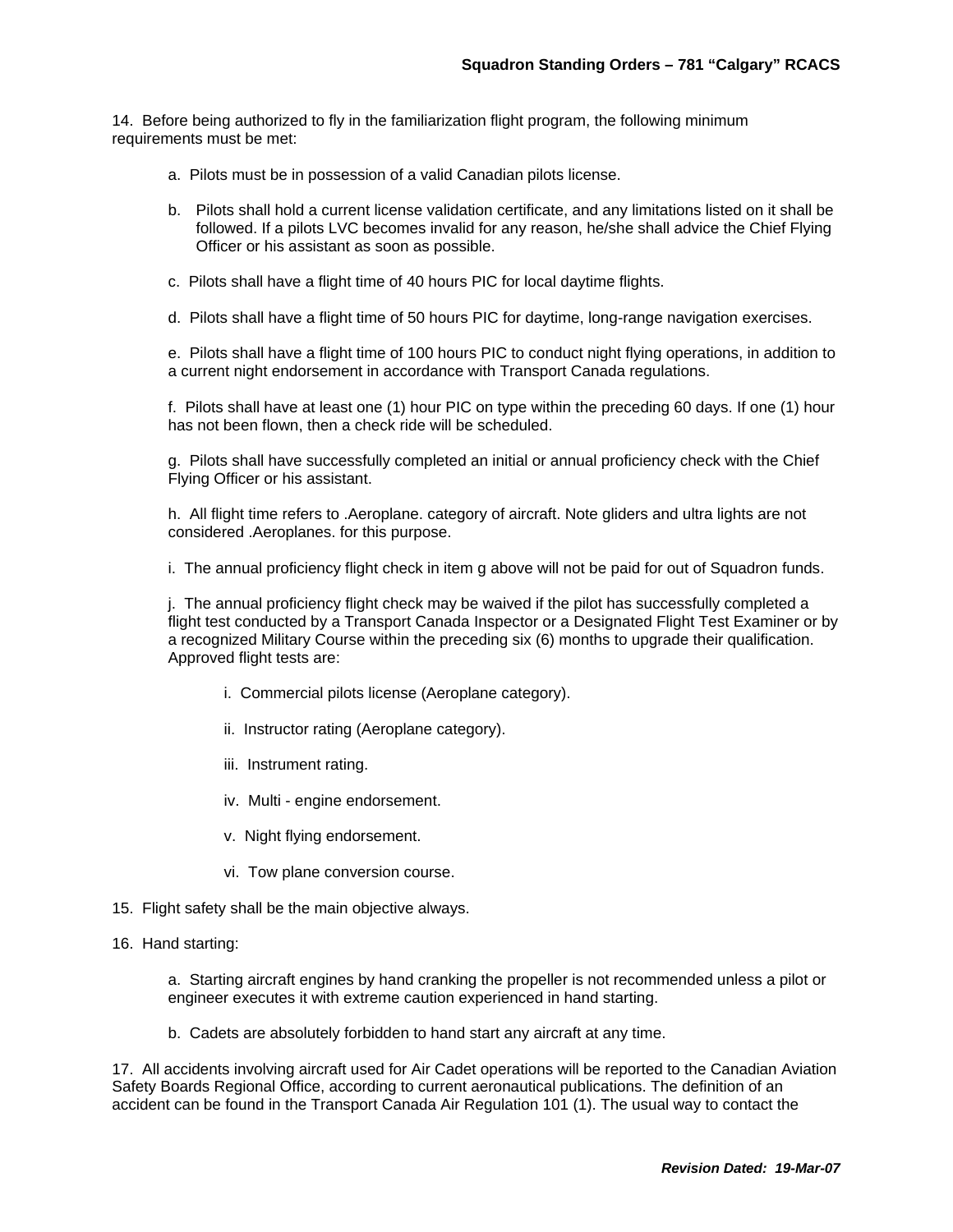Canadian Aviation Safety Board is by first contacting the nearest Air Traffic Services Facility, (control tower or flight service station) and passing the information on to them.

18. Notify the Chief Flying Officer when possible if an accident or incident occurs. If the CFO is unavailable, then notify the Assistant Chief Flying Officer.

- 19. Note the following in case of an accident/incident:
	- a. Aircraft type/s and ident/s.
	- b. Names of pilot/s involved (and address(es) if possible).
	- c. Number of people involved.
	- d. Names of witness(es) if possible.
	- e. Name of ATC or FSS personnel whom information was passed on to.
	- f. Time of accident/incident.
	- g. Weather at time of accident/incident (get a hard copy if possible)
	- h. Number of injuries or fatalities.
	- i. Where the accident/incident occurred.

20. Each Cadet exercise shall have designated weather minima. No operation involving Cadets shall take place unless the weather is at least:

- a. Ceiling 2000 feet.
- b. Visibility 3 nautical miles.
- c. The weather is forecast to remain at or above these limits throughout the operation.
- 21. The following weather minima shall be assigned to Cadet exercises:
	- a. VFR 1 Ceiling 1000 feet Visibility 3 nautical miles.
	- b. VFR 2 Ceiling 2000 feet Visibility 3 nautical miles.
	- c. VFR 3 Ceiling 3000 feet Visibility 5 nautical miles.
	- d. VFR 4 Ceiling 5000 feet Visibility 10 nautical miles.

e. The weather forecast at the time of departure must indicate that the weather will not go below the applicable limit.

22 The following VFR rules pertain to the above table:

a VFR 1 shall only be used to ferry aircraft over short distances with no Cadets on board and the pilot can be any pilot that is checked out with the Squadron.

#### **b. VFR2 - VFR 4 To be Promulgated**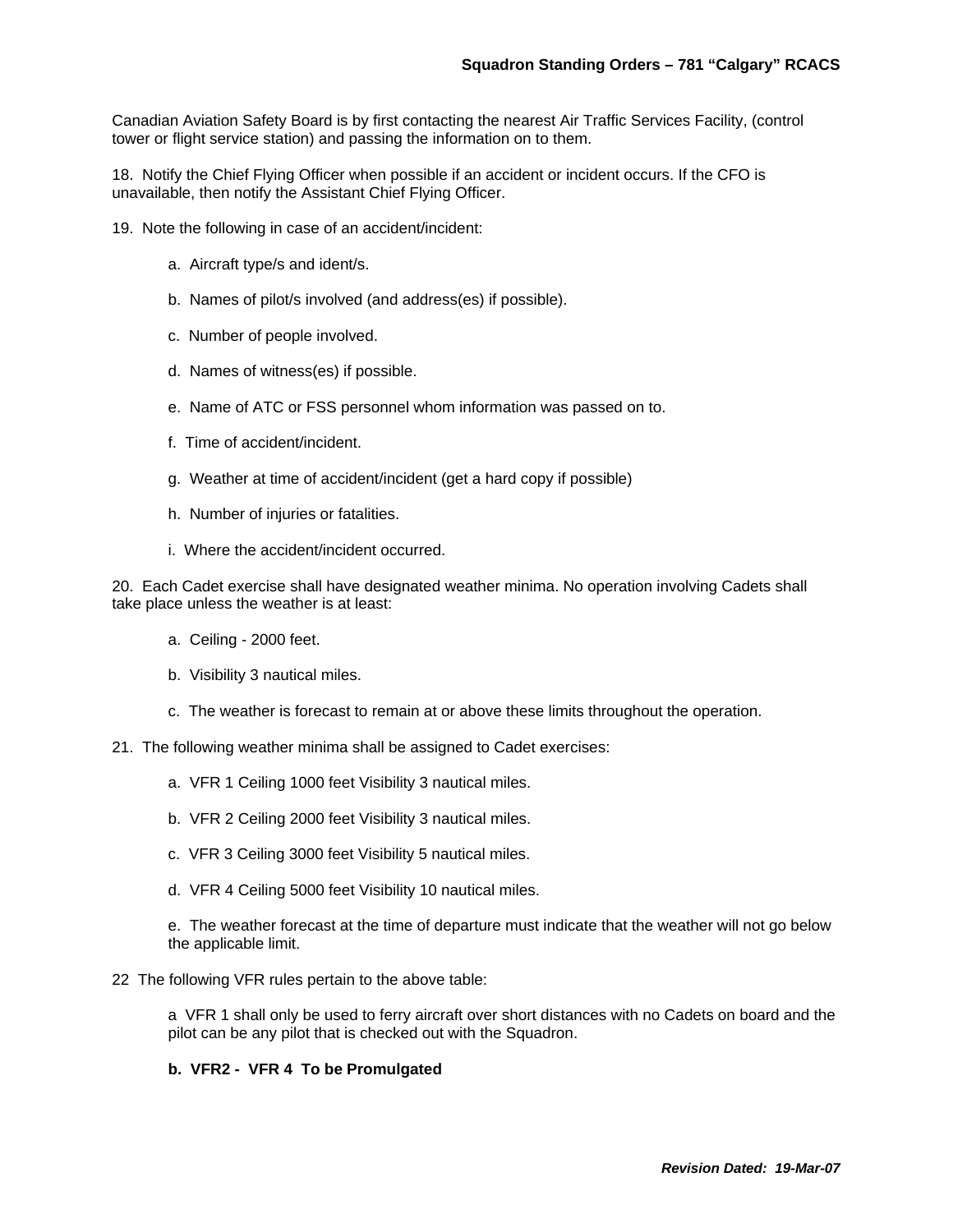23. If VFR 2 or 3 is in effect and you wish to fly beyond the specified boundaries, you must obtain permission from the CFO. There will be absolutely no IFR flying. There will be no night flying unless approved by Prairie Region Cadet Detachment and the CO.

# **508. Physical Fitness Training**

1. Cadets are required to maintain a fitness level that meets the aims of the movement to promote physical fitness.

2. Cadets will participate in all physical fitness training provided by the Squadron unless specifically excused by the Sprt O in consultation with the Trg O.

3. Physical fitness training will be conducted by appropriately trained Cadets, and will include a warmup/stretch period and cool down period.

4. An Officer or CI will be present for all physical fitness/sports training.

5. A first aid kit will be readily available at all sports/physical fitness training.

6. Where Cadets are moving on a roadway, a marker shall be placed 15 feet in front of and at the rear of the group and shall ensure that traffic is controlled for safety. Both shall wear visible fluorescent marker vest that attract attention.

#### **509. First Aid Training**

1. It is the suggested objective that all Officers, CIs and VIs as well as all Cadets will undergo first aid training and maintain a minimum of Emergency First Aid qualifications.

#### **510. Survival Training**

1. All training taking place overnight shall conform to regulations (CATO 13-12) requiring a supervision ratio of one Cadet Instructor of the appropriate gender to every 15 Cadets.

2. Where female Cadets attend, a female adult supervisor shall be present on exercise.

3. An Officer or CI shall be appointed as First Aid Officer for all exercises and shall be qualified and equipped to carry out emergency first aid in the field.

4. Each exercise will have a Cadet selected to act as Exercise/Camp Warrant Officer and shall oversee all aspects of the exercise in conjunction with the OIC.

5. A Training NCO shall be appointed one month prior to the exercise and shall oversee the preparation of the training timetable and appointment of instruction in conjunction with the Trg O

6. A Supply NCO IC shall be appointed one week prior to the exercise and shall oversee the preparations of all Squadron stores required on exercise in conjunction with the Sup O.

#### **511. Band Training/Participation**

1. The Squadron Band is open to all Cadets that have completed their enrolment documentation.

2. We have a parade band only, and all Cadets in the band will also participate in the band competitions.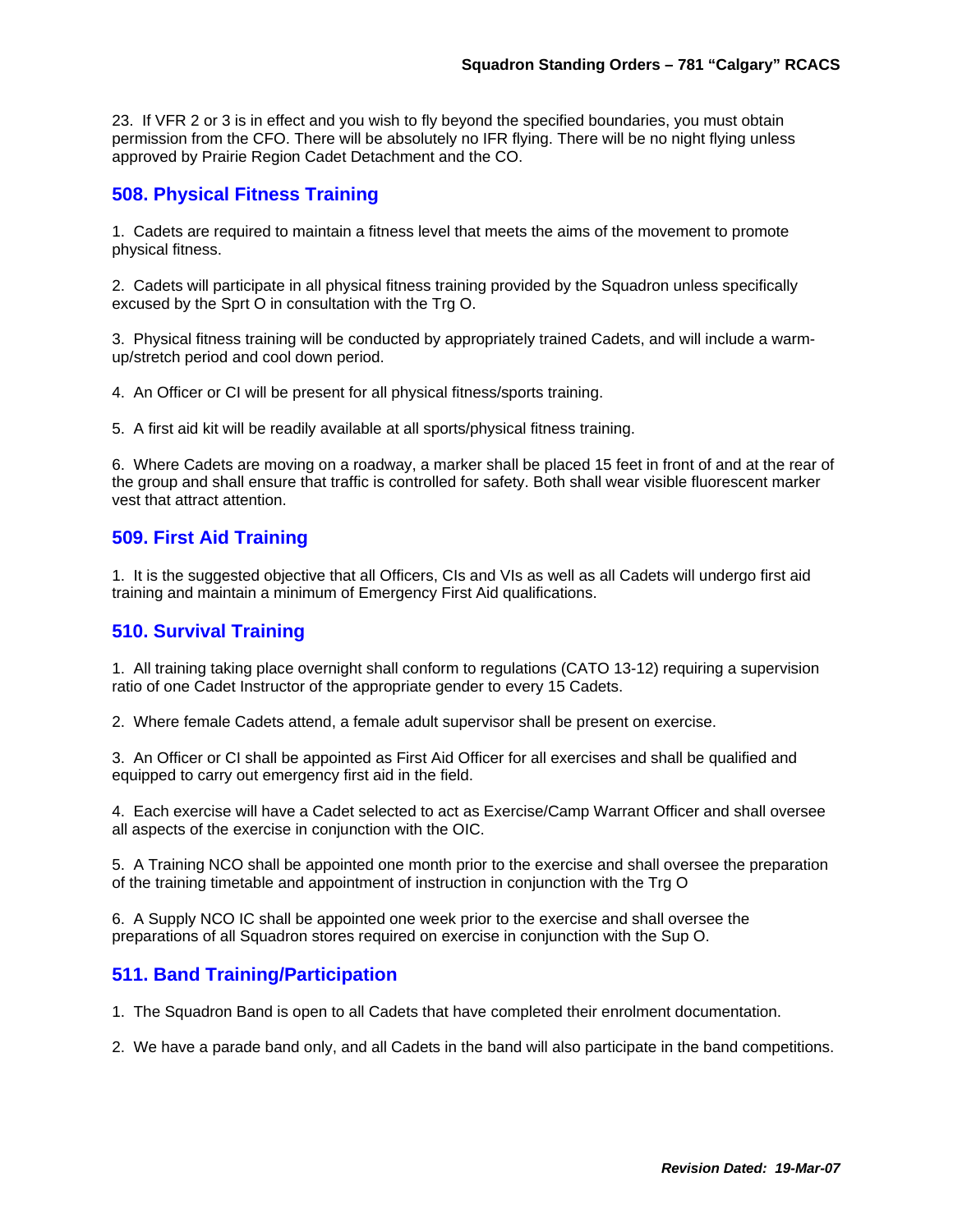# **512. Range Training**

1. The Squadron Range is open to all Cadets that have completed their weapons and range safety course.

2. The Chief Range Safety Officer shall forward a list of all Cadets who have completed the range safety lecture to the Trg O, for entry into the Cadet Training Record. This lecture must be done before any Cadet can shoot.

3. Cadets may participate in the range at two levels, as follows:

- a. General range.
- b. Range Team.

4. Cadets participation in the general range training, are not required to participate on the Range Team. However, Cadets on the Range Team must participate in general range training.

# **513 – 599 Not Promulgated**

# **600 Administration**

#### **601. Correspondence**

1. All outgoing correspondence, including memos, newsletters, press releases and information to parents, must be reviewed and approved by the CO or his/her designate.

2. All incoming correspondence must be reviewed by the CO, with the exception of correspondence personally addressed and correspondence to the Sponsoring Committee.

3. All scheduled mandatory and optional training activities, including Operations Orders, must be reviewed and approved by the CO.

4. The CO must approve policy changes.

#### **602. Facsimiles (FAXes)**

1. The CO or his/her designate prior to transmissions shall approve all outgoing FAXes. A copy will be forwarded to the AdmO for filing purposes.

2. All incoming FAXes shall be forwarded to the AdmO for action. The AdmO shall forward a copy to the CO for review, with the exception of those personally addressed and those to the Sponsoring Committee.

#### **603. E-mail**

1. The CO has his/her own E-Mail account on CadetNet, and has control of all user names and passwords. The DCO also has access to the user names and passwords.

2. The AdmO has his/her own E-Mail account on CadetNet, and controls the Squadron general E-Mail account as well as the Administration module on the Cadet Administration System.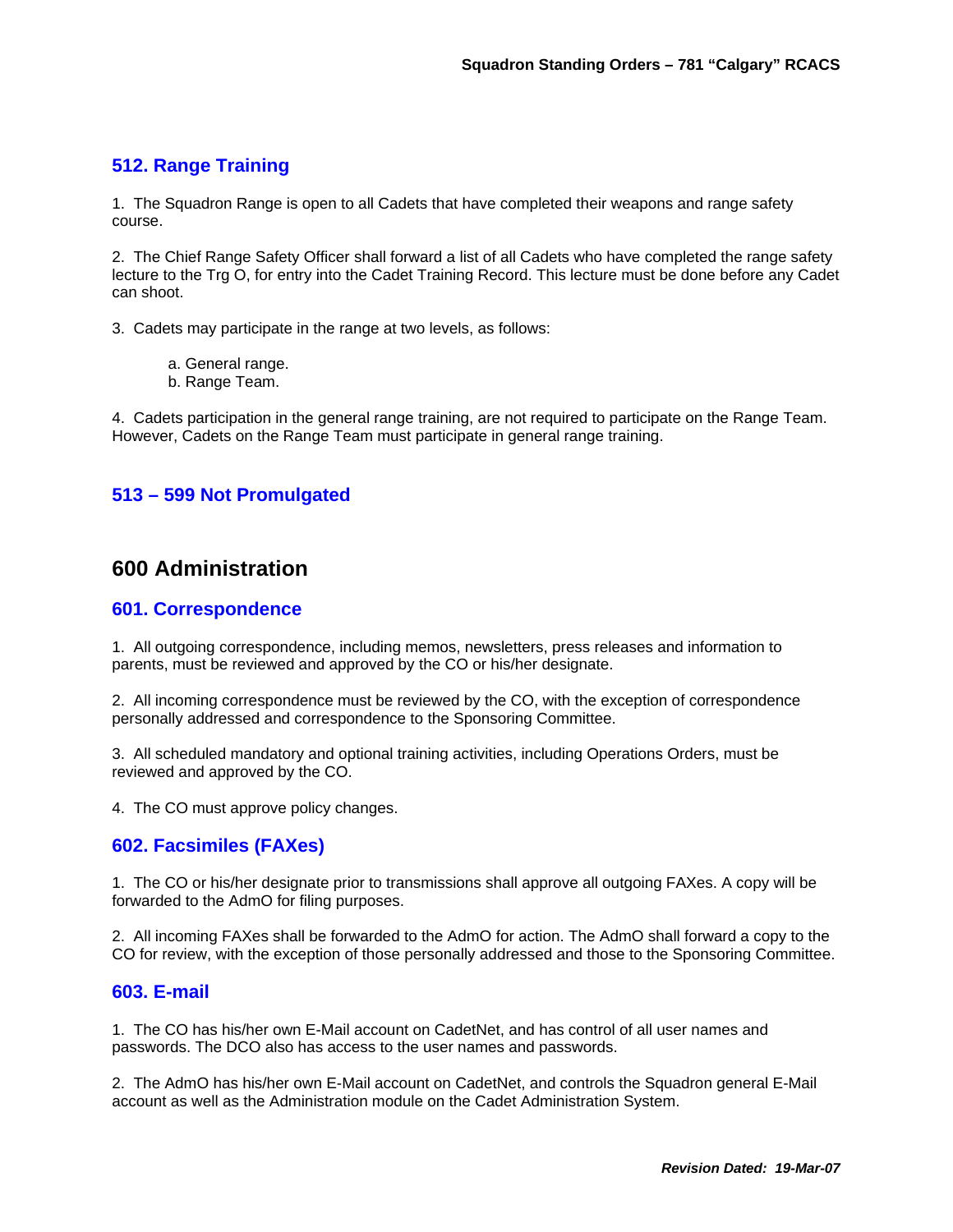3. The Sup O has his/her own E-Mail account on CadetNet, and has access to the Supply module on the Cadet Administration System.

4. The Trg O has his/her own E-Mail account on CadetNet, and has access to the Training module on the CadetAdministration System.

5. All Personnel having access to the Computers and CadetNet, must sign an SOC and forward same to RCSU(P).

#### **604. Telephone Answering System**

1. The Administration Officer in accordance with directives set out by the CO will maintain the telephone answering system.

#### **605. Squadron Internet Web Page**

- 1. The Web Site shall not be modified, altered or changed without the specific approval of the CO.
- 2. The Web Site shall conform to and use templates provided by RCSU(Prairie).
- 3. The Web Site address is: http://www.781.aircadets.ca

#### **606. Photocopying**

1. Copies shall be limited to official use only.

2. When a significant number of copies are being made, paper shall be provided from the Squadron Office.

3. Only Officers, CIs, VIs, and Command Cadets shall use the photocopier unless authorized by the CO or his/her designate.

#### **607. Bulletin Boards**

1. No item will be posted on a bulletin unless authorized by the CO or his/her designate.

2. Bulletin boards will be kept timely by removal of items after they have been posted for a reasonable period of time.

3. The AdmO will police bulletin boards for cleanliness, timeliness and effectiveness.

#### **608. Out of Bounds Areas**

- 1. The following areas are out of bounds to all personnel unless authorized by the CO:
	- a. Supply.
	- b. Training stores.
	- c. Weapons stores.
	- d. Administration files and cabinet.
	- e. COs office.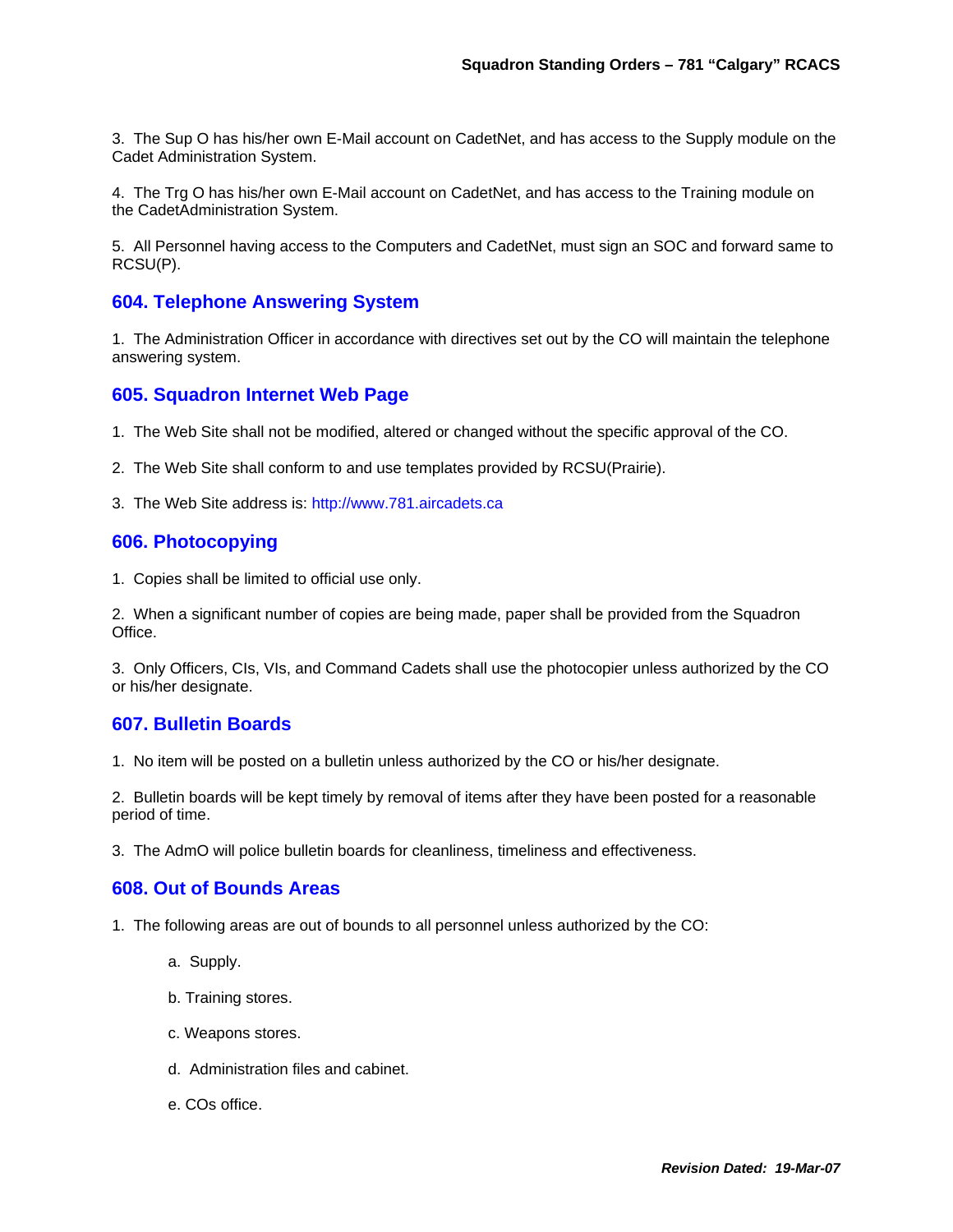f. Alternate Cadet Storage Area at the VRRI.

#### **609. Attendance**

1. Attendance at weekly training parades is mandatory. All Cadets are expected to be on parade and ready for fall-in by 1830 hours.

2. If a Cadet is unable to attend a parade night it is his/her responsibility to phone the Squadron HQ at 403-289-1617 prior to 1945 hours, and inform the Duty Personnel or AdmO of his/her anticipated absence and the reason.

3. Attendance at weekly training parades is recorded as follows:

- a. PRESENT physically present for the entire parade.
- b. EXCUSED absent with leave, Cadet phones the Squadron prior to 1945 hours.
- c. ABSENT Cadet fails to be present and did not inform the Squadron.
- d. LOA leave of absence (for an extended period CO must authorize).

4. Attendance at mandatory support training (i.e. citizenship, fund-raising, survival exercises, etc.) is a requirement to progress from one training level to the next. It is also a criterion for promotion and selection for summer courses. Attendance is therefore mandatory and will be announced.

5. Cadets who sign up for mandatory support and/or optional training are expected to attend. If unable to attend, Cadets are expected to phone the OIC or NCO in charge as per the instructions for weekly training parades.

6. Cadets that fail to be present for mandatory activities, or Cadets who sign-up for optional activity and do not present nor inform the Squadron, will be AWOL.

7. Cadets that are AWOL may be disciplined as determined by the CO. Repeat offences may result in loss of privileges. Three consecutive AWOL offences are grounds for dismissal from the Squadron. Exceptional circumstances may be discussed with the CO. The CO will only grant leaves of absence after approval.

#### **610. Summer Camps**

1. Summer camp recommendation is done by the CO on advice of the Squadron Staff. Selection will be based on criteria set out by DND and the League and will be supplemented by local standards.

2. Cadets are expected to submit all documentation required by the deadlines. Failure to do so may forfeit the opportunity to be selected to go to camp.

#### **611. Scholarships**

1. Cadets are responsible to apply for scholarships prior to the last parade in November for training the next summer.

2. Cadets applying are required to meet deadlines for submissions of medicals, written applications, qualifications etc, as issued by proper authority.

3. Cadets failing to meet deadlines may forfeit their chance for admission to the scholarship.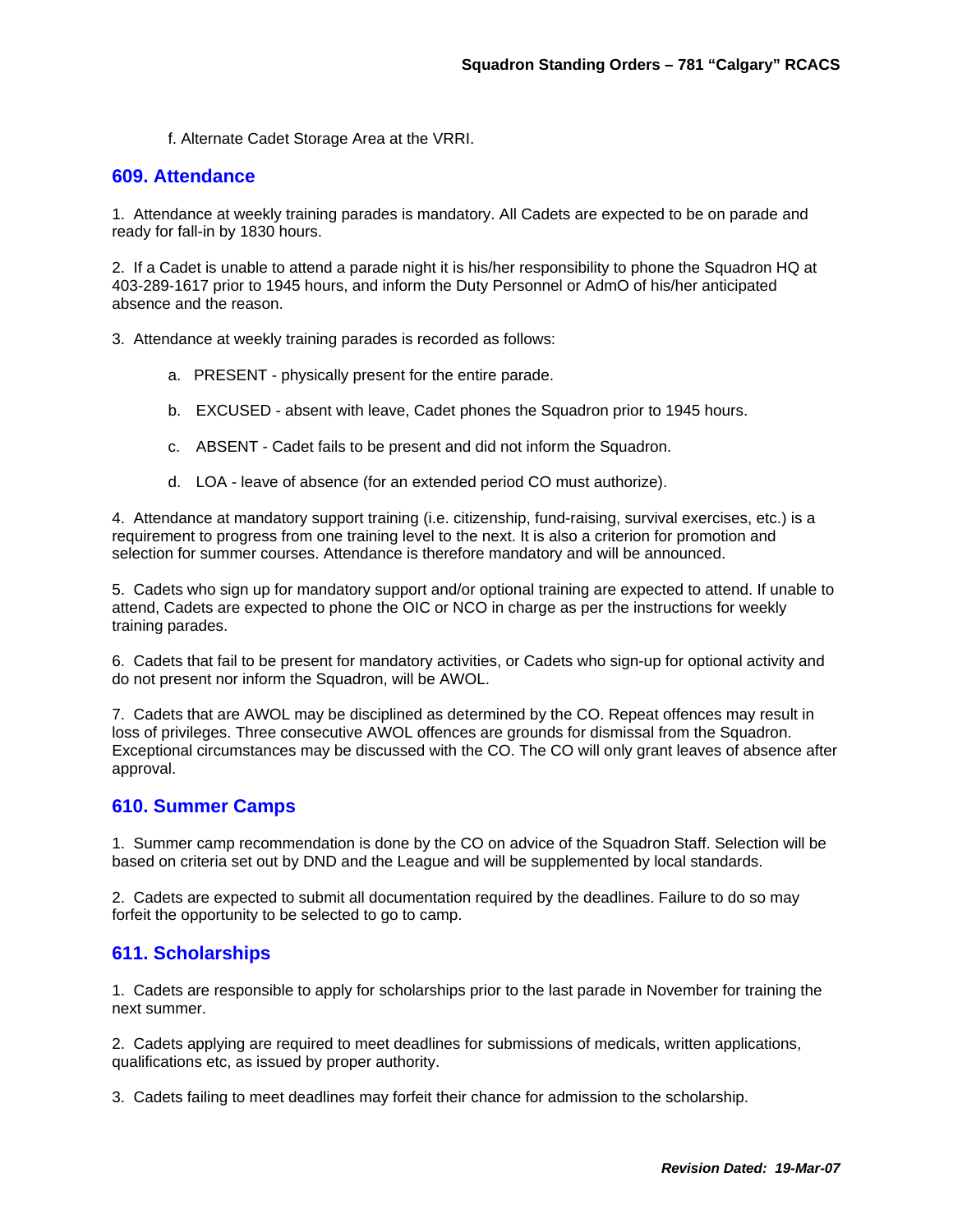4. Where two or more candidates meet the prerequisite national standards for a scholarship and a limit of applicants is imposed, the CO shall be the final authority for the selection of the nominated Cadet. This selection will be at the advice of the Squadron Staff and the Chair of the Sponsoring Committee.

#### **612 – 699 Not Promulgated**

# **700 Supply**

#### **701. Hours of Operation**

- 1. Squadron Supply hours are:
	- a. Regular Parades
		- i. General 1815 . 1830
		- ii. By appointment 1830 2000
		- iii. Closed 2000 2015
		- iv. General 2015 2035
		- v. By appointment 2035 . 2115
		- vi. Closed 2115 2130
		- vi. General 2130 . 2145
	- b. CO's Parades
		- i. General 1815 1830
		- ii. By appointment 1830 1910
		- iii. Closed 1910 2000
		- iv. General 2000 2025
		- v. By appointment 2025 . 2100
		- v. Closed 2100 . 2115
		- vi. General 2115 2145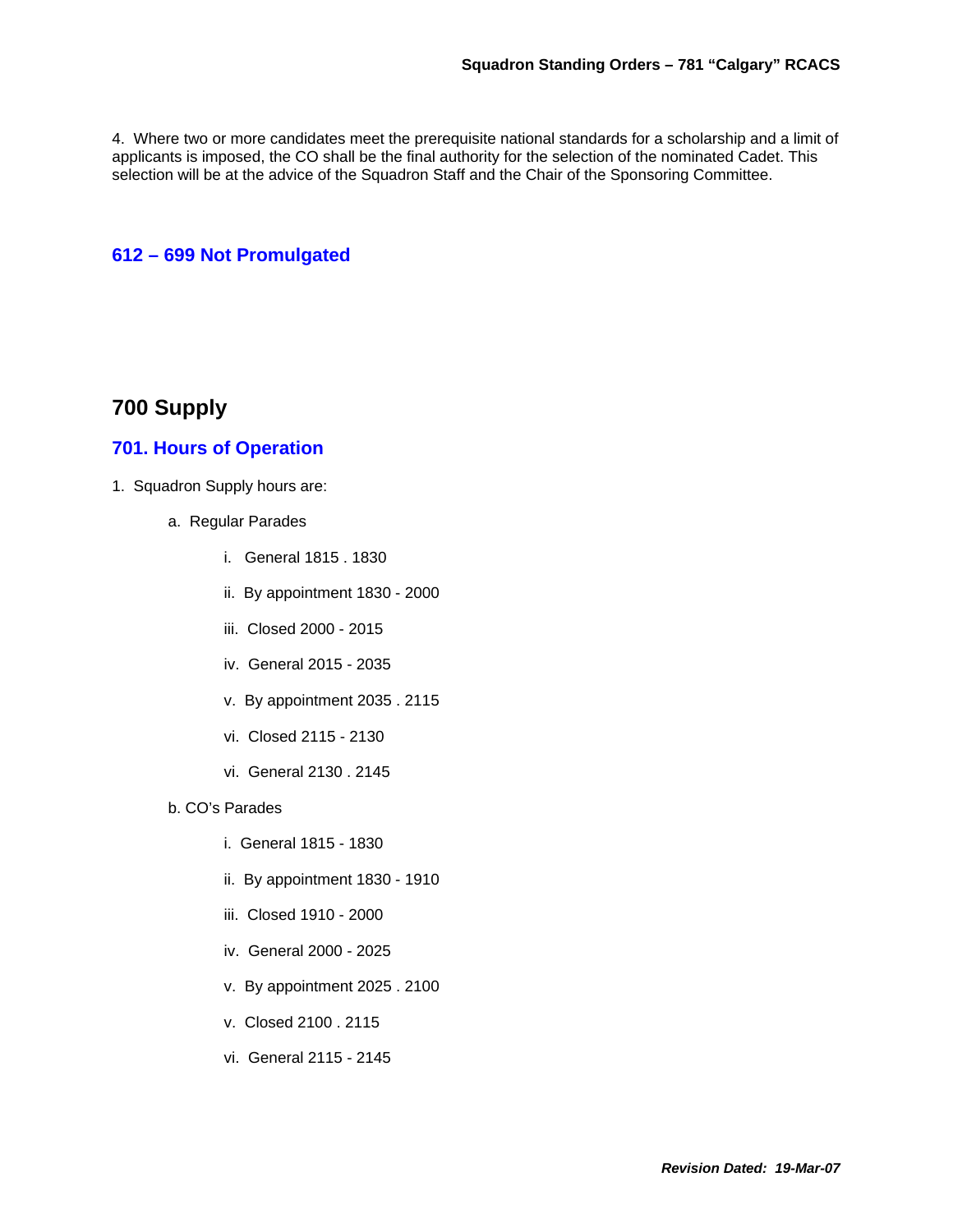# **702. Care and Use of Uniform**

- 1. No member shall wear a uniform unless on a Squadron activity authorized by the CO.
- 2. No item shall be glued to a uniform. All items will be sewn and placed in accordance with regulations.

3. Parents are responsible for the loss of items of uniforms and may be subject to reimburse the crown for losses.

4. Due care will be taken when washing the air Cadet uniform.

# **703. Training Stores**

1. The Sup O in conjunction with the Trg O shall maintain an inventory and be accountable for all items in Training Stores.

2. The Training Stores room and the off-site locker will be kept locked and restricted access ensured.

3. All items will be signed out of Training Stores on a temporary loan card.

4. No combustible items shall be stored neither in the Vocational Rehabilitation and Research Institute (V.R.R.I) nor in the Squadron off-site locker.

# **704. Care and Use of Equipment**

- 1. All equipment used by Squadron personnel shall be used diligently and only in its prescribed manner.
- 2. Care shall be taken to ensure that items are returned clean, dry and properly folded

# **705 – 799 Not Promulgated**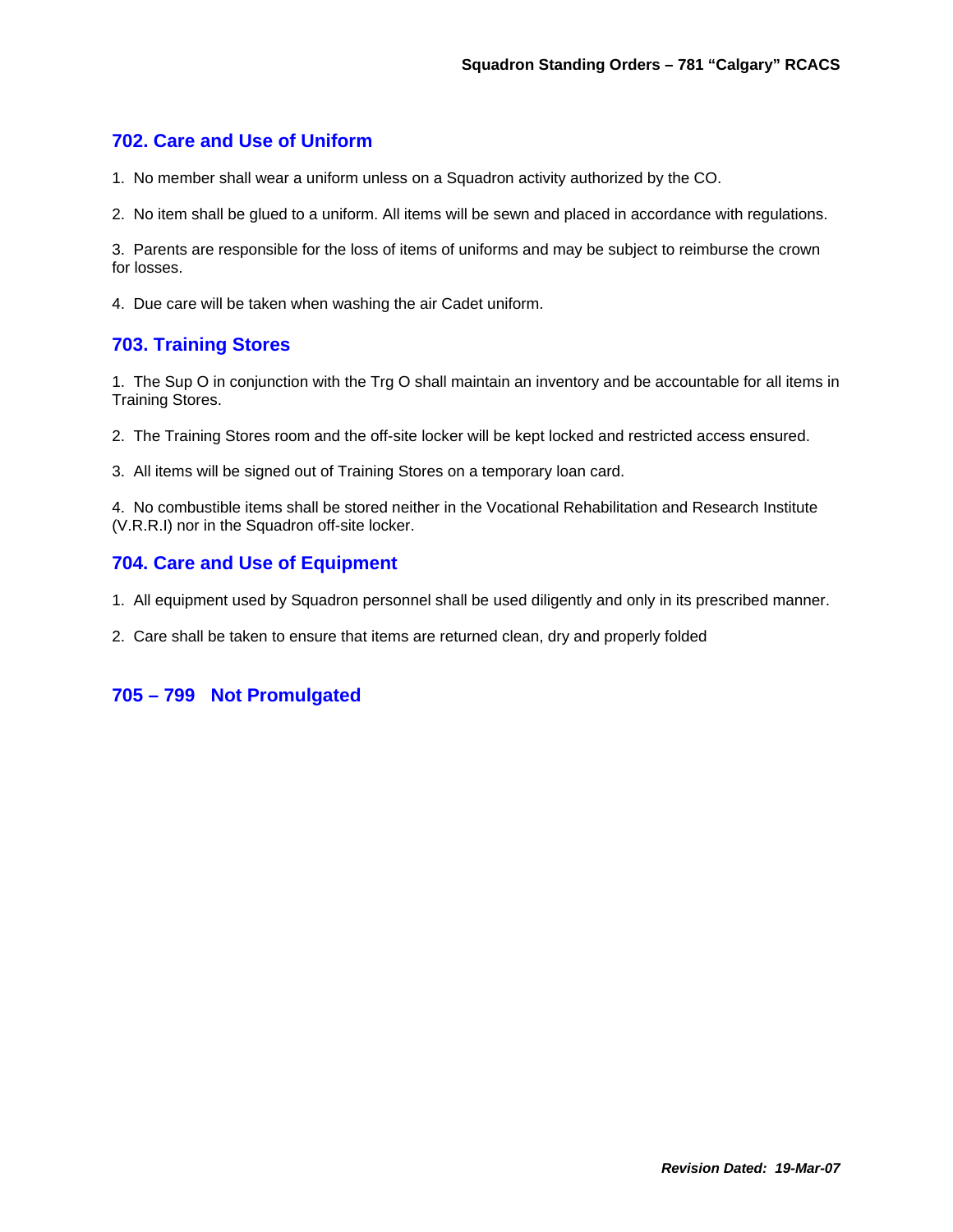# **800 Finance**

#### **801. Budget**

1. A budget will be created by the CO and submitted to the sponsoring committee at the start of each training year. Anyone with an item to be included shall contact the CO.

2. The CO will use a consultative process to ensure that officers, CIs, VIs and Cadets have an opportunity to be part of the process of creating the yearly forecast of expenditures.

#### **802. Purchases**

1. The CO, or the Chair of the Sponsoring Committee or his/her designate will approve all purchases on behalf of the Squadron.

2. An Officer, CI, VI or Cadet will make to or no reimbursement for expenditures or purchases on behalf of the Squadron unless the CO has approved the expenditure.

#### **803. Fund Raising Activities**

1. All Cadets will participate in fund raising activities on a sign-up basis. Fund raising activities are regarded as mandatory participation activities. Failure to comply may result in loss of privileges, barring from participation in activities funded solely by the sponsoring committee, and will be considered by the CO when determining eligibility for promotion, selection for summer camp and scholarships.

2. No fundraising on behalf of the Squadron will be done by anyone unless authorized by the Chair of the Sponsoring Committee and the CO.

#### **804. Annual Insurance Assessment**

1. An annual fee is required to be paid by each Squadron to the Air Cadet League of Canada to cover the cost of insuring Cadets and equipment in the event or injury, death or loss. The Sponsoring Committee must raise the fee.

#### **805. Hardship**

1. From time to time, families of Cadets may experience financial hardships that will mean they will not be able to afford certain other fees that may be levied to participate in certain Cadet activities. In such cases, exemption from said fees may be granted by the Chair of the Sponsoring Committee in consultation with the CO.

2. Families experiencing financial hardship should contact the Chair of the Sponsoring Committee or the CO to waive any fees, or to allow for a continuance or grace period to pay the fee. Each circumstance will be judged on a case by case basis and allowances made to ensure an objective of maximum participation by all Cadets.

3. No Cadet will be precluded from participating from Squadron activity solely on the basis of the inability to pay any fees. However, where exceptional fees are required, such as for Squadron sponsored international visits, some restrictions may apply.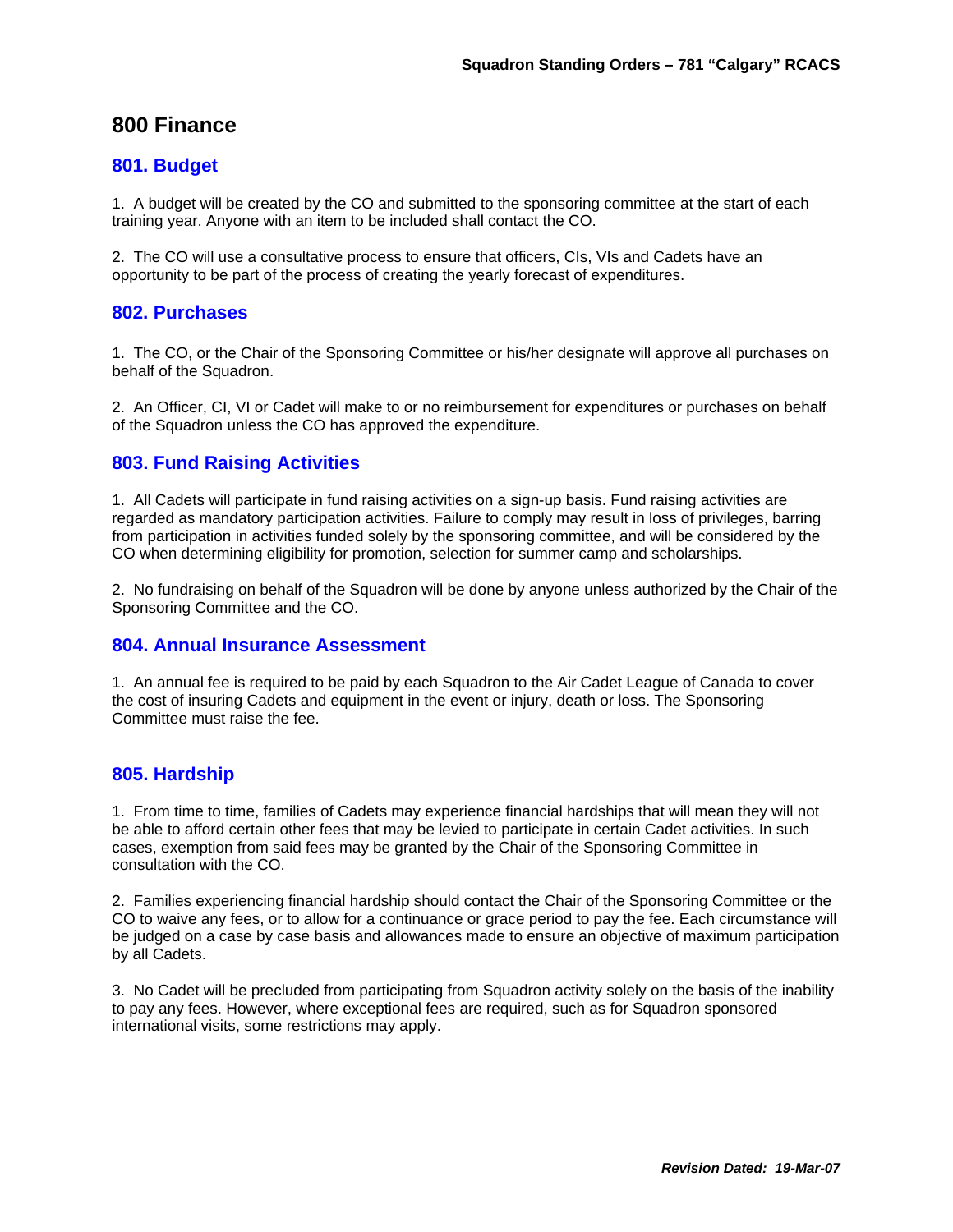#### **806. Insurance**

1. The Sponsoring Committee maintains an insurance policy on all items belonging to the Squadron purchased by the committee.

2. Anytime an item of value is removed from the building premises for the purposes of training or recruiting, the Chair of the Sponsoring Committee will be advised in writing in order to ensure the insurance company is notified and means are taken to ensure coverage continues. An example would be simulators being moved off premises to a mall for a recruiting display.

#### **807 – 899 Not Promulgated**

# **900 Facilities**

#### **901. General**

1. 781 RCACS will conduct Training Parades on Wednesday Evenings from 1 Sep - 30 Jun of each Training Year at the Vocational Rehabilitation and Research Institute (V.R.R.I) at 3304 – 33<sup>rd</sup> Street N.W. Calgary, Alberta. The times will be from 1815 - 2230 hrs. The Vocational Rehabilitation and Research Institute (V.R.R.I) may be used at other times and days. These must be booked in advance and will be promulgated in Routine Orders.

#### **902. Visitors**

1. All visitors to the Squadron will be met by the duty personnel, signed in and provided with a Visitor Pass. They will then be escorted to the office. Upon completion of their visit, they shall be escorted to the main lobby.

#### **903. Other Facilities**

1. 781 RCACS will arrange from time to time to acquire alternate facilities to conduct training. All personnel will follow the rules governing the use of these facilities by their owners. Failure to do so may cause the Squadron the loss of future use of these facilities.

#### **904. Cleanliness and Security**

1. All facilities used by 781 RCACS will be left in a clean condition at all times. All facilities will be properly secured prior to 781 RCACS departing them.

#### **910 – 999 Not Promulgated**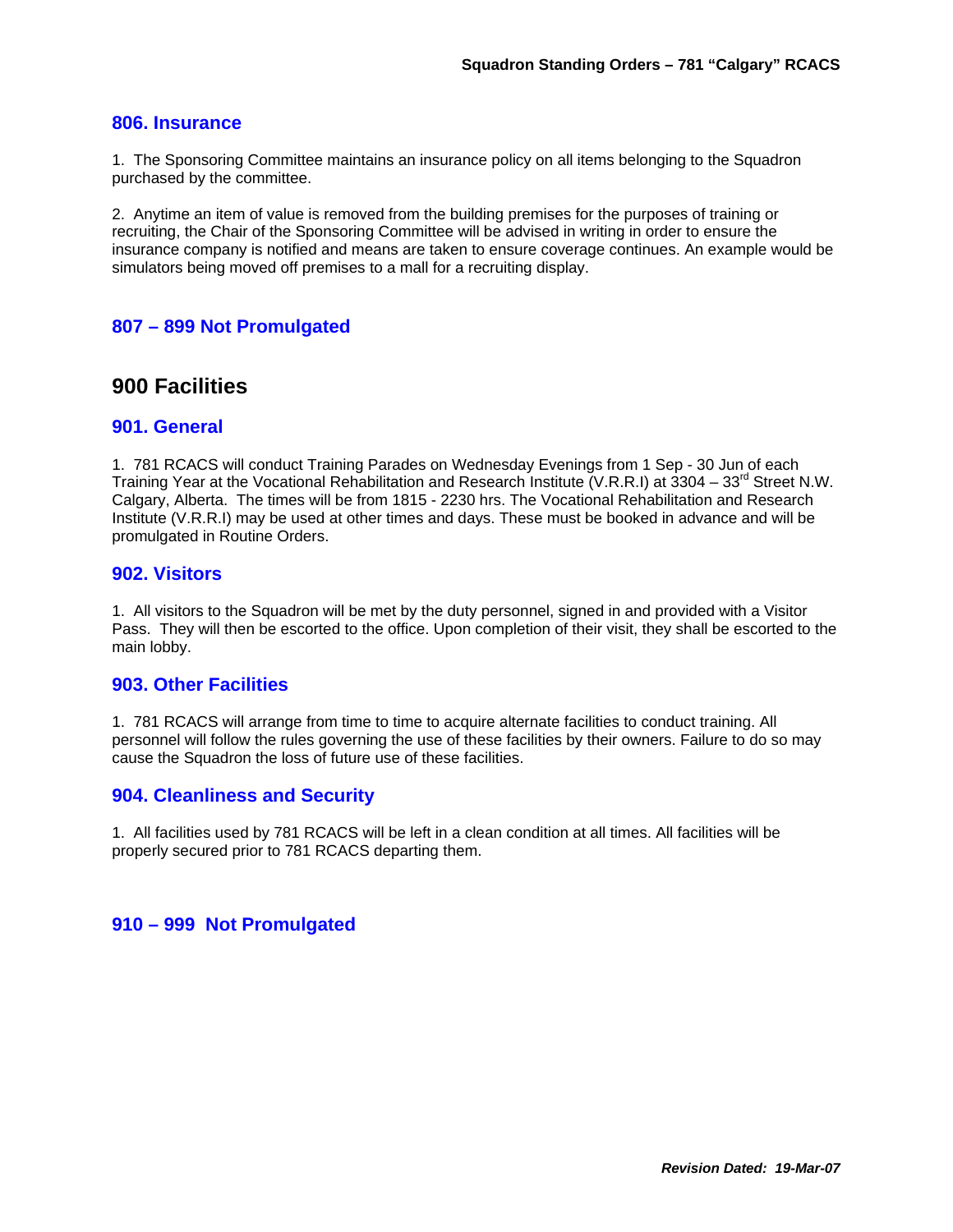# **1000 Security**

#### **1001. General**

1. The CO is responsible for the overall security of the unit. All personnel shall report to the CO on all matters regarding security.

2. Every Officers, CIs, VIs and Cadet is responsible for ensuring the security of DND and Squadron property.

3. The disclosure of CF/DND information or personnel information is controlled, and subject to the .Need to Know principle. All requests for information from non-DND agencies shall be referred to the Area Cadet Office for handling in accordance with Chapter 29 of SECURITY ORDERS for DND and the CF.

4. Good security is accomplished through understanding and compliance. All personnel must be made knowledgeable about security and be motivated to comply with security orders and practices. All new personnel shall, as part of their in-clearance, be briefed by the CO about Squadron security principles and their personal responsibility to preserve unit security.

# **1002. Movement Control**

1. The following areas designated as restricted areas, and are out of bounds to all personnel, unless authorized by the CO:

- a. Supply office.
- b. Training stores.
- c. Weapons lock-up.
- d. Administration office, files and cabinets.
- e. COs office.

#### **1003. Document Control**

1. The originator of a designated document is responsible for affixing the proper designation (PROTECTED A or B).

2. Unit personnel are responsible for the protection of designated matter, which is entrusted to them.

3. Designated matter is to be stored in approved containers provided by the CF. At the end of each working session, all unit personnel are individually responsible for securing all designated matter.

4. Protected B designated matter will be destroyed by shredding or burning as required.

#### **1004. Physical Security**

1. At the end of each training parade, all Squadron Duty Personnel are responsible for ensuring the Cadet unit filing cabinets and doors are secure before leaving. A check will be made of all Squadron areas, even if they haven't been occupied during the parade.

2. During optional training parades, the OIC shall ensure that the above security measures are followed.

3. Doors to the various rooms shall be left closed and locked at all times unless a facility is in use.

4. The last person to leave the Squadron LHQ will ensure that the office is secure and that the outside door is properly closed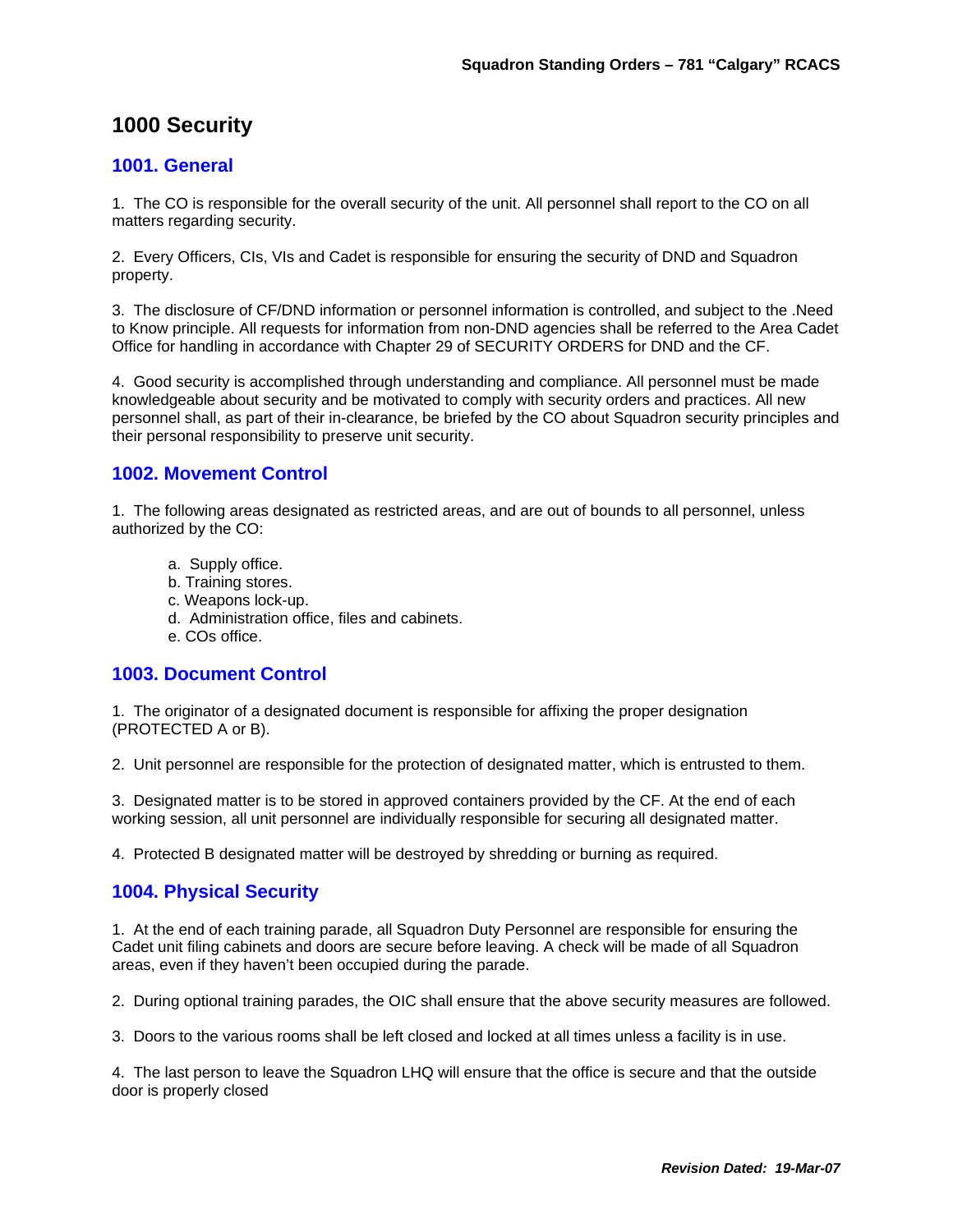5. Stores are the responsibility of the Sup O. Material and Equipment is for Squadron use only and shall be signed out by the Sup O to Squadron personnel only, without prior authorization from the CO.

6. The CO strictly controls access to the weapons lock-up and ammunition stores. Personnel authorized specifically by the CO will only handle small arms and ammo. A responsible person designated by the CO shall guard weapons being transported continuously.

7. The AdmO will maintain and control all unit keys and access cards by means of a key register and a key press. Lost keys will be reported as soon as possible to the CO for appropriate action (i.e. lock changes).

# **1005. Communication Security**

1. Protected B designated information shall not be discussed on the telephone.

2. Facsimile machine (FAX) transmissions are restricted to Protected A designated information and Unclassified Information.

# **1006. Computers**

- 1. Computers will not be removed from the building unless authorized by the CO.
- 2. Computers will be used for their specifically designated purpose only.
- 3. Only licensed software will be used on computers at 781 RCACS.
- 4. The computers are password protected, and only the CO and AdmO will know all the passwords.

# **1007 – 1099 Not Promulgated**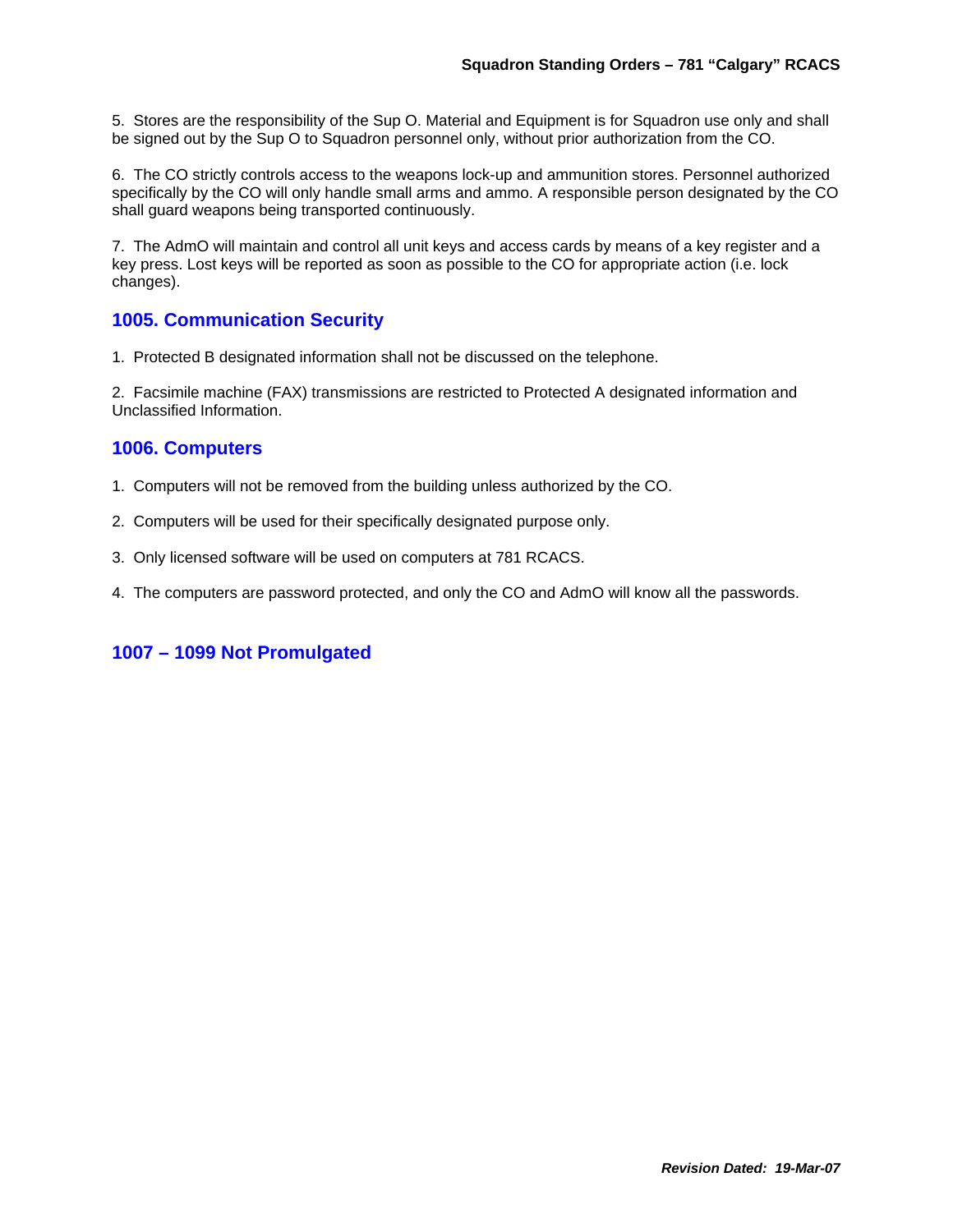# **1100 Range**

# **1101. Introduction**

1. These orders are published in order to familiarize all personnel with the safe and efficient operation of the Squadron Range.

2. These orders apply to all Squadron Personnel while on any range activity at the Squadron Range.

3. These orders apply to all visiting Officers, Instructors or Cadets while in attendance at a range activity at the Squadron Range.

# **1102. Location and Definitions**

1. The Squadron Range is located Steve Johnson Range and is operated and controlled by the Steve Johnson Range Club.

2. The Steve Johnson Range is deemed to be the Squadron Small Bore Range whenever a 781 RCACS sponsored range activity is in progress.

3. The Range Safety Officer (RSO) is the officer in charge of the range and range safety for the stated exercise. Only Officers and CI's qualified in accordance with Prairie Region Cadet Detachment Cadet Instruction 110 may be appointed as the RSO.

4. The Range Instructors are any Officer, CI or Cadet who is qualified to instruct on the weapon designated for the stated exercise, and has been appointed to that position by the RSO.

5. The Relay Commander is the Officer, CI or Cadet who is qualified to give Relay Commands and has been appointed to that position by the RSO. The Relay Commander may be changed during the exercise at the discretion of the RSO.

6. The Ammunition Controller is the Officer, CI or Cadet who is qualified to control and distribute ammunition and has been appointed to that position by the RSO. The Ammunition Controller may be changed during the exercise at the discretion of the RSO.

7. A Relay is any group of persons who will be firing at the same time.

#### **1103. Range Control**

1. All Range exercises will be conducted under the authority of the CO of 781 RCACS.

2. All Range exercises will be promulgated in the 781 RCACS Monthly Routine Orders prior to their commencement. The RSO for each Range exercise will also be promulgated in the 781 RCACS Monthly Routine Orders.

3. A RSO shall be present at all Range exercises and will be responsible for the safe operation of the Squadron Range. The RSO, Range Instructor, Relay Commander and Ammunition Controller may be the same person.

4. The RSO shall complete the Squadron Range Use Register prior to and following each range exercise. The RSO shall also complete the Range Attendance Register and the Ammunition Log following each range exercise.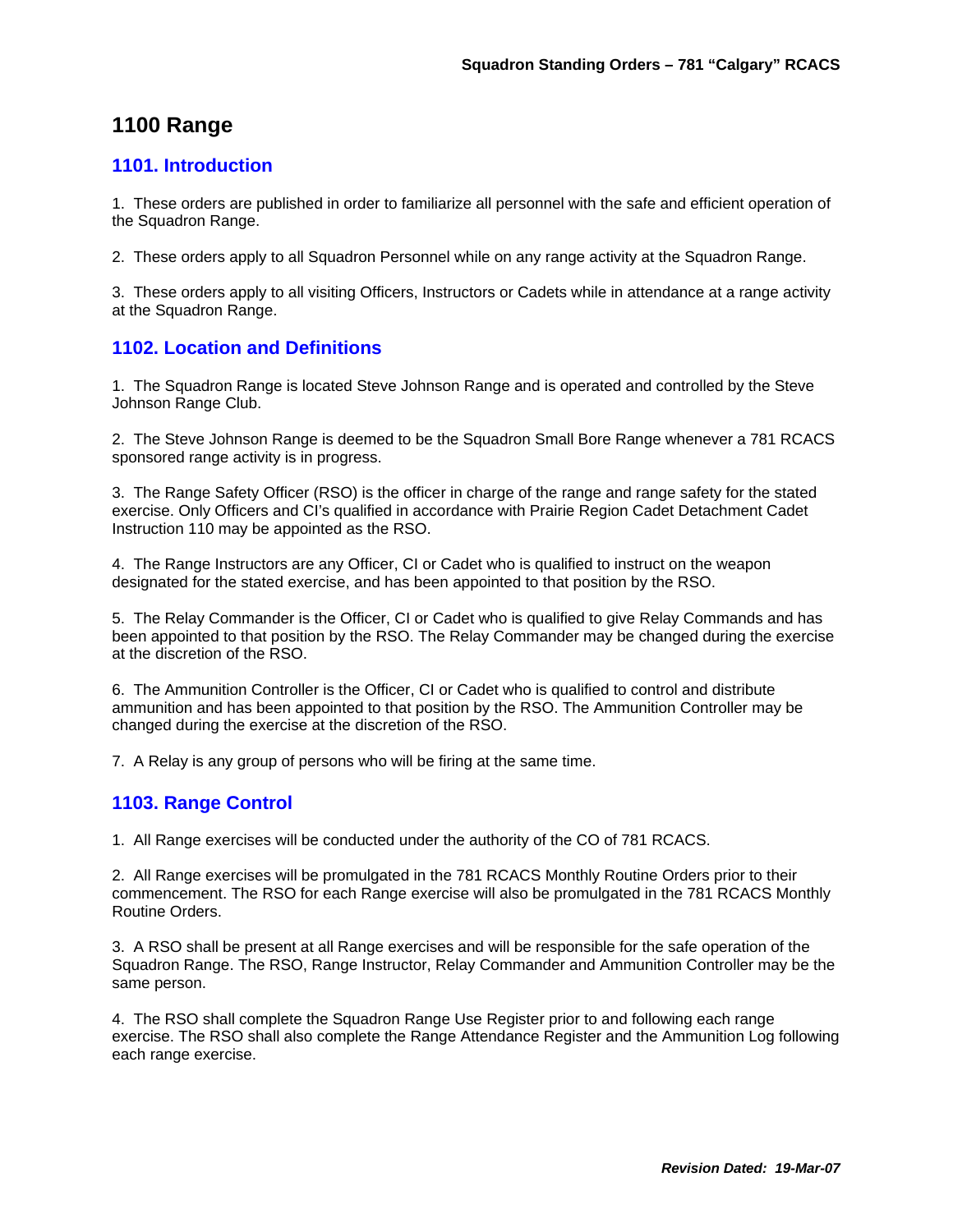# **1104. Range Safety**

1. No personnel shall enter or leave the Squadron Range without the authorization of the RSO.

- 2. Eating, drinking and smoking are prohibited in the range at all times.
- 3. No Relay shall consist of more than nine (9) shooters.

4. There will be no more than two (2) Relays on the Squadron Range when shooting is in progress. One Relay shall be firing, or preparing to fire and the other Relay shall be waiting in the area behind the shooters. All other Relays shall be waiting in the hallway outside while shooting is in progress.

5. Personnel may only proceed to the butts under the instruction of the RSO. The firing point will not be disturbed and the rifles will not be touched while personnel are at the butts.

6. All personnel inside the range MUST wear hearing protection while 0.22 cal weapons shooting is in progress. Hearing protection will also be required for 0.177 cal air rifle shooting.

7. The ventilation fans will be operating whenever 0.22 cal weapons are being used. If the fans are inoperable, no firing will take place.

8. All personnel will remain behind the firing point whenever shooting is in progress and while the red Flag is up.

9. Firing will only be done from the prone position.

10. Firing will not commence until the RSO has determined that it is safe to do so. The red light shall be turned on whenever firing is in progress.

11. Firing commands shall be given by the Relay Commander, under the direction of the RSO, as outlined under Firing Sequences in these Orders.

12. During firing, the main door to the range will be shut and locked. No personnel will be permitted to enter or leave the range while firing is in progress.

13. All personnel shall abide by the instruction of the RSO. Failure to do so will result in the loss of range privileges by the offending personnel, for a period as determined by the CO of 781 RCACS.

14. The command CEASE FIRE may be given by any personnel on the Squadron Range anytime a safety violation is deemed to be occurring or about to occur.

#### **1105. Emergency and Medical**

1. The CO shall be immediately advised of any accident occurring on the Range. This will be done after all appropriate action has been taken to care for any injuries that may have been sustained by participating personnel. In the event that the CO cannot be reached, the DCO shall be contacted.

2. In case of serious injury, a CF 98 Report of Injuries or Immediate Death or DND 2299 (for Cadets and CI's) must be completed..

3. The nearest medical facility is the Foothills Hospital,  $1403 29<sup>th</sup>$  Street NW Calgary, Alberta. The emergency telephone number is 911.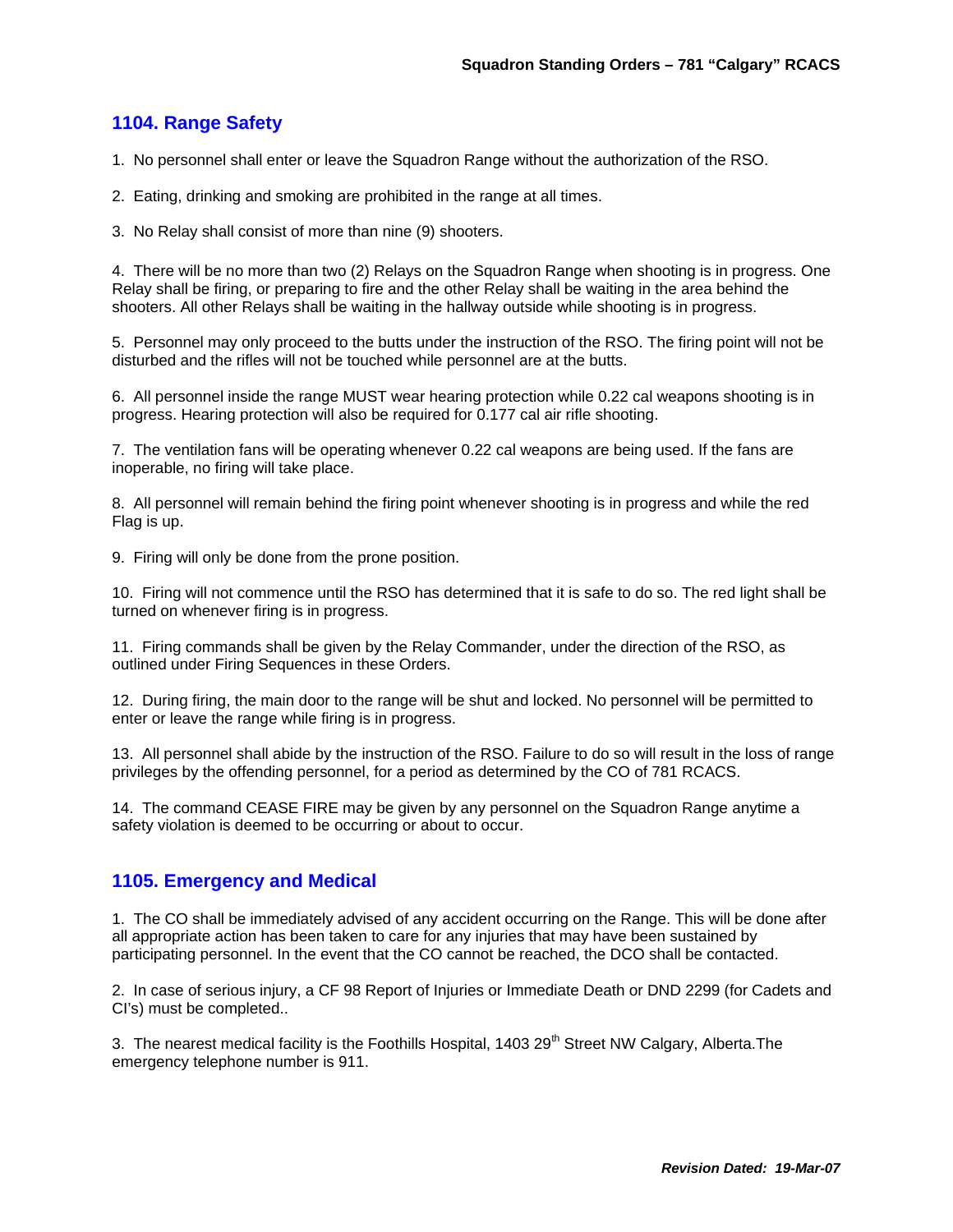# **1106. Authorized Weapons and Ammunition**

1. The only weapons authorized for use on the Squadron Range are the issued C No. 7 0.22 cal single shot rifle, the Anshutz 0.22 cal single shot target rifle, the Daisy 85C 0.177 cal single shot air rifle, and any other air rifle authorized for competition by Prairie Region Cadet Detachment Cadets. No other rifles or handguns will be used on the Squadron Range. No weapons other then those authorized shall be stored in the Squadron rifle lockup.

2. The only ammunition to be used on the Squadron Range shall be the 0.22 cal ammunition issued by the Department of National Defence and 0.177 cal air rifle pellets issued by 781 RCACS. No other 0.22 cal or 0.177 cal ammunition will be used on the Squadron Range.

#### **1107. Ammunition Control**

1. The Ammunition Controller prior to distribution of the ammunition will inspect all rounds of ammunition. All ammunition malfunctions and defects will be reported to the RSO, who will then convey the report to the CO of 781 RCACS. The CO will then inform the Area Cadet Office.

2. Ammunition that is suspected of having a defect will not be used. When ammunition exhibits a defect during firing exercises, firing will cease and the defective ammunition will be withdrawn and quarantined.

3. The tampering with ammunition for any purpose is prohibited.

4. All spent casings will be deposited in the spent casing storage container.

5. No member may remove any live or blank rounds of ammunition, or empty casings from the range exercise after completion of the exercise. They will be required to state a certification that they do not have any live or blank rounds of ammunition, or any empty casings, in their possession before leaving the range exercise.

#### **1108. Weapon Maintenance**

1. All weapons shall be maintained to ensure that they are capable of performing their primary function to the best possible standard. The Maintenance Program shall consist of Operator Maintenance and Scheduled Maintenance.

2. Operator Maintenance shall be performed each time the weapon is used. It shall consist of the mechanical inspection of the weapon, the reporting of any mechanical faults so that the weapon can be repaired by the appropriate tradesman, and the cleaning, lubrication and upkeep of the weapon. The mechanical inspection shall be performed prior to and following each range session during which the weapon is used. Cleaning, lubrication and upkeep of the weapon shall follow each range session during which the weapon is used.

3. In the event of non-use of a weapon, the weapon shall undergo Scheduled Maintenance at least once a month. Scheduled Maintenance involves the mechanical inspection of the weapon, the reporting of any mechanical faults so that the appropriate tradesman can repair the weapon, and the cleaning, lubrication and upkeep of the weapon. Scheduled maintenance is performed to prevent corrosion and other forms of material degradation when the weapon is being stored.

4. A maintenance log shall be kept for each weapon. The log shall indicate when the weapon was last maintained and when the weapon was last fired.

5. Mechanical inspection by the Operators or the Weapon Maintenance Team shall consist of checking for the presence, function, fit, security and finish of components. This shall be performed in accordance with the operator.s manual and applicable equipment publication.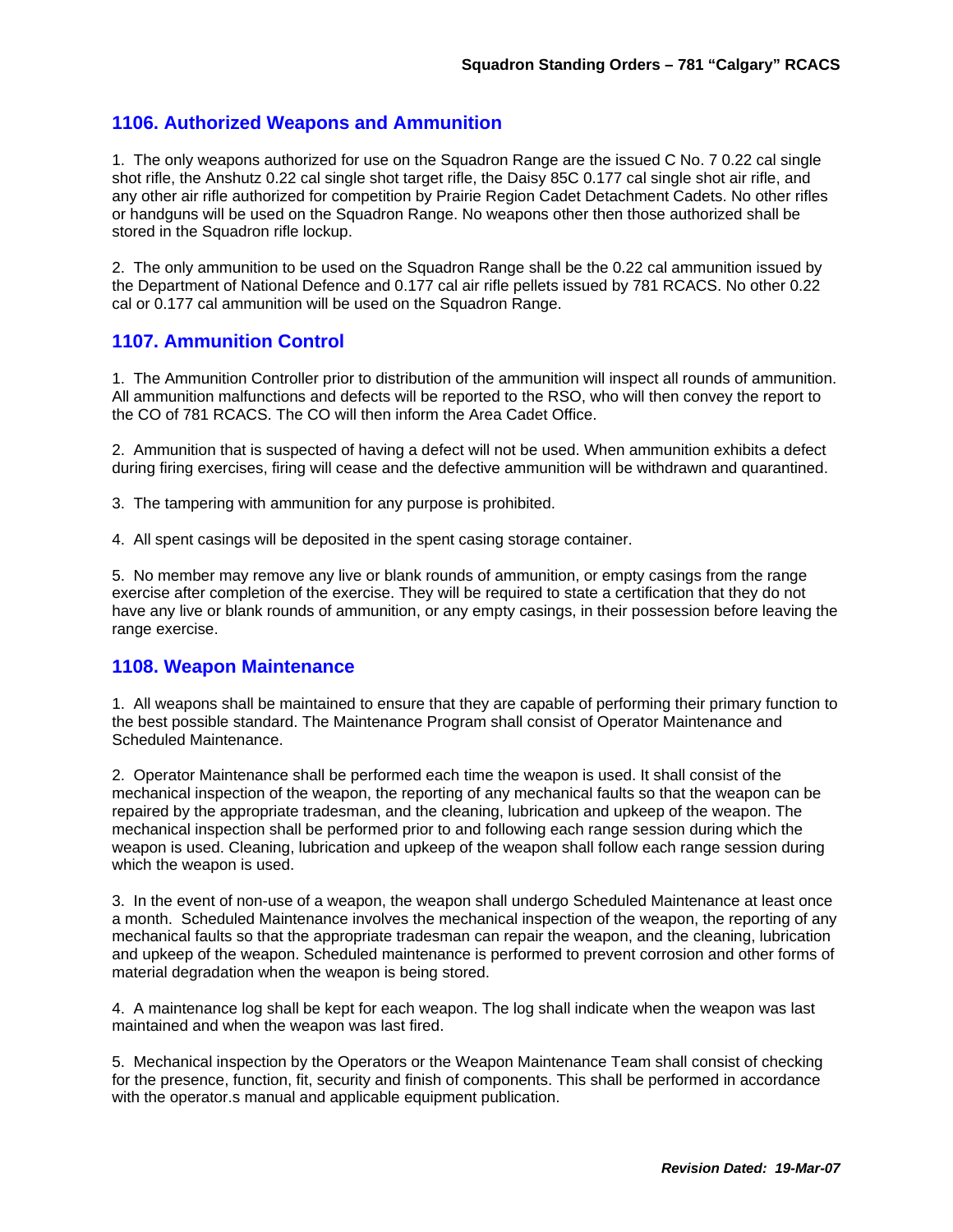6. Fault reporting is the passage of information from the operator to the RSO or the Weapons Maintenance Officer. The Officer shall enter the fault and the date reported into the weapon.s maintenance log.

7. Cleaning, lubrication and upkeep of the weapons and shall be performed in accordance with operator.s manuals and the applicable equipment publications.

#### **1109 Range Training**

1. All Cadets will be required to have attended an elementary training session in weapon handling and have passed an examination prior to firing on the range.

2. Qualified instructors under the supervision of the Squadron RSO, who shall maintain training records of Cadets having successfully passed the tests, will give elementary training.

3. Tests shall be conducted on a yearly basis, at the start of the training year. Refresher training shall be given to all Cadets participating in the Squadron shooting program at the start of the training year and at such other times as the CO deems necessary.

#### **1110. Firing Procedure**

1. The firing procedures following shall be followed at every range exercise and shall not be deviated from without prior approval of the CO:

a. PLACE YOUR TARGETS (by Relay Commander)

i. Relay members. pick-up a target and position it on the backstop, then return to the rear of the range.

- b. THIS RELAY ADVANCE TO THE FIRING LINE (by Relay Commander)
	- i. Relay members advance to the rear of the firing line.
	- ii. RSO turns on the red firing light.
- c. RELAY NUMBER (by Relay Commander)
	- i. One, Two, Three, Etc (Response by relay members)
- d. TAKE UP THE PRONE POSITION (by Relay Commander)
	- i. Relay members take up position. Relay members do not pick up their rifle.
- e. DISTRIBUTE THE AMMO (by Relay Commander)
	- i. Ammo Controller places loaded ammo blocks to the right of each relay member.
- f. EAR DEFENDERS ON (by Relay Commander)
	- i. All personnel on the range don ear defenders.
- g. POSITIONS READY (by Relay Commander)
	- i. Number One Ready (Response by relay member)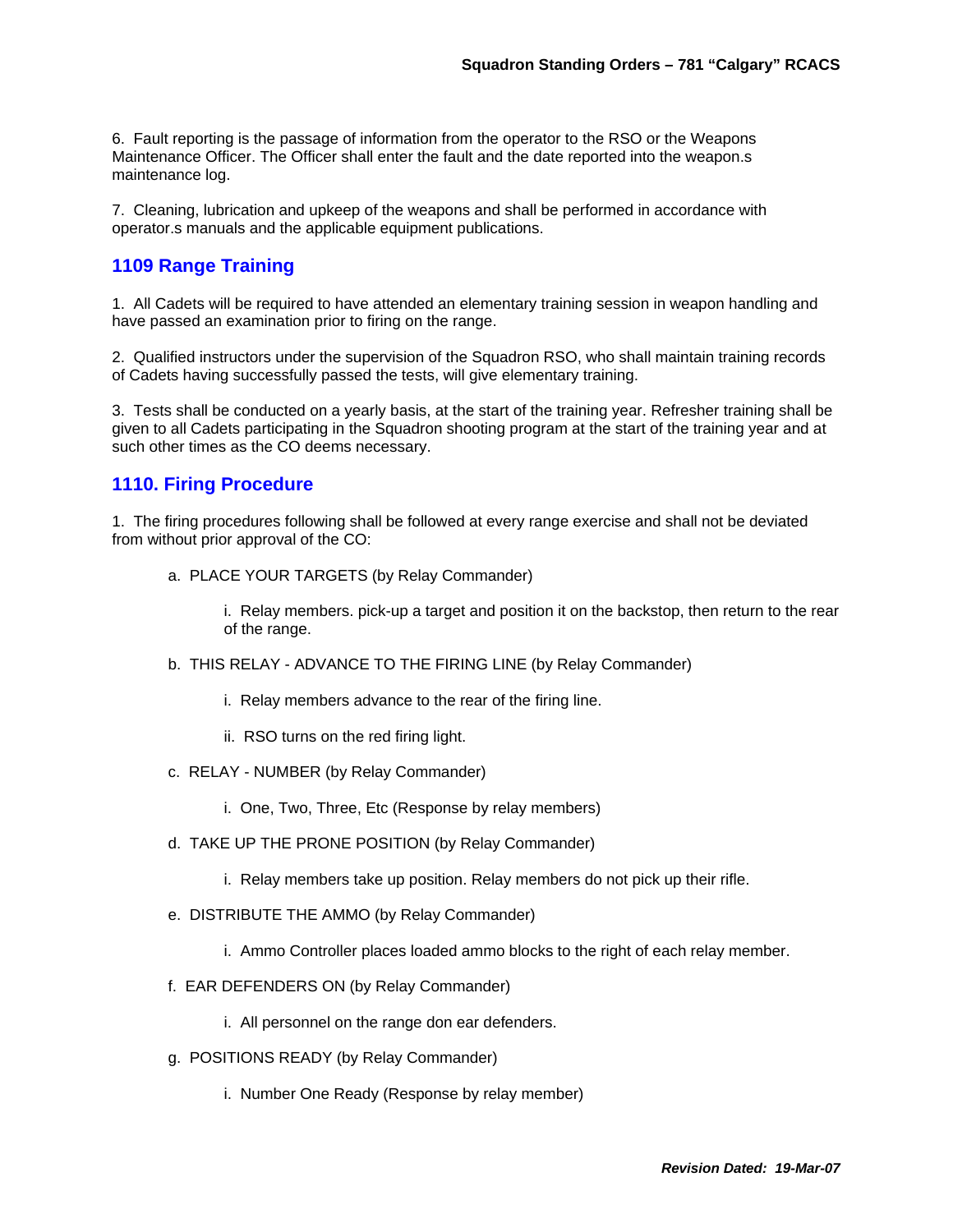- ii. Number Two Ready (Response by relay member)
- iii. Etc.
- h. LOAD

i. Relay members pick up the rifle and load the first round and engage the safety. Relay members do not set down a loaded rifle.

i. ON YOUR OWN TIME, AT YOUR OWN TARGET, (\_ROUNDS SIGHTING,) \_ROUNDS TARGETING (or GROUPING), FIRE (by Relay Commander)

i. Relay members commence firing.

ii. If a CEASE FIRE is called, the relay member will IMMEDIATELY unload the rifle, engage the safety and set down the rifle.

iii. In the event of a misfire, the relay member will raise their hand. They will not unload nor set down the rifle. The RSO will then unload the rifle and provide a replacement round. A cease-fire is NOT called.

iv. In the event of repeated misfires, the rifle shall be removed from service.

v. Upon completion of firing, each relay member shall unload the rifle 3 times, engage the safety and set down the rifle.

j. UNLOAD (by Relay Commander) shall be responsible for:

i. Called after all relay members have completed firing.

ii. Relay members pick up their rifle, unload three times, engage safety and then set down the rifle.

#### k. PREPARE FOR INSPECTION

- i. Relay members raise their rifles for inspection.
- ii. The RSO inspects each rifle to ensure the rifle is empty and the safety is engaged.
- iii. Number One Clear (Response by the RSO)
- iv. Number Two Clear (Response by the RSO)
- v. Etc.

#### l. ALL CLEAR STAND CLEAR

- i. Relay members stand up to the rear of the firing line.
- ii. RSO turns off the red firing light.

#### m. RETRIEVE YOUR TARGETS

i. Relay members pick up their spent casing and ammo blocks.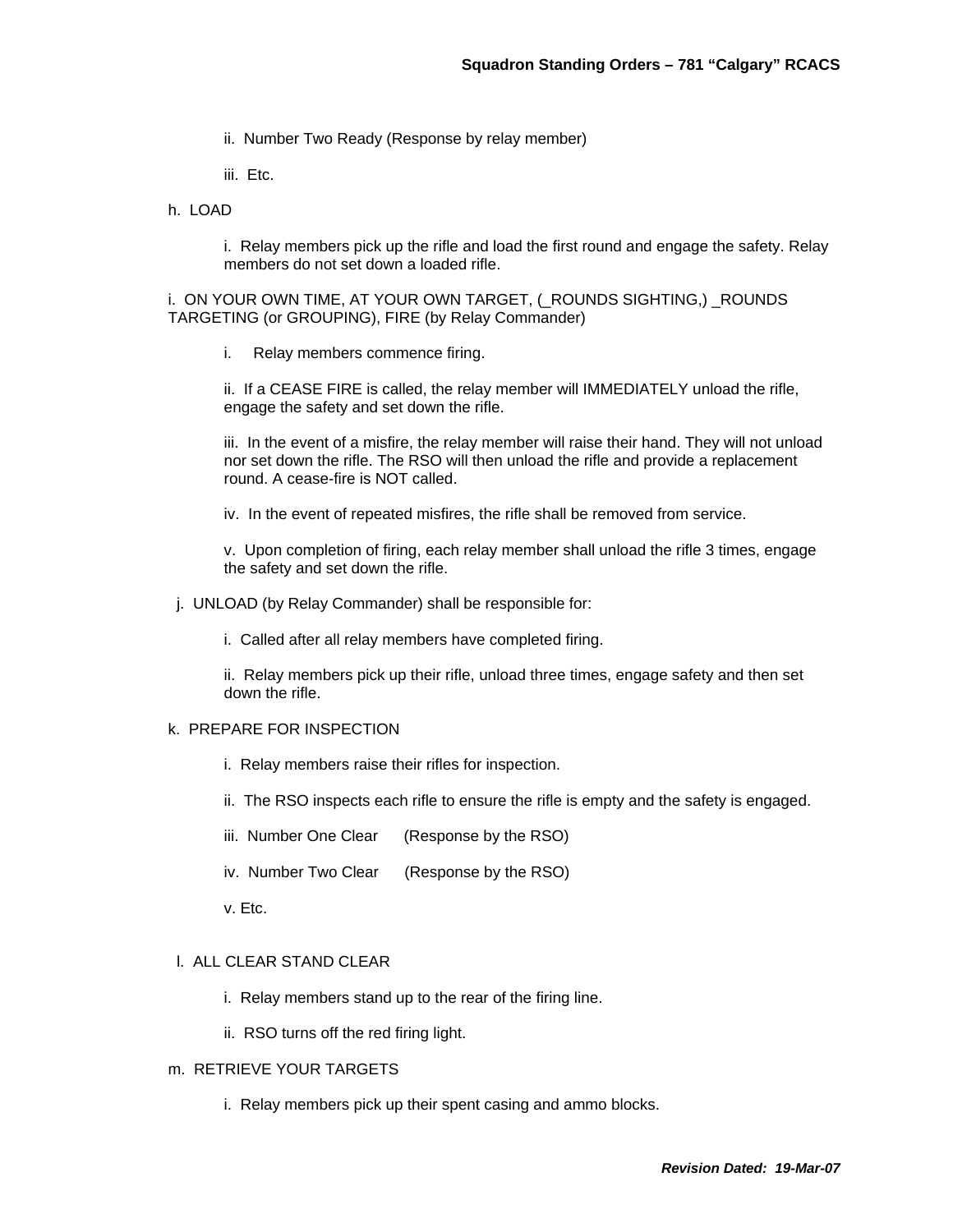- ii. Spent casings are deposited in the spent casing storage container.
- iii. Ammo blocks are returned to the Ammo Controller.
- iv. Relay members retrieve their targets and give them to the Range Instructor.

#### **1111 – NDSI 65**

CADET AND JUNIOR CANADIAN RANGERS STORAGE AND TRANSPORT OF RIFLES

#### **Effective Date**

65.01 This is a new Instruction in its entirety and is effective 01 August 2002.

#### **Scope**

65.02 The purpose of this Instruction is to provide baseline standards for the storage and transport of rifles that are used by Cadet Corps or by Junior Canadian Rangers (JCR).

#### **Subject OPI**

- 65.03 The OPI for all matters related to the physical security, storage and transport of rifles used by Cadets and JCR is DPM Secur 4.
- 65.04 This Instruction addresses the following topics:

| <b>Topic</b>                                       |
|----------------------------------------------------|
| <b>Policy</b>                                      |
| <b>Local Agreements</b>                            |
| <b>Types of Approved Containers</b>                |
| <b>Minimum Storage Standards</b>                   |
| <b>Container Storage</b>                           |
| <b>Storage Rooms</b>                               |
| <b>Doors</b>                                       |
| <b>Windows</b>                                     |
| <b>Air Rifles</b>                                  |
| Bolt Action .22 and .303 Rifles                    |
| <b>Drill Purpose Rifles</b>                        |
| <b>Two Person Opening Procedures</b>               |
| <b>Certification, Verification and Inspections</b> |
| <b>Transport</b>                                   |

#### **Policy**

65.05 For the purpose of this policy, the authorized Cadet/JCR rifles are as follows:

- a. The Daisy 853C Air rifle (.177 calibre);
- b. The .22 calibre bolt action rifle; and
- c. The .303 calibre bolt action rifle (Lee Enfield)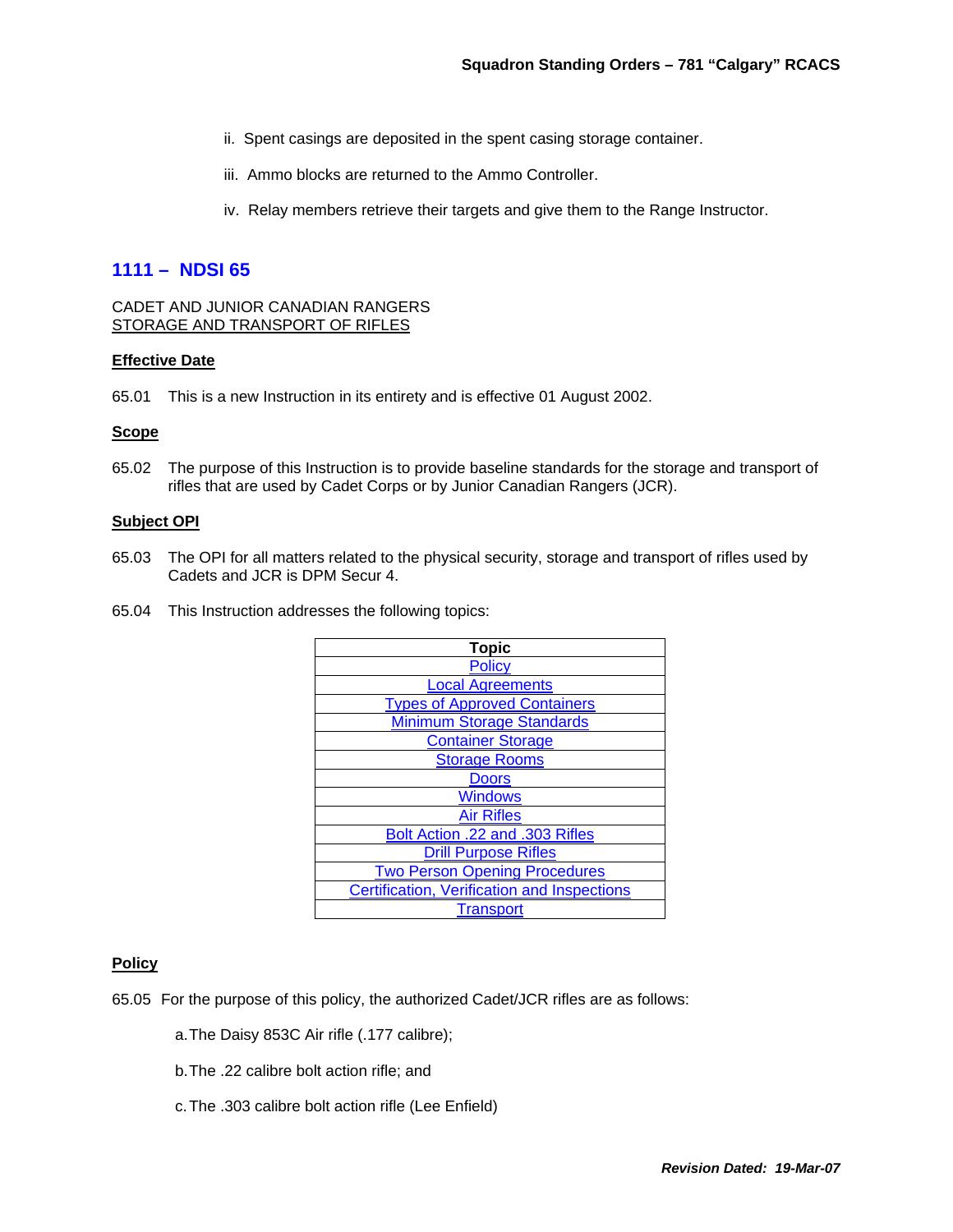- 65.06 All other firearms are to be secured in accordance with the current National Defence Security Policy (NDSP) Chapter 28 – Security of Small Arms, Ammunition and Explosives.
- 65.07 The Daisy 853C air rifle is not officially classed as a firearm or small arm; however, for DND/CF purposes, the storage and transport of air rifles will be governed by the applicable sections of this Instruction that **shall** take precedence over civilian regulations.

#### Local Agreements

- **65.08.1 Where rifles and ammunition are stored outside of DND/CF establishments, the Commanding Officer must ensure that a written agreement is in place between the Cadet/JRC Corps and the building or organization sponsors. This agreement is to serve as authorization to store/secure these items on site and to inform the sponsor of what is actually being stored/secured there.**
- **65.09 In addition, the local police are to be informed that rifles are being secured within the structure and local fire departments are to be advised that ammunition is held on the site (not applicable to pellets for air rifles).**

#### **Types of Approved Containers**

- 65.10 For the purposes of the storage requirements identified in paragraph 65.12 below, "container" includes any of the following:
	- a. a sturdy secure cabinet including, but not limited to, standard 2 door lockers or cabinets fitted with one or more locking bars;
	- b. a security shell;
	- c. a commercial firearms safe/locker;
	- d. a locked room within a locked room;
	- e. a lockable heavy-duty rifle carrying case (for example, Pelican cases or the JCR Air Rifle Storage and Shipping Cases);

**Note:** Light weight carrying cases **do not** satisfy these storage requirements.

- f. a two or four drawer filing cabinet fitted with approved locking mechanisms (hasps/bars and locks) for each drawer;
- g. a strong metal box with hasp and locking bars as applicable; or
- h. any other sturdy container deemed to be "secure" and suitable, by the local Security Advisor. The term "**secure**" is defined as something that cannot be easily broken into without tools.

#### **Minimum Storage Standards**

65.11 The standards below apply to the Air rifle and the .22 and .303 calibre bolt action rifles.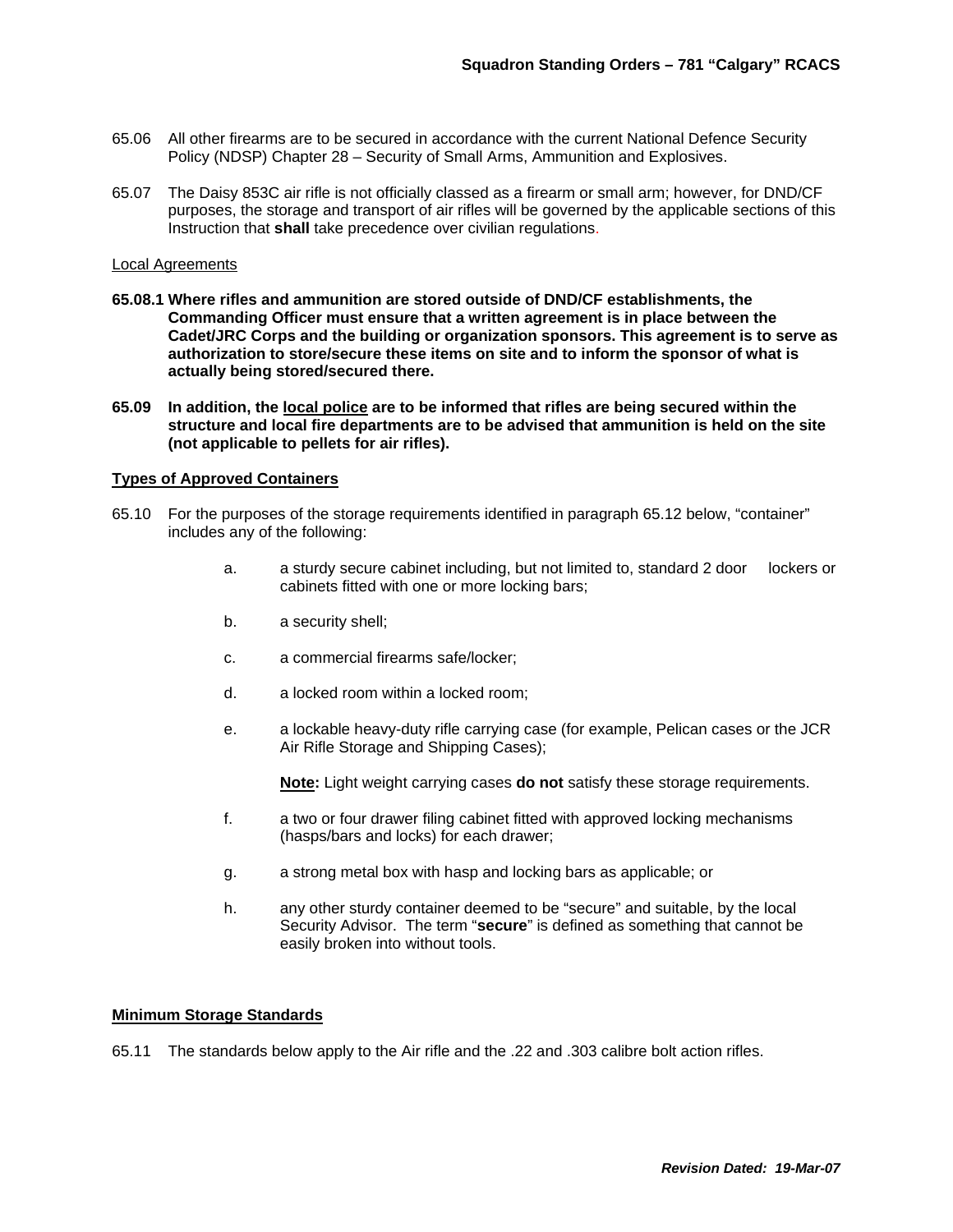#### **Containers**

- 65.12 Rifles are to be stored in a securely locked container that cannot be easily broken into, and secured with approved S283 keyed padlock(s).
- 65.13 Any container storing rifles, rifle components or small arms ammunition that is easily movable (i.e., portable by two persons without tools or accessories) is to be fastened in a tamper-proof manner (bolts, chains, cables etc) to a wall, floor or other suitable fixture to prevent removal. Alternatively, larger containers may be sufficiently weighted down to prevent removal. The local Security Advisor must be consulted in order to determine if the method(s) used are suitable.
- 65.14 Where required and necessary, sufficient locking bars and/or hasps must be utilized to ensure that containers cannot be easily pried or broken into. All padlocks used to secure containers are to be rated S283.
- 65.14 Containers must be stored within a locked room that cannot be easily broken into.

#### **Storage rooms**

- 65.15 There are not to be any markings or indications that rifles are contained within the rooms or containers. The posting of signs for ammunition will be in accordance with the Explosives Safety manual.
- 65.16 Keys will be administered in accordance with NDSP Chapter 27 Annex B and NDSP Chapter 28 Annex B.

#### **Doors**

- 65.17 Doors leading to rooms housing rifles, essential operating components or ammunition must be constructed in such a manner that they can not be easily broken into. They are to be of solid core (preferable) or metal/plywood clad on the inside, with sufficient (dependant on size and weight of door) interior hinges or exterior hinges that have been made tamper-proof, and be equipped with at least one deadbolt lock (two is preferable).
- 65.18 Where alterations to doors are not permitted or restricted by building owners/sponsors, additional safeguards must be in place to compensate for the lack of these measures. Each area is to be judged by the local Security Advisor on an individual basis and be based on the local Threat and Risk Assessment (TRA) NDSI 6 - TRA refers.

#### **Windows**

- 65.19 Any room housing containers that secure rifles should be without windows. Where windows are unavoidable and are accessible from grade, they must be lockable from the interior and afforded further protection. This can be accomplished in a number of ways such as interior lockable shutters, grills, bars, plywood that is secured to the interior frame when the room is unoccupied, glazing material (laminate) etc.
- 65.20 Where this type of physical protection of windows is not permitted by building owners/sponsors, they must at least be equipped with blinds, curtains etc, in order to block the view from the exterior. Methods for added security are to be based on the local TRA and approved by local Security Advisors. There is no need to provide added security to windows 15 feet above ground unless access can be gained easily or the TRA indicates a requirement.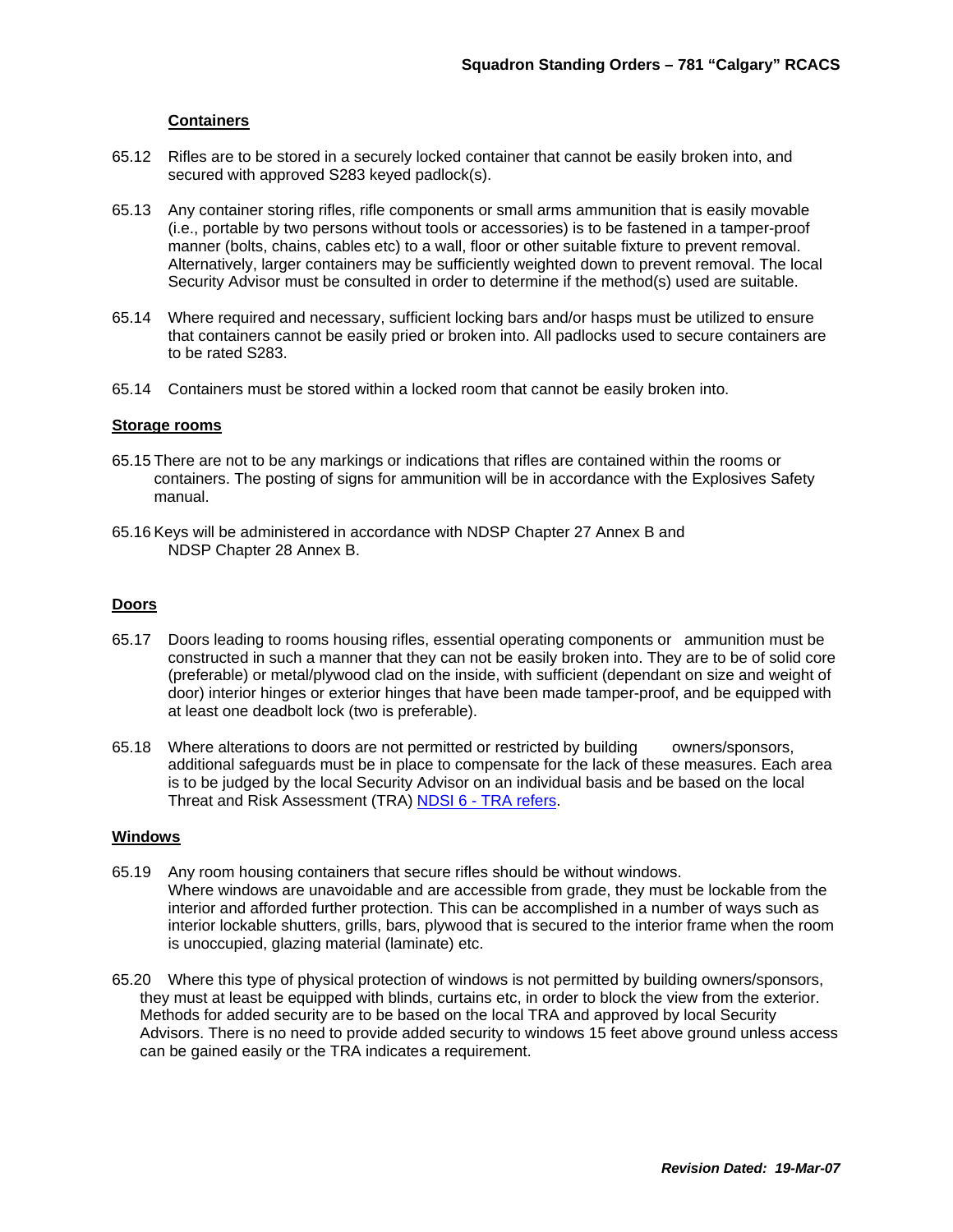65.21 Building owners/sponsors are to provide written confirmation if alterations are not permitted to doors, windows etc. This confirmation will be held on the physical security survey file maintained by the local Security Officer.

#### **Air Rifles**

- 65.22 In addition to the Minimum Storage Standards at paragraph 65.11 the following standards apply to Air rifles within Cadet and JCR facilities:
	- a. air-powered rifles are to be unloaded (no pellets);
	- b. pellets for air powered rifles may be secured within the same room as air powered rifles only if they are stored in a separate container secured with approved F2S2 padlocks; (Only pellets issued by DND/CF are approved for use in the Air rifle); and
	- c. in multi-use facilities and areas such as church basements etc, where several organizations use the area, containers are to be secured in other lockable containers as per paragraph 65.10. The local Security Advisor is to determine the best method available.

**Note:** Air-powered rifles do not require essential operating components to be removed.

#### **Bolt Action .22 and .303 Rifles**

- 65.23 In addition to the Minimum Storage Standards at paragraph 65.11, the following standards apply to the to bolt action .22 and .303 calibre rifles held within Cadet and JCR facilities:
	- a. bolt action rifles are to be rendered inoperable by removing one or more of the essential operating components (bolt, barrel, firing pin, etc);
	- b. essential operating components and ammunition may be stored within the same room but are to be stored in separate sturdy containers secured with approved S283 keyed padlocks;
	- c. where space is available, essential operating components and ammunition are not be stored in the same room as bolt-action rifles. Under conditions where the bolt-action rifles and the components and ammunition can not be stored in a separate locked room, added security measures must be put into place. The local Security Advisor is to judge each location individually and apply further safeguards deemed necessary. In low threat environments, use of trigger locks, chaining rifles within the container etc, as an additional security measure may be sufficient; and
	- d. bolt-action rifles must be stored in locked containers within a locked room that cannot be easily broken into.

#### **Drill Purpose Rifles**

65.24 Drill purpose rifles are to be secured in accordance with the standards stated in paragraph 65.11, unless the rifle and operating components are rendered totally inoperable in such a manner as to make the rifle permanently incapable of being restored to operating condition. A totally inoperable drill purpose rifle may be secured within a securely locked and controlled room.

#### **Two Person Opening Procedures**

65.25 The Commanding Officer is responsible for ensuring the security of DND/CF assets. To ensure the security of rifles and ammunition, access to these assets must be strictly controlled and an audit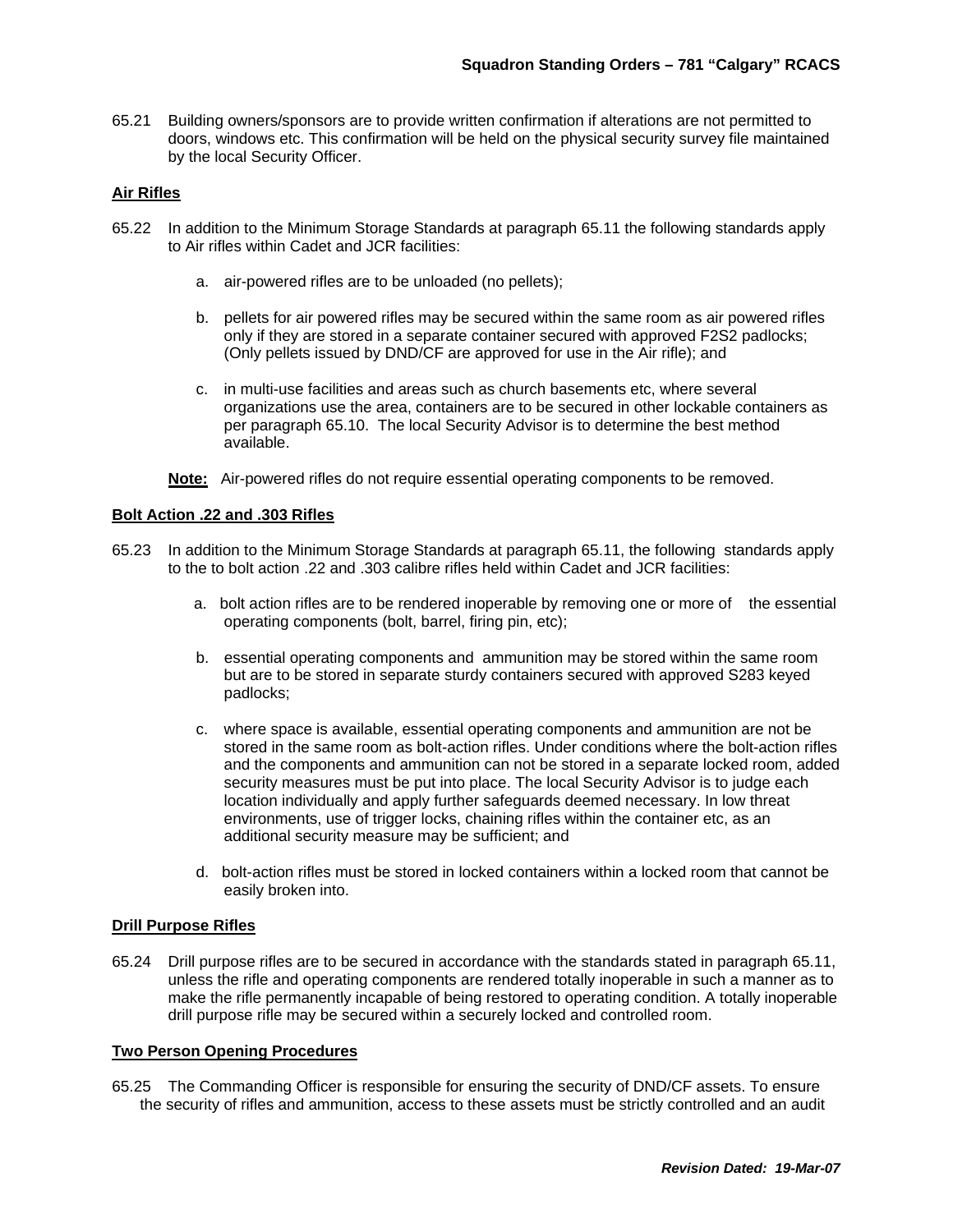trail must be maintained. Unless otherwise fully justified, **and** approved in writing by the local Security Advisor, a two

person opening procedure **will** be in place for the .22 cal and .303 calibre rifles. Even if justified and approved, strict key control must be in place to ensure that no single person ever has unlimited access to the weapons and ammunition.

65.26 Although not mandatory, the two person opening procedure is *highly recommended* for air rifles.

#### **Certification, Verification and Inspections**

- 65.27 All provisions regarding certification, verification and inspection of Cadet and JCR establishments are to be carried out as per NDSP Chapter 28, paragraphs 28.14, 28.18 and 28.23. Establishments not meeting the minimum standards outlined above, must be provided protection by guards or by having the firearms removed to an adequate secure location.
- 65.28 The Commanding Officer and the local Security Advisor must ensure that the safeguards outlined within this policy are adhered to in order to protect both DND/CF assets and the general public.

#### **Transport**

- 65.29 When transporting either .22 cal or .303 cal rifles, the rifles shall be made inoperable by the removal of an essential operating component (bolt). In the case of a Daisy Air rifle, ensuring that there are no pellets within the weapon is sufficient.
- 65.30 Rifles and operating components must be transported separately in two vehicles (in locked containers/cases), or in the case where travel is by bus, members may carry the bolts on their person while the rifles are stored in locked containers in the luggage compartment. During commercial air travel the rifles and operating components are to be transported in separate locked containers and handled as per checked baggage.
- 65.31 The Cadet Corps Commanding Officer may permit the transporting of rifles in a PMV on written authority. The driver must carry this authority at all times.

#### **1112 – 1199 Not Promulgated**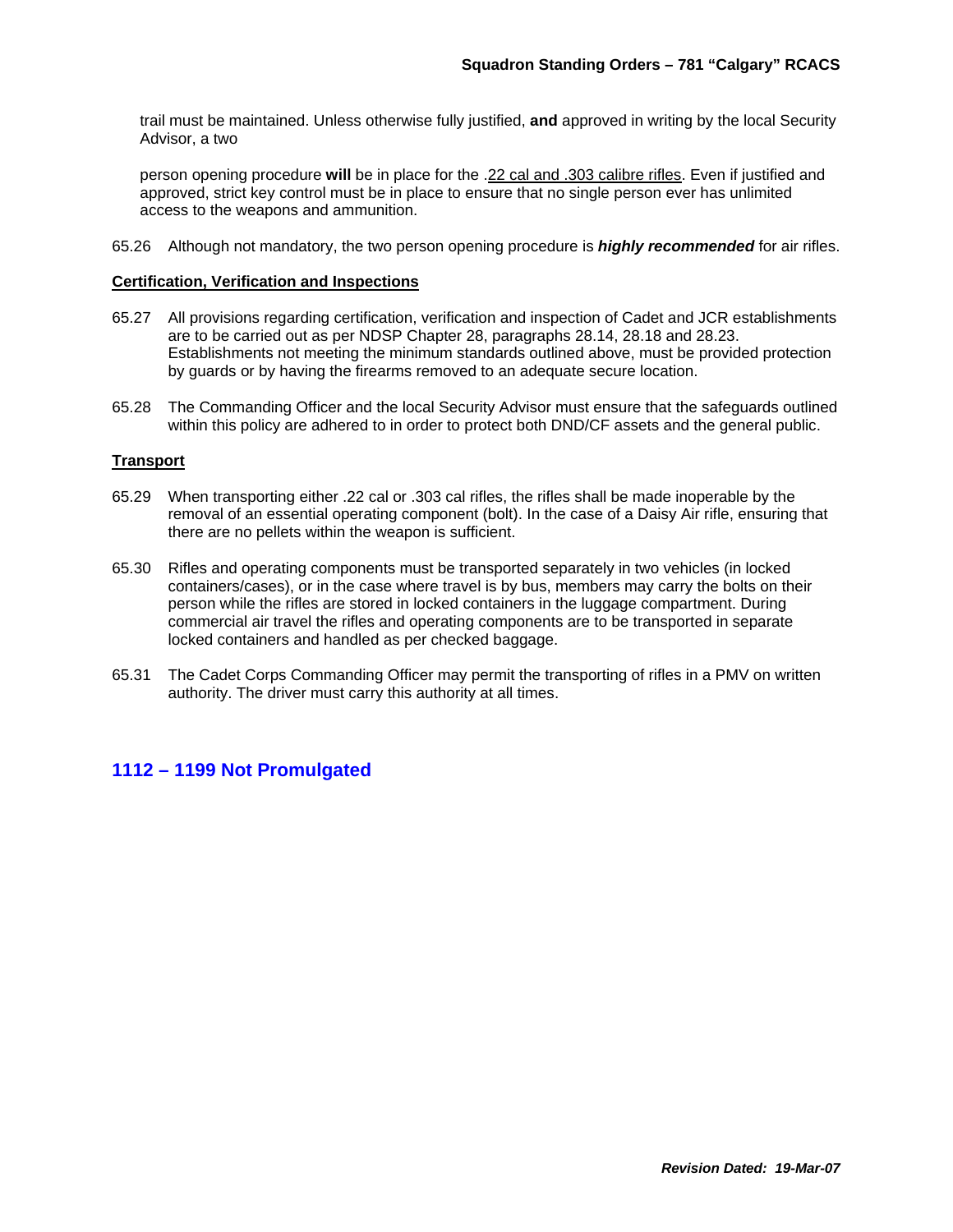# **1200 FIRE ORDERS**

# **1201. General**

1. This order contains fire orders in Squadron, fire orders in the field and fire precautions. These fire orders apply equally to all ranks of 781 RCACS.

# **1202. Unit Fire Prevention Officer**

1. The DCO is the Unit Fire Prevention Officer.

# **1203. Posting of Fire Orders**

- 1. One copy of these orders will be placed on central notice boards in the following areas:
	- a. On the duty NCOs desk; and
	- b. In the Orderly Room.
	- c. Posted In the Canteen Area
	- d. Posted on the Squadron Orders Board

#### **1204. Fires**

1. Fires do not just happen. They are caused. The prevention of fires is of primary importance. The first few minutes of a fire are the most critical from both a life threatening and a property safety point of view. On the outbreak of fire, all unit fire suppression resources will be put into immediate operation to minimize fire damage. All personnel are personally responsible for:

- a. Control of personal fire hazards, i.e. smoking, use of electrical equipment, etc; and
- b. Knowing what to do when fire occurs.

#### **1205. Responsibilities**

- 1. All personnel, both military and civilian, will know:
	- a. Local fire alarm stations within the building;
	- b. Fire assembly points;
	- c. The telephone number of the fire department;
	- d. The location of the fire fighting apparatus and the proper method of operating extinguishers;
	- e. The action to be taken on the sounding of the fire alarm; and
	- f. What to do when a fire occurs.

#### **1206. Fire Protection**

1. The Sup O is responsible for the provision of fire fighting equipment and personnel.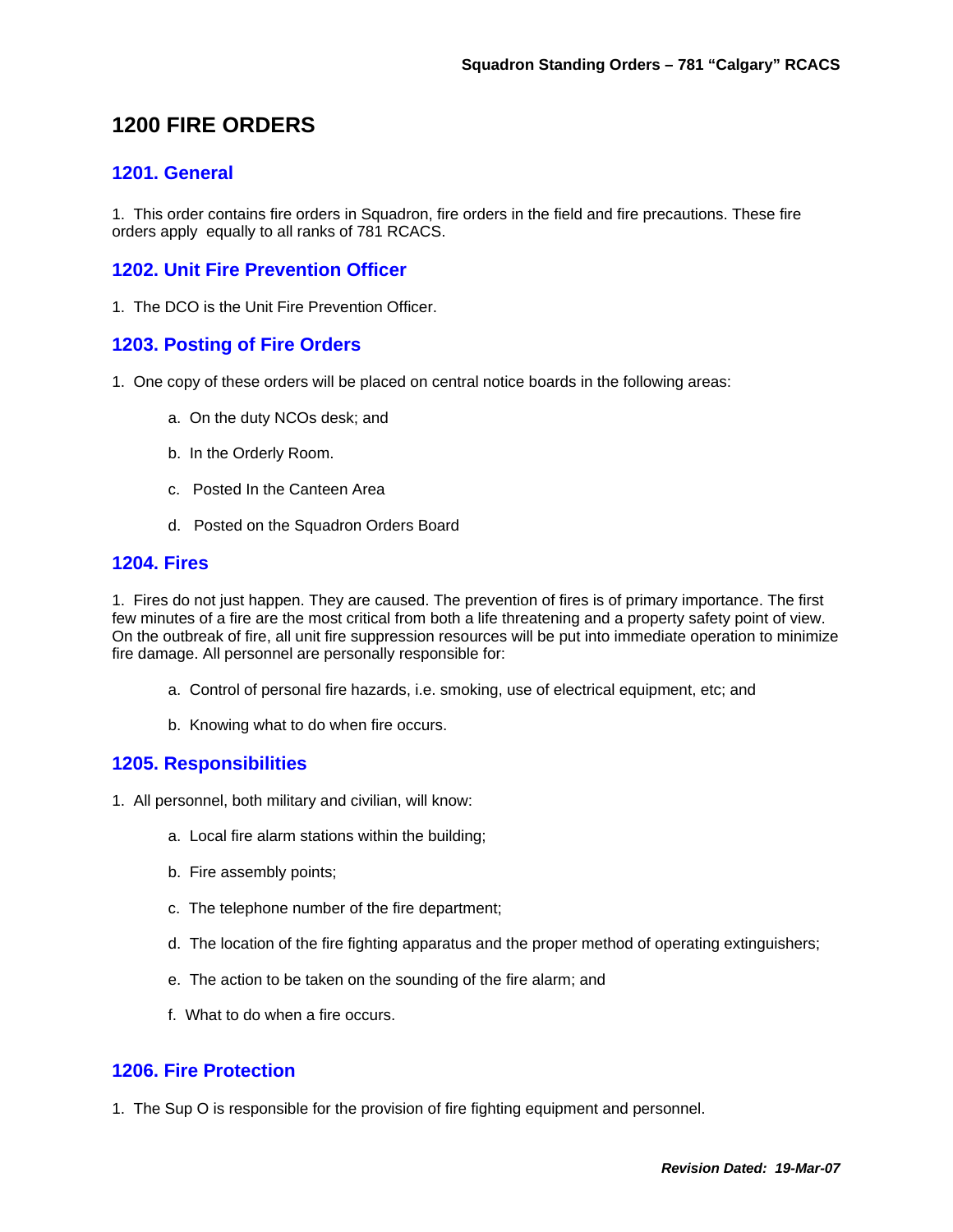# **1207. Action On Discovery Of Fire**

1. The first person to see or detect a fire will immediately shout FIRE three (3) times. The person who is closest to the fire extinguisher will use it to the best of their ability. Time is of the essence.

2. When a class has been informed there is a fire, the instructor will lead the class to safety outside. Cadets will follow the instructor in single file and in total silence. The assistant instructor or a Cadet, as appointed by the instructor, will follow at the end, making sure no Cadets are left behind; he/she will be responsible for closing the doors behind him/her. This procedure must be done quickly, no running or pushing, and in a military fashion. Remaining calm is very important.

#### **1208. Fire Prevention Officer**

1. The unit Fire Prevention Officer shall proceed to the fire scene and act as Liaison Officer between the Officer in charge of Fire Fighters and Officer in charge of assembled Cadets. In the absence of the Fire Prevention Officer, the CO will perform this duty.

# **1209. Evacuation Of Building - Assemble And Personnel**

1. During training hours:

a. If outdoors, all personnel will remain outdoors and assemble at the very western edge of the side parking lot facing east. Cadets will fall into their normal flights. Number on (1) flight will be closest to 32nd Avenue.

b. If indoors, all personnel will exit through the nearest fire exit and assemble at the very western edge of the side parking lot facing east. Cadets will fall into their normal flight. Number one (1) flight will be closest to 32nd Avenue.

c. All NCOs that are not Flight Commanders or Squadron Commanders will fall into their regular flights.

2. After training hours:

a. All personnel will exit through the nearest fire exit and assemble at the very western edge of the side parking lot facing east. Cadets will fall into their normal flight. Number one (1) flight will be closest to 32nd Avenue .

#### **1210 Fire Duties On Assembly**

1. The roll will be called as soon as the Squadron has been assembled. The NCO.s who are Commanding a Flight that evening will call the roll of that Flight.

2. The Duty Officer will bring the roll call sheets outside.

3. The Fire Prevention Officer or his designate will ensure the hall is emptied of all people and will take care of any injuries.

4. Any person not present on the roll call will be reported to the Fire Prevention Officer immediately.